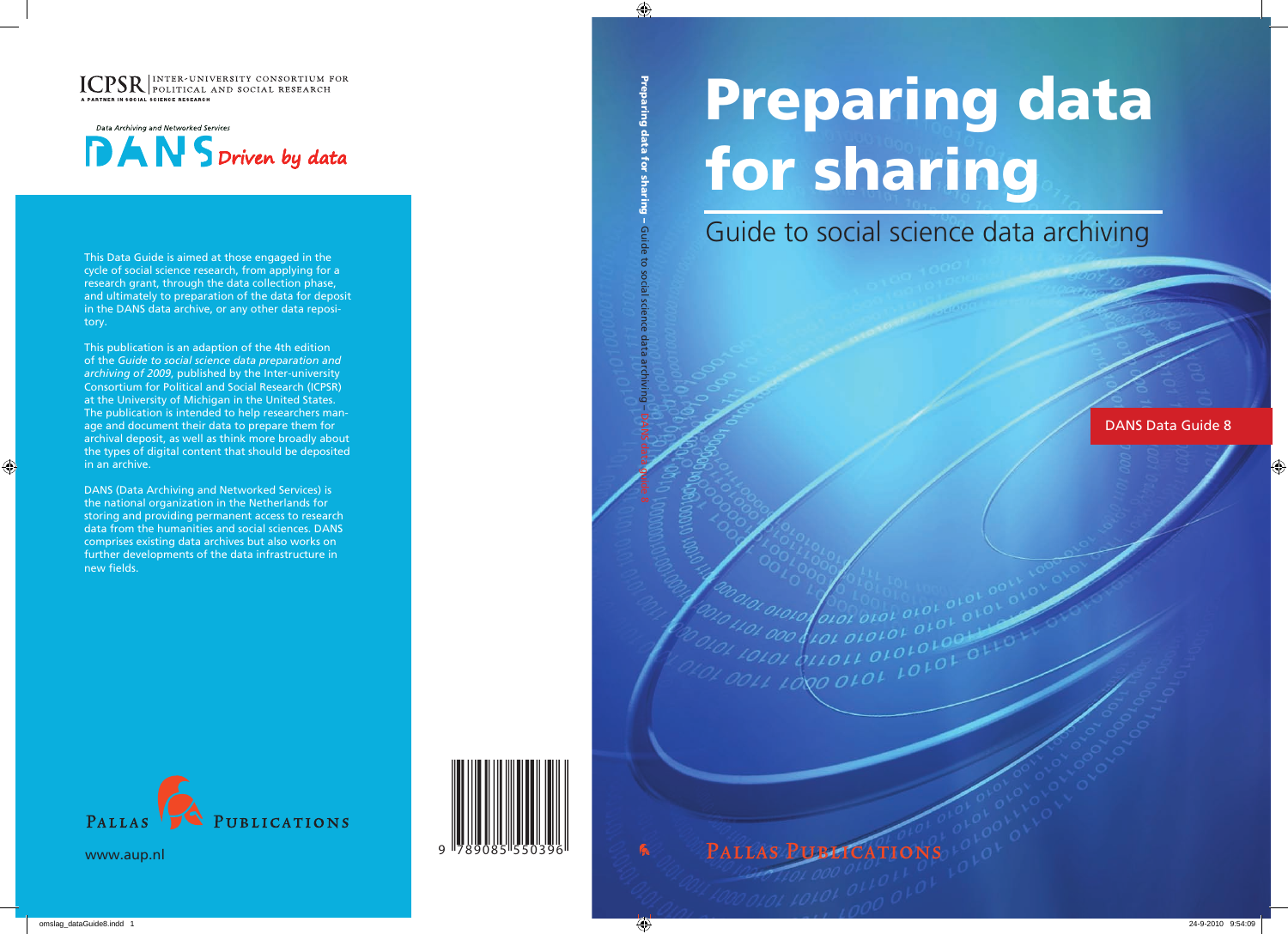Preparing data for sharing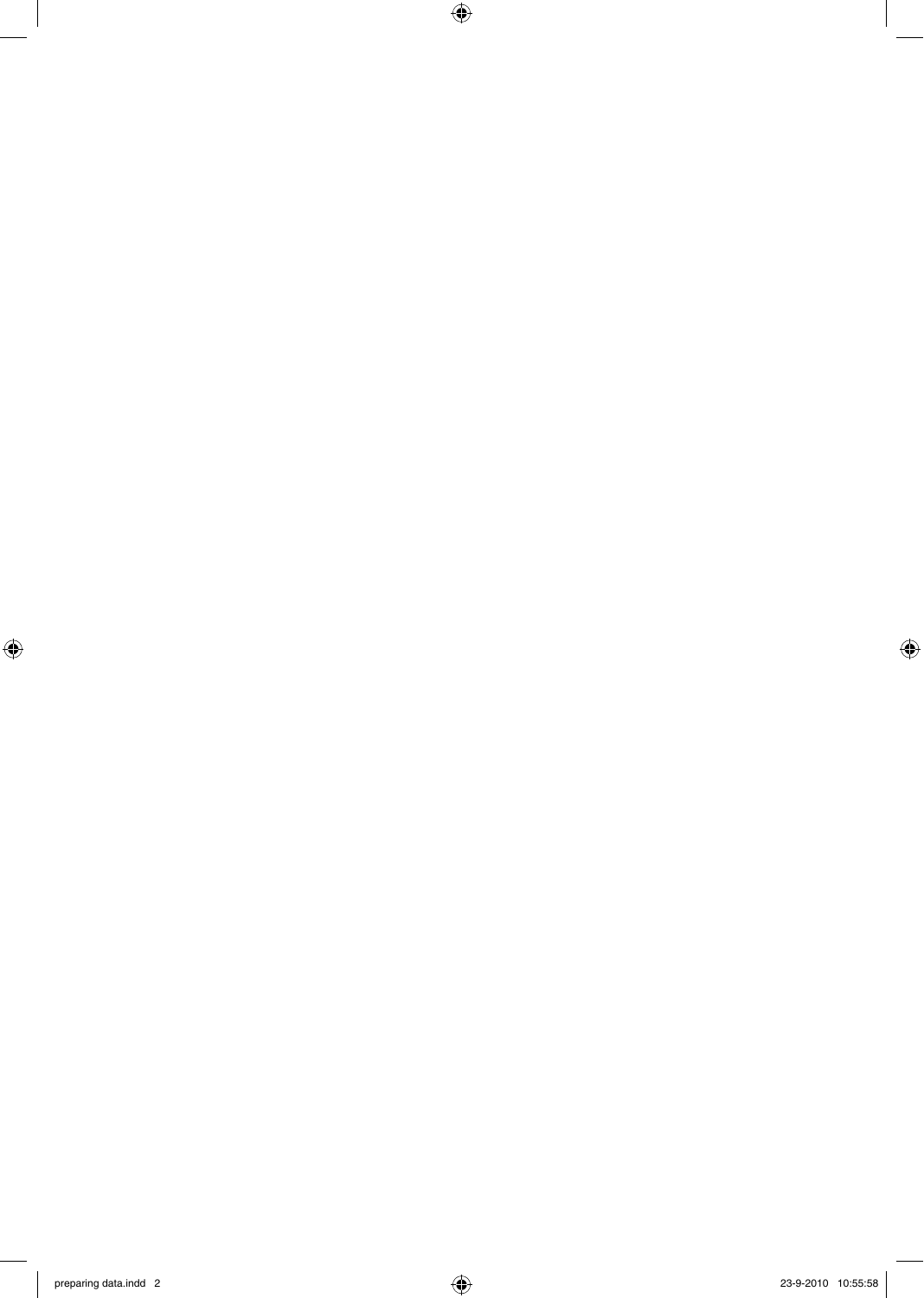# Preparing data for sharing

# Guide to social science data archiving

DANS Data Guide 8

Pallas Publications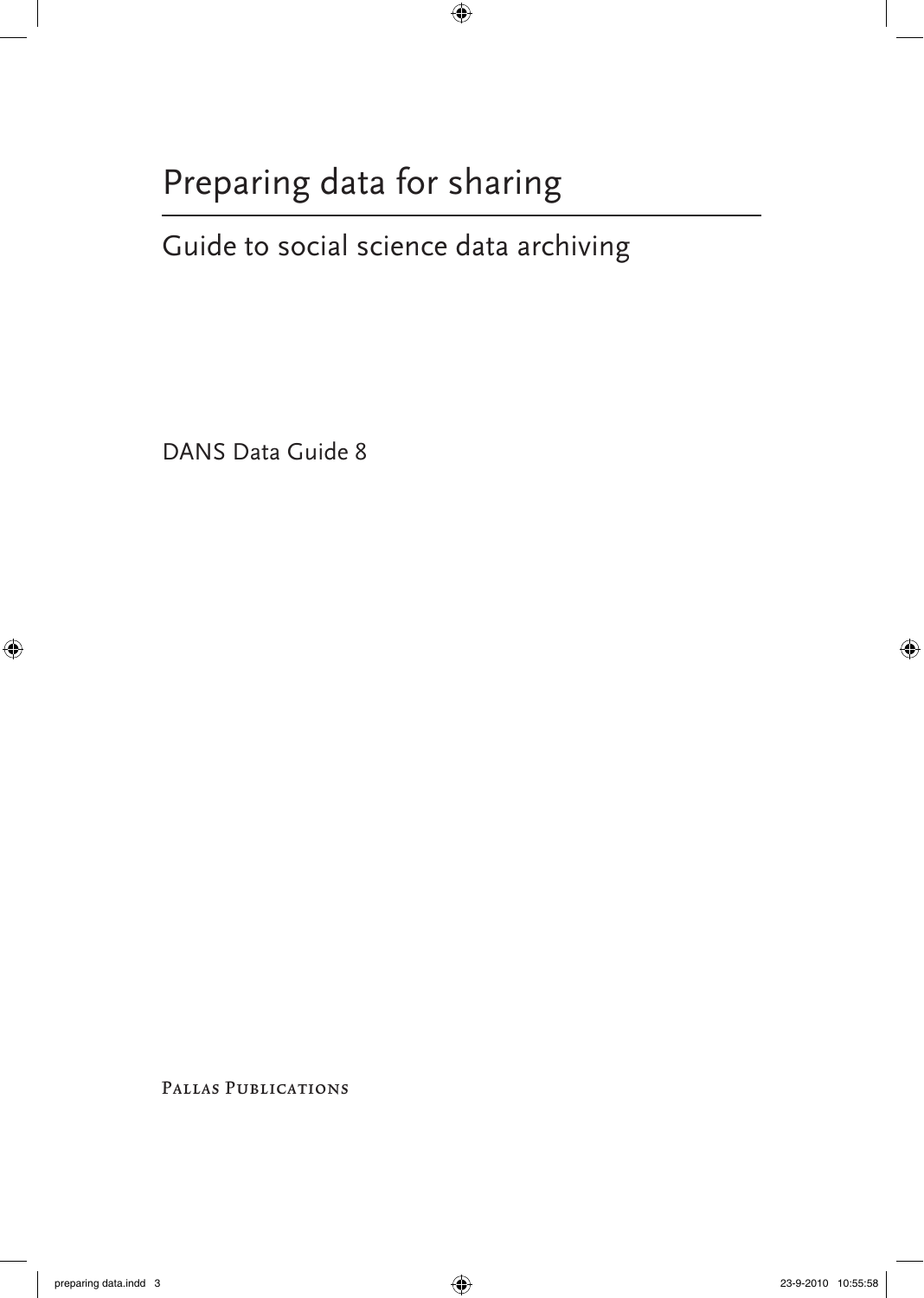

# **2010 Inter-university Consortium for Political and Social Research ICPSR**

© Some rights reserved.

Usage and distribution of this work is defined in the Creative Commons Attribution-Non-Commercial-Share Alike 3.0 Netherlands License. To view a copy of this licence, visit http:// creativecommons.org/licenses/by-nc-sa/3.0/deed.nl.

# **ICPSR University of Michigan**

Institute for Social Research P.O. Box 1248 Ann Arbor MI 48106 USA www.icpsr.umich.edu

# **Holder Copyright License Agreement**

Data Archiving and Networked Services – DANS Royal Netherlands Academy of Arts and Sciences & Netherlands Organisation for Scientific Research P.O. Box 93067 2509 AB The Hague The Netherlands www.dans.knaw.

ISBN 978 90 8555 039 6 e-ISBN 978 90 4851 380 2 NUR 740 / 995

**Typesetting and design:** Ellen Bouma, Alkmaar **Photo cover:** istockphoto.com

Pallas Publications is an imprint of Amsterdam University Press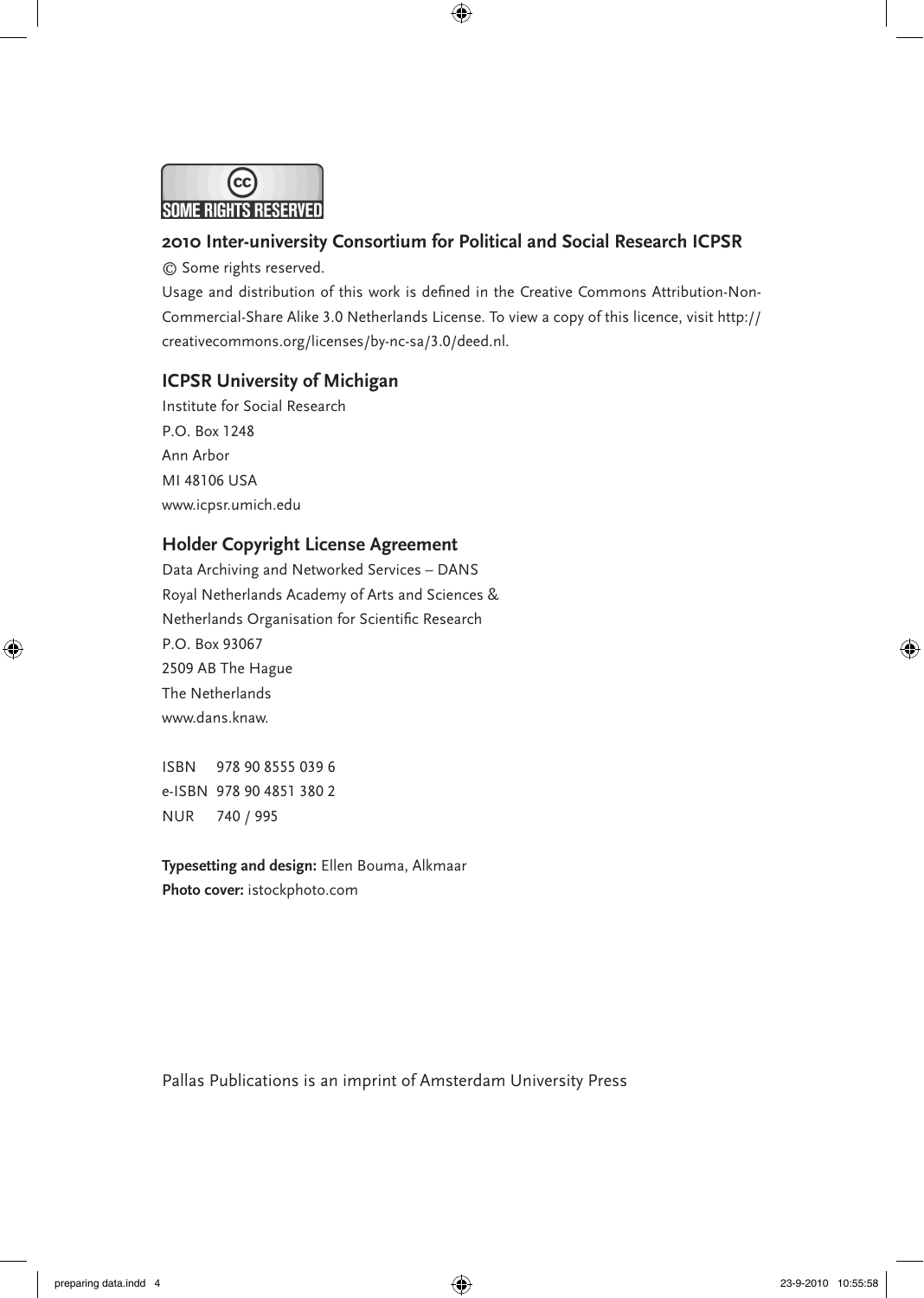# **Preface**

This publication is aimed at those engaged in the cycle of research, from applying for a research grant, through the data collection phase, and ultimately to preparation of the data for deposit in the DANS data archive, or any other data repository. It is a compilation of best practice gleaned from the experience of data archivists and investigators.

Many investigators are more than willing to make their data available to others, but are unsure of how to go about preparing data for outside use, particularly in terms of complete documentation. This publication focuses in large part, but not entirely, on quantitative data and is written with the assumption that the reader is familiar with basic concepts of computerized data files, such as variables, labels, codes, and so forth. Another assumption is that the vast majority of readers will be familiar with statistical software packages like SAS, SPSS, and Stata, which are used in social science research. Additionally, it addresses a variety of dataset formats: quantitative (survey, administrative), qualitative, and geospatial. The publication is intended to help researchers document their datasets and prepare them for archival deposit, as well as to think more broadly about the types of digital content that should be deposited in an archive.

This publication is an adaption of the 4th edition of the Guide to social science data preparation and archiving of 2009, published by the Inter-university Consortium for Political and Social Research – ICPSR at the University of Michigan in the United States. We like to thank Mary Vardigan and Ruth Shamraj, staff members of ICPSR, for their very generous permission to rewrite the original ICPSR publication for the social science research community in the Netherlands. As so far, in the Netherlands there is no any other publication available about preparing social science data for archiving with the ultimate goal to share the data with other researchers. To emphasize the focus of this edition for the Netherlands we gave it the title Preparing data for sharing, guide to social science data archiving.

We sincerely hope that this publication will encourage researchers and research institutions to contact DANS at any point in the research process to discuss their plans with respect to the preparation of public-use datasets.

Dr. Peter K. Doorn Director DANS The Hague, September 2010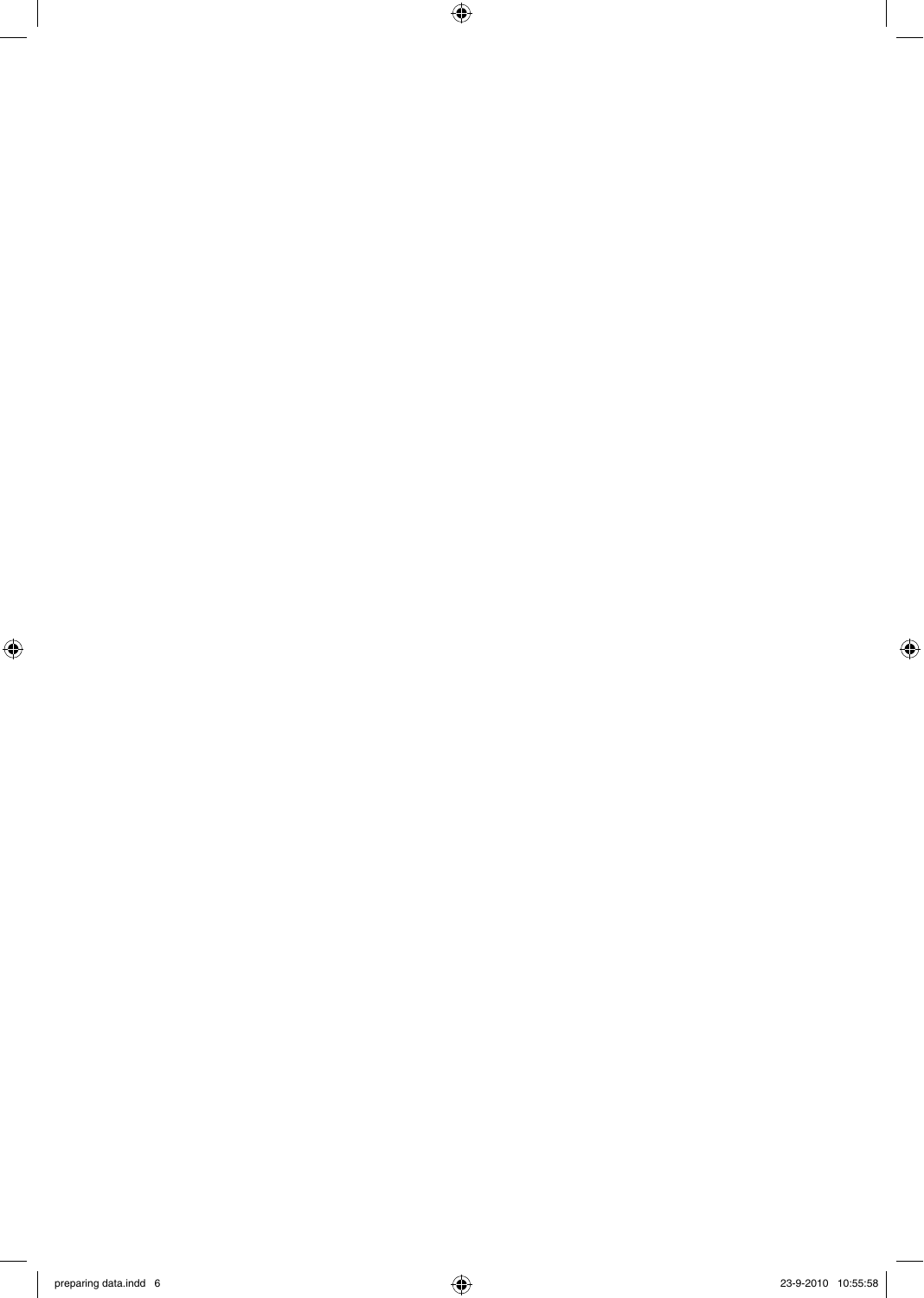# **Contents**

Preface v

- 1. Introduction 1
	- 1.1 Importance of data sharing and archiving 1
	- 1.2 Best practice in archiving 2
	- 1.3 Planning ahead for archiving and preservation of data 2
- 2. Proposal planning and writing phase 5
	- 2.1 Important steps to follow 5
		- 2.1.1 Conduct a review of existing datasets 5
		- 2.1.2 Determine whether a new dataset will be produced and whether the data should be archived 5
		- 2.1.3 Describe any special challenges that might arise when archiving the data 6
		- 2.1.4 Craft informed consent language 6
		- 2.1.5 Language to avoid in informed consent agreement 7
		- 2.1.6 Model text about confidentiality for informed consent forms 7
		- 2.1.7 Determine copyright and ownership of research data 7
		- 2.1.8 Describe the potential users of the dataset 7
		- 2.1.9 Determine the costs of preparing the data and documentation for archiving 8
	- 2.2 Consider alternative archiving options 8
		- 2.2.1 Self-dissemination 8
		- 2.2.2 Preservation with delayed dissemination 8
		- 2.2.3 Data repositories 9
		- 2.2.4 Restricted-use collections 9
	- 2.3. Other considerations 9
- 3. Project start-up and data management phase 11
	- 3.1 Importance of a data management plan 11
	- 3.2 Initial questions to consider 11
		- 3.2.1 Data and file structure 11
		- 3.2.2 Naming conventions 11
		- 3.2.3 Data integrity 11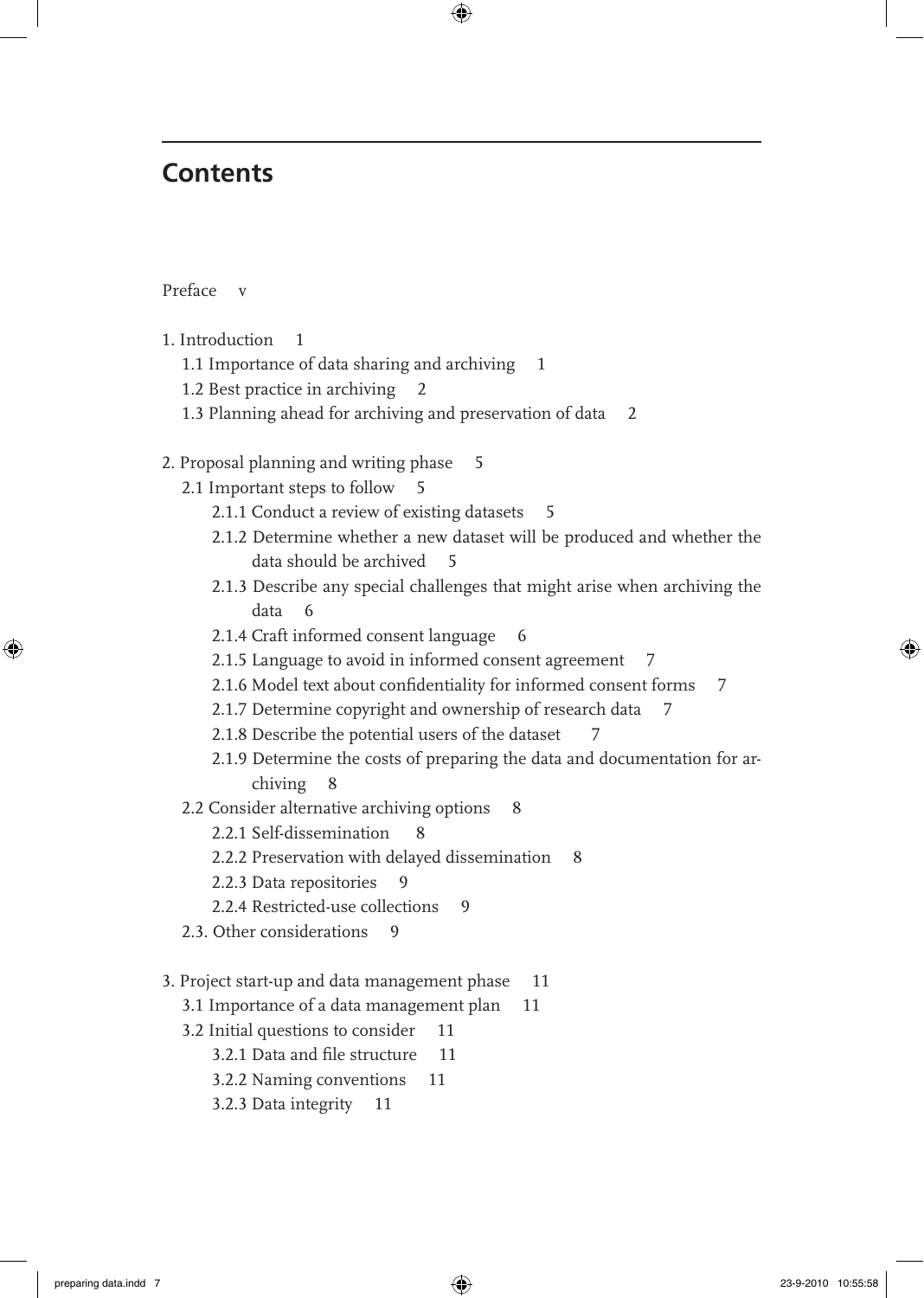3.2.4 Preparing dataset documentation 11 3.2.5 Variable construction 12 3.2.6 Project documentation 12 3.3 Software 12 3.4 Data entry and documentation as part of pretests and pilot studies 13 4. Data collection and file creation phase 15 4.1 Quantitative Data 15 4.1.1 Dataset creation and integrity 15 4.1.2 Variable names 17 4.1.3 Variable labels 18 4.1.4 Variable groups 18 4.1.5 Codes and coding 18 4.1.6 Missing data 20 4.1.7 Selecting missing data codes 21 4.1.8 A note on 'not applicable' and skip patterns 21 4.1.9 Imputed data 22 4.1.10 Geographic identifiers and geospatial data 22 4.2 Qualitative Data 23 4.2.1 Types of qualitative data 23 4.2.2 Confidentiality in qualitative data 24 4.2.3 Documentation for qualitative data 25 4.3 Other data types 26 4.4 The codebook and the coding instrument 26 5. Data analysis phase 31 5.1 Master datasets and work files 31 5.1.1. Data and documentation versioning 31 5.1.2 Raw data vs. statistical system files 32 5.1.3 File structure 33 5.1.4 Longitudinal/multi-wave study files 34 5.1.5 Data backups 35 6. Final project phase – preparing data for sharing 37 6.1 Respondent confidentiality 37 6.1.1 Disclosure risk limitation, the principles 37 6.1.2 The practice of protecting confidentiality 38 6.1.3 Restricted-use data collections 39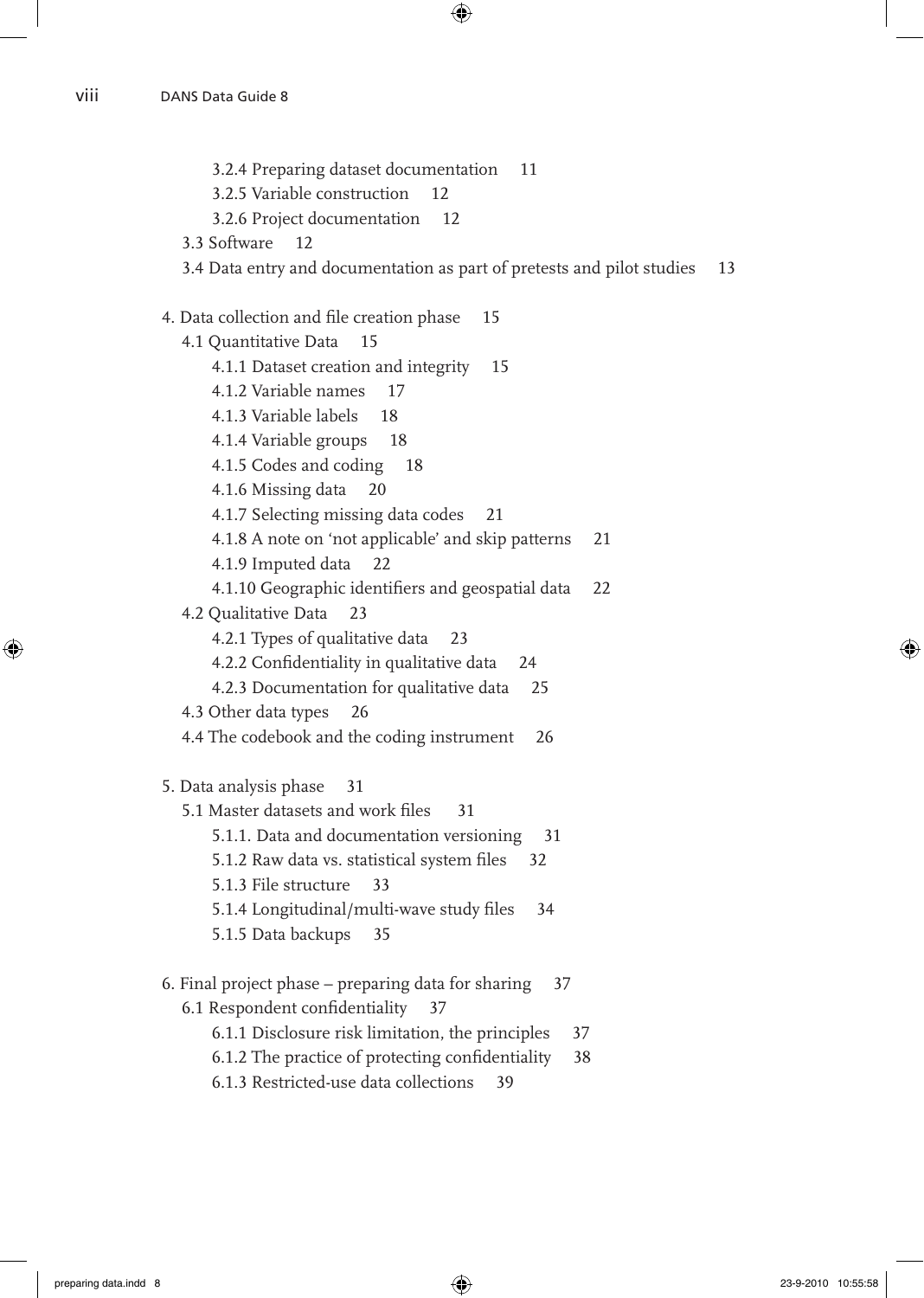7. Data publishing 41

7.1 DANS EASY – Electronic Archiving System 41

7.2 Persistent identifiers 43

7.3 DANS EASY online analysis tool 43

7.4 Data guides 44

7.5 Data Seal of Approval – DSA 44

References 47

Contributors to the fourth edition 49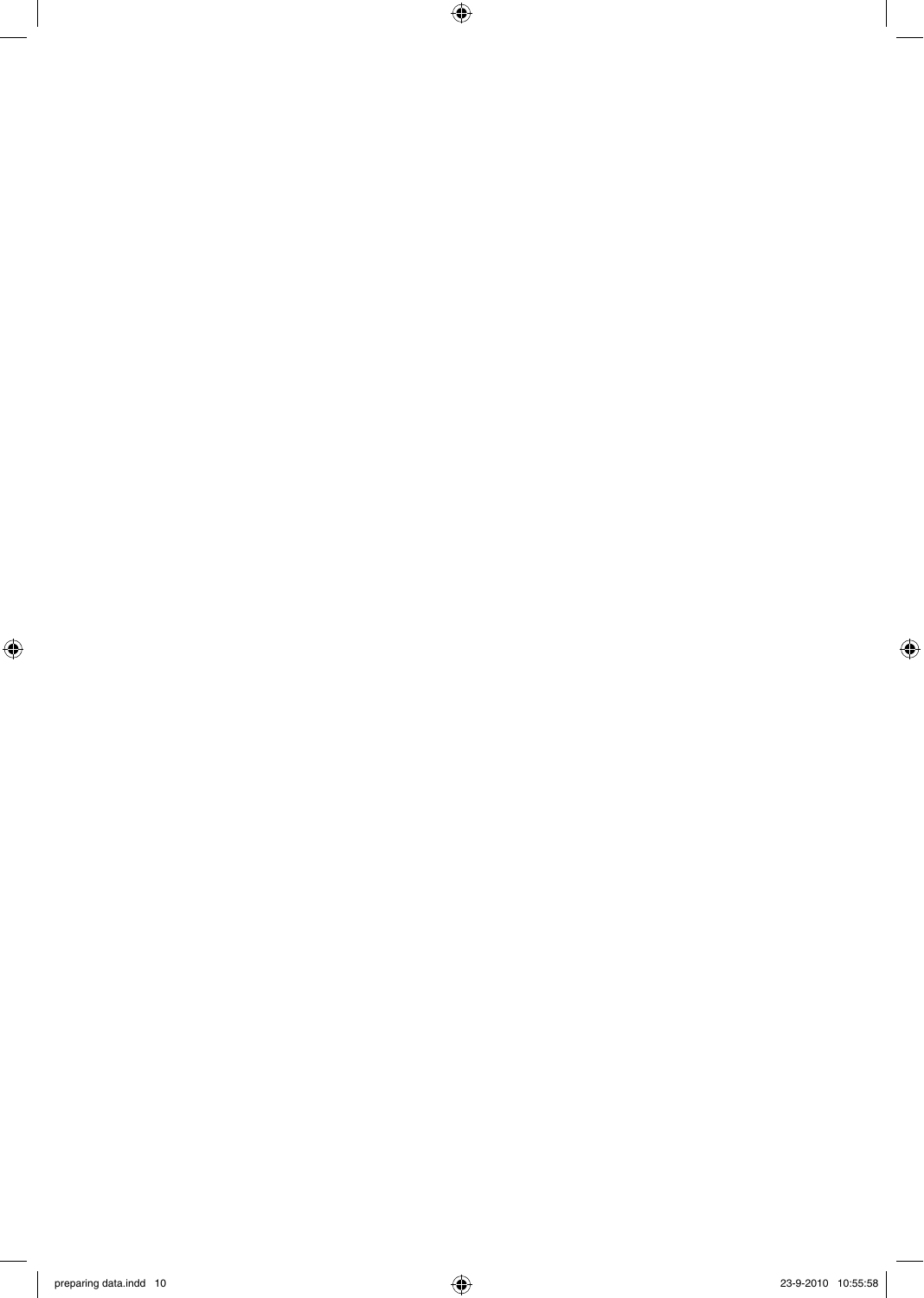# **1. Introduction**

#### **1.1 Importance of data sharing and archiving**

Archives that preserve and disseminate social and behavioral data perform a critical service to the scholarly community and to society at large, ensuring that these culturally significant materials are accessible in perpetuity. The success of the archiving endeavor, however, ultimately depends on researchers' willingness to deposit their data and documentation for others to use.

Maintaining scientific standards is an endeavor involving the entire scientific community, teachers, students, authors, reviewers, funding agencies, journal and book editors, and so on. Data sharing plays an essential role in this process, allowing scientists to test and replicate each others' findings. 'The replication standard holds that sufficient information exists with which to understand, evaluate, and build upon a prior work if a third party can replicate the results without any additional information from the author' (King, 1995). There are many benefits to data sharing that go beyond replication. Fienberg (1994) argues that data sharing:

- • Reinforces open scientific inquiry. When data are widely available, the self-correcting features of science work most effectively.
- • Encourages diversity of analysis and opinions. Researchers having access to the same data can challenge each other's analyses and conclusions.
- • Promotes new research and allows for the testing of new or alternative methods. Examples of data being used in ways that the original investigators had not envisioned are numerous.
- • Improves methods of data collection and measurement through the scrutiny of others. Making data publicly available allows the scientific community to reach consensus on methods.
- • Reduces costs by avoiding duplicate data collection efforts. Archiving makes known to the field what data have been collected so that additional resources are not spent to gather essentially the same information.
- Provides an important resource for training in research. Secondary data are extremely valuable to students, who then have access to high-quality data as a model for their own work.

Early archiving may enable a researcher to enhance the impact, and certainly the visibility of a project.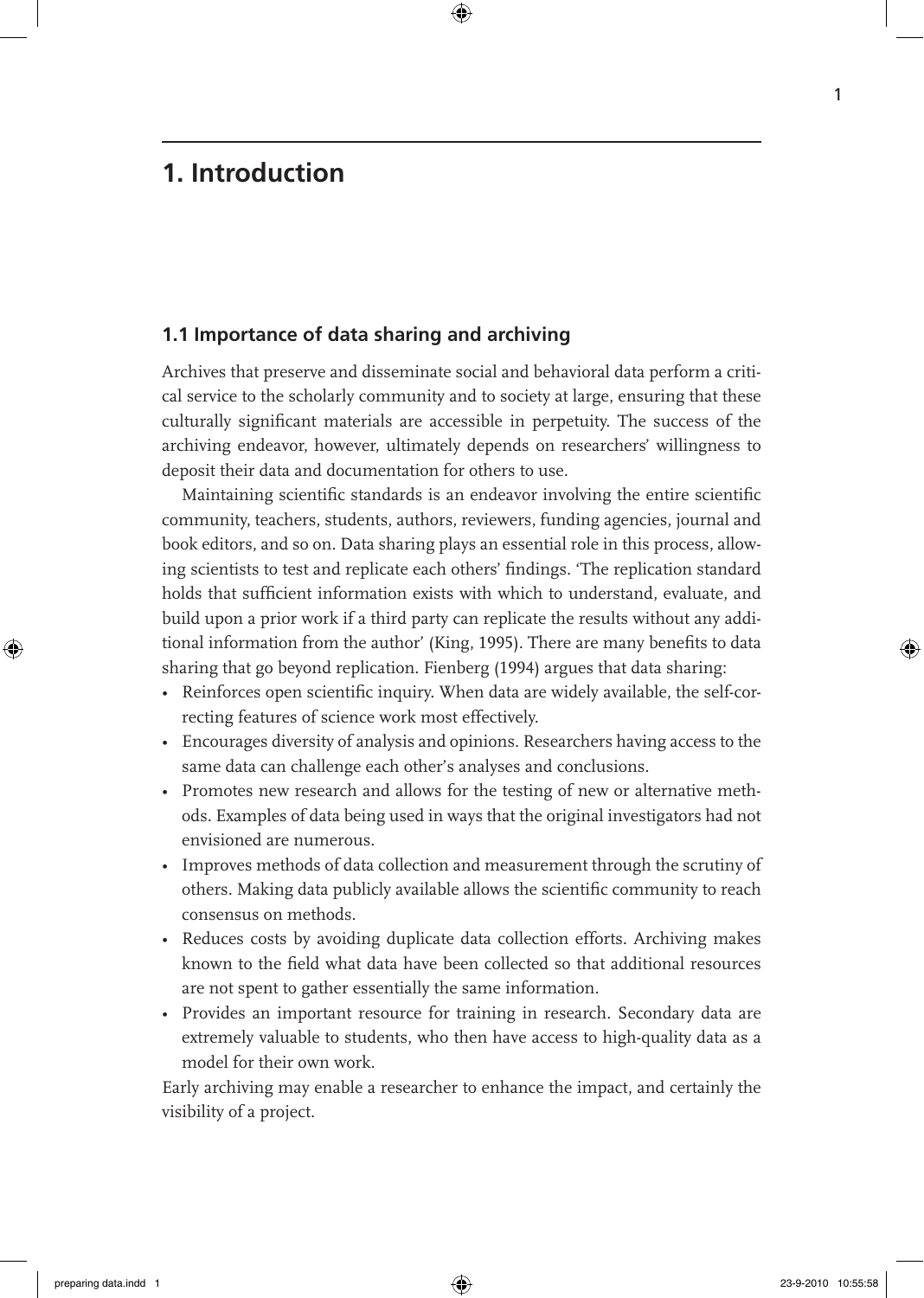# **1.2 Best practice in archiving**

In order for data to be shared and to benefit the scientific enterprise, they must be properly curated and stored. The DANS-developed Data Seal of Approval (DSA) specifies guidelines to ensure that data can be found and shared into the future. These quality guidelines are of interest to researchers and institutions that create digital research files, to organizations that archive research files, and to users of research data. The Data Seal of Approval guidelines can be summarized in the following way.

Digital research data must meet the following quality criteria:

- The research data can be found on the Internet
- The research data are accessible, while taking into account ruling legislation with regard to personal information and intellectual property of the data
- • The research data are available in a usable data format
- • The research data are reliable
- The research data can be cited

These are important tenets that the social science research community must bear in mind.

For additional information on the Data Seal of Approval, see also chapter 7 and the DSA website: http://www.datasealofapproval.org

# **1.3 Planning ahead for archiving and preservation of data**

Data sharing plans should be developed in conjunction with the data archive to maximize the utility of the data to research and to ensure the availability of the data in the future. We recommend that researchers determine the file formats they will use in consultation with the data archive; this will facilitate preservation and dissemination of the most complete data and documentation files. DANS is committed to maintain social science research data for the long term, for the benefit of future researchers, and to assist data creators in meeting the stipulations of their grantors, e.g. NWO, the Netherlands Organisation for Scientific Research. To ensure the preservation of your data, preservation concerns should be built into the process of proposal writing, data collection, analysis, and eventual deposit.

Ideally, the researcher should plan for eventual archiving and dissemination of project data before the data even come into existence. According to Jacobs and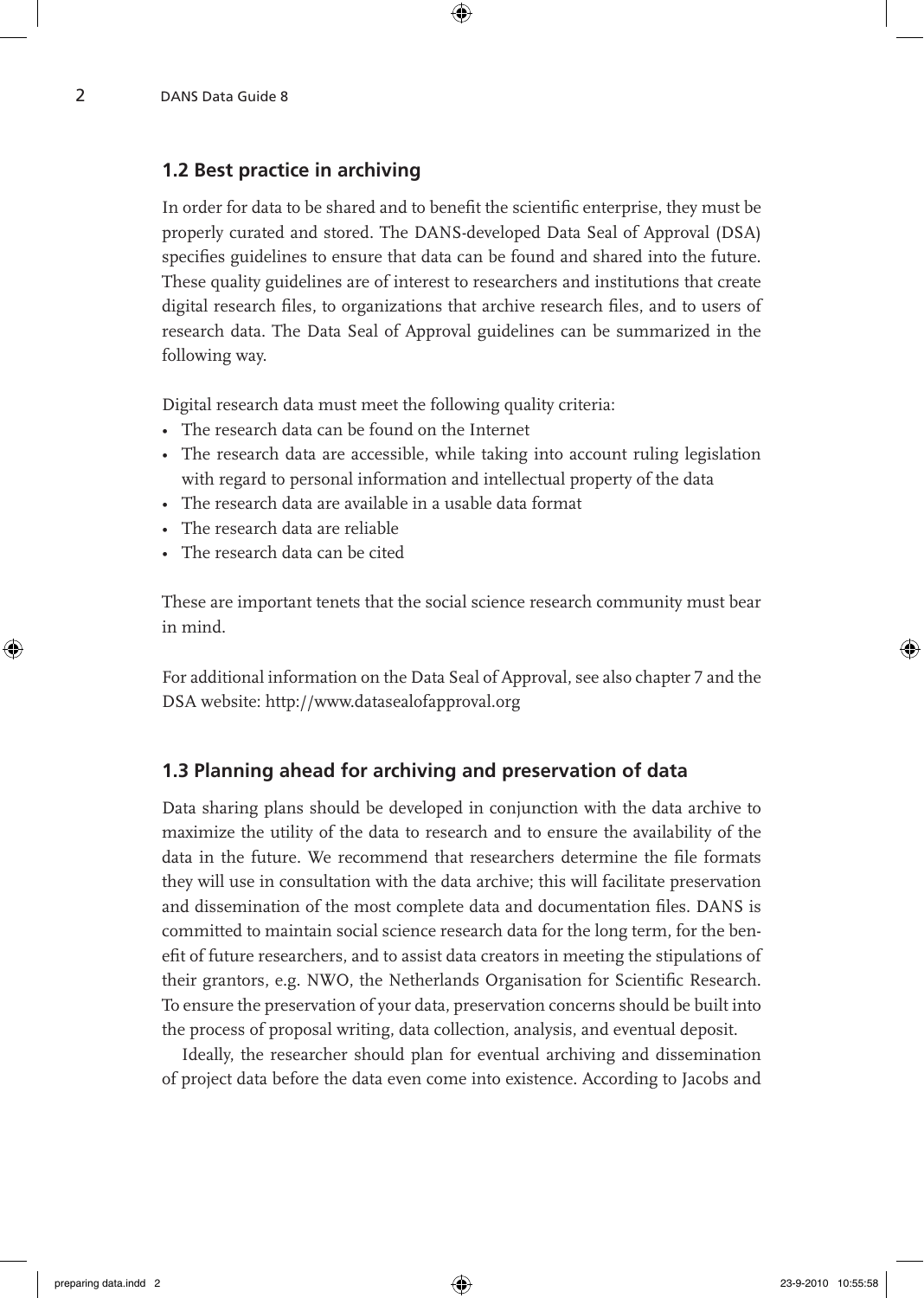Humphrey (2004), 'Data archiving is a process, not an end state where data is simply turned over to a repository at the conclusion of a study. Rather, data archiving should begin early in a project and incorporate a schedule for depositing products over the course of a project's life cycle and the creation and preservation of accurate metadata, ensuring the usability of the research data itself. Such practices would incorporate archiving as part of the research method.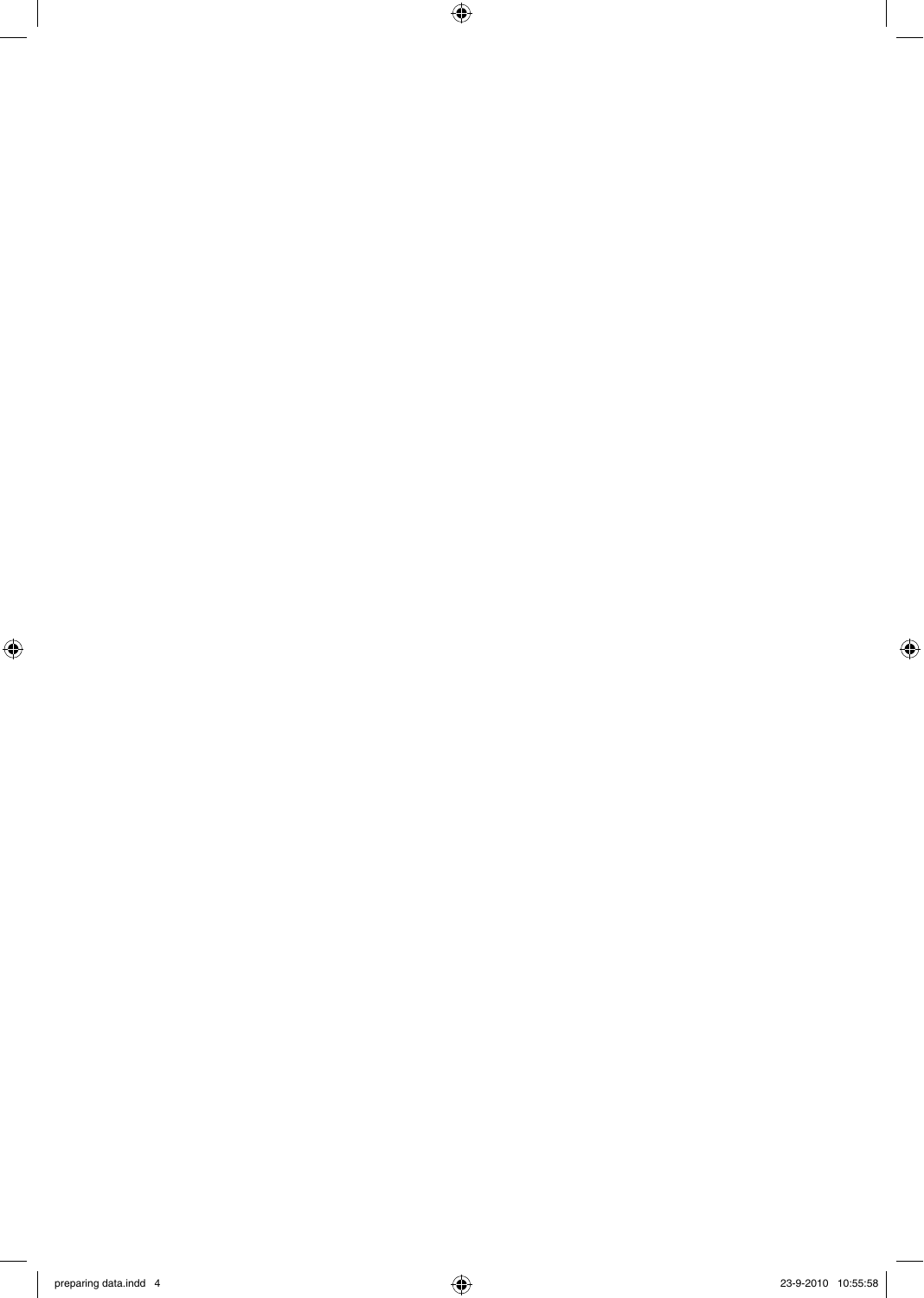# **2. Proposal planning and writing phase**

As indicated earlier, funding institutions increasingly require that applications for support include data sharing and dissemination plans. Plans for deposit and long-term preservation should be fleshed out while the researcher is at the stage of outlining and writing the grant application. Planning ahead during this early phase of the project permits the researcher to take into account important issues, particularly issues related to disclosure risk, from the very beginning, which can simplify the process and avert problems later on at the data deposit stage.

# **2.1 Important steps to follow**

We offer the following steps as guidance during the proposal planning and writing stage:

#### *2.1.1 Conduct a review of existing datasets*

If the proposed research is to involve data collection or data acquisition, a thorough review of existing data on the topic should be conducted so that the applicant can state why currently available datasets are inadequate for the proposed research. In addition to the usual literature search, it is recommended that the data catalogs of the major data archives and repositories be reviewed.

# *2.1.2 Determine whether a new dataset will be produced and whether the data should be archived*

Note that when writing the grant proposal, it is useful to think of 'data' in the widest sense as one looks ahead to depositing materials. Data can exist in a number of formats and a number of types: numeric data files, interview transcripts, and other qualitative materials such as diaries and field notes also qualify as data and may need special handling. Increasingly, social science research data include audio and video formats, geospatial data, biomedical data, and websites, and DANS as well as other data repositories are interested in capturing this broadening array of data.

Some projects may combine data from one or more secondary sources. Derived datasets created by collating materials from existing sources and presenting them in a new way could constitute a new dataset. A project may also be considered to be producing a new dataset if it combines (a) primary and secondary data; (b)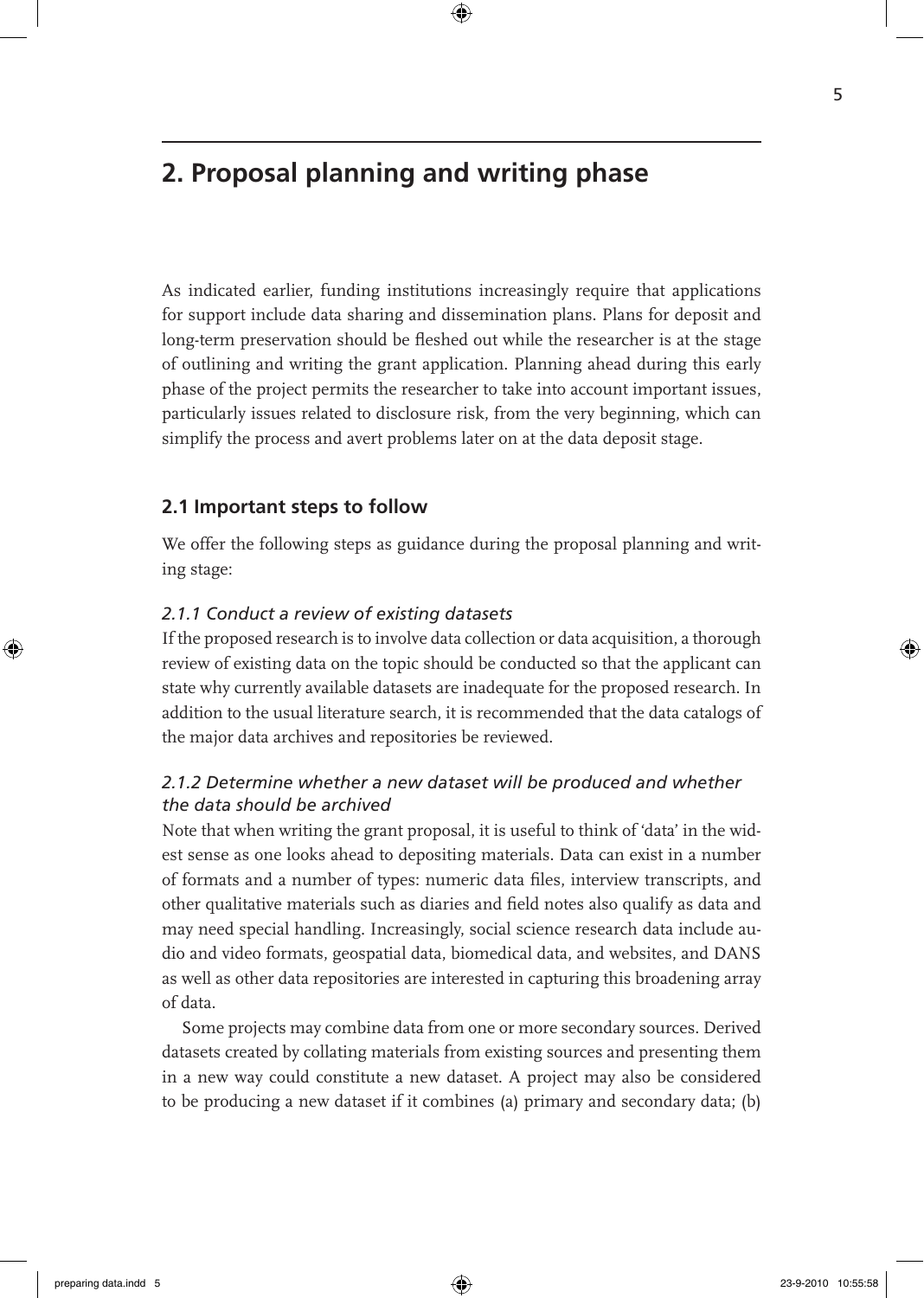secondary data with newly created variables; or (c) secondary data based on data that are not yet publicly available. If the project meets any of the above conditions and would be useful to other researchers in supporting new research, reproducing original findings, or testing new hypotheses, then archiving the dataset should be considered. Researchers depositing data from their project that were obtained from another source should identify the original source as well as the researcher's right to distribute the data.

# *2.1.3 Describe any special challenges that might arise when archiving the data*

If one envisions any difficulties in making the data available for secondary analysis, these difficulties should be outlined in the grant application. Difficulties associated with depositing or archiving materials usually center around one of the following issues: informed consent, confidentiality, or copyright.

Difficulties in making the data available for secondary analysis can also arise if the data are deposited with inadequate documentation. Without metadata or a proper description of the data, it could be difficult for others to understand or reuse the data. By including a plan for project documentation and metadata creation in the project proposal, the data creator can limit costs and avoid the challenge of creating metadata after the fact.

Any problems applicants foresee regarding the archiving of data should be explicitly spelled out during proposal preparation to ensure smooth transfer of information to the data archive. Strategies should be developed to overcome these potential problems. If the investigator considers that the data in question may not be appropriate for archiving, it is worthwhile to consult with archive staff at this stage to determine whether the archive shares this perspective.

#### *2.1.4 Craft informed consent language*

It is never too early to think about issues related to informed consent agreements and confidentiality. Protection of individuals' privacy is a core tenet of responsible research practice, and any project must address this topic in a careful and thorough manner.

Informed consent is the term given to the communication process allowing individuals to make an informed choice about participation in a research study. This process is reflected in an informed consent agreement that provides required information about the research study. The informed consent agreement serves as the formal agreement by an individual to participate in the proposed research. The human subjects involved in a project must participate willingly, having been adequately informed about the research. In preparing the informed consent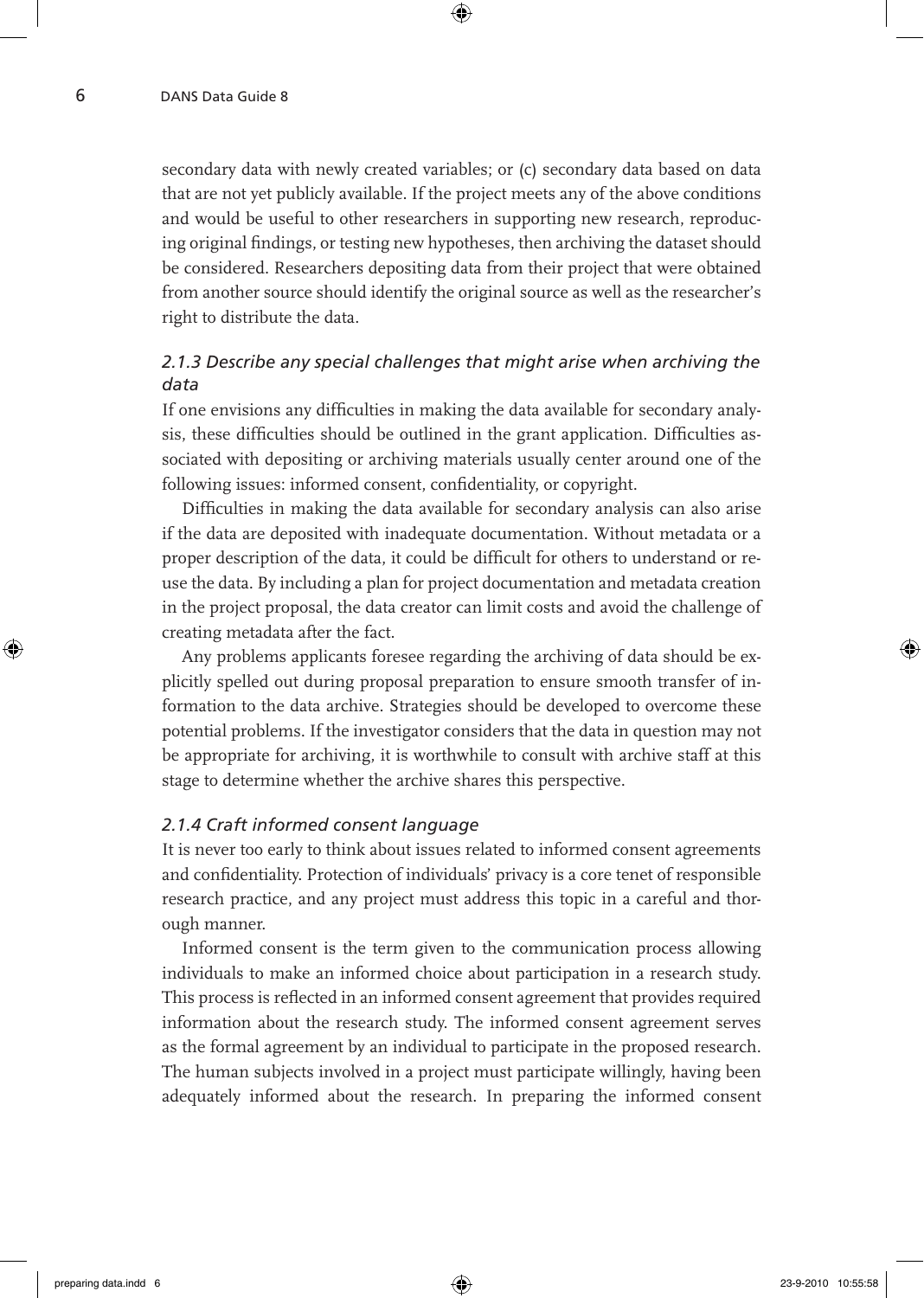agreement, investigators must include a statement describing the extent to which confidentiality of records identifying the subject will be maintained. This may limit an investigator's discretion to share data with the research community.

#### *2.1.5 Language to avoid in informed consent agreement*

If an investigator is planning to archive and share data with the research community, or might consider this in the future, it is best to avoid making inaccurate and overly restrictive promises in the informed consent agreement. For example, language that states that the data will be shared with the research team exclusively or promises that the data will be shared only in aggregate form or in statistical tables will make it more difficult to share the data later. Data producers and archivists have many effective means of modifying datasets to retain the value of human subjects data without disclosing respondent identity. This involves slightly altering the data to blur associations that may present risk while preserving key analytic utility. When obtaining informed consent, investigators should notify respondents that they are obligated as scientists to ensure that information provided will remain confidential when data are shared or made available for secondary analysis.

#### *2.1.6 Model text about confidentiality for informed consent forms*

One of the essential components in an informed consent form is a statement about the confidentiality of information collected from subjects. The privacy of subjects must be protected, and consent agreements should affirm that confidentiality will not be compromised by future data analysis. As indicated in the section above, researchers should avoid wording that will preclude archiving and sharing data.

#### *2.1.7 Determine copyright and ownership of research data*

Issues surrounding the ownership of research data are often complex. Therefore it is strongly recommend to determine the copyright-holder in the very beginning of a research project.

#### *2.1.8 Describe the potential users of the dataset*

The grant proposal should specify who the likely users (academic or nonacademic) of the datasets are. Most potential users will be within the higher education research community, but increasingly policymakers and practitioners are using research data. If the dataset has commercial or other uses, this should also be stated in the application for funding.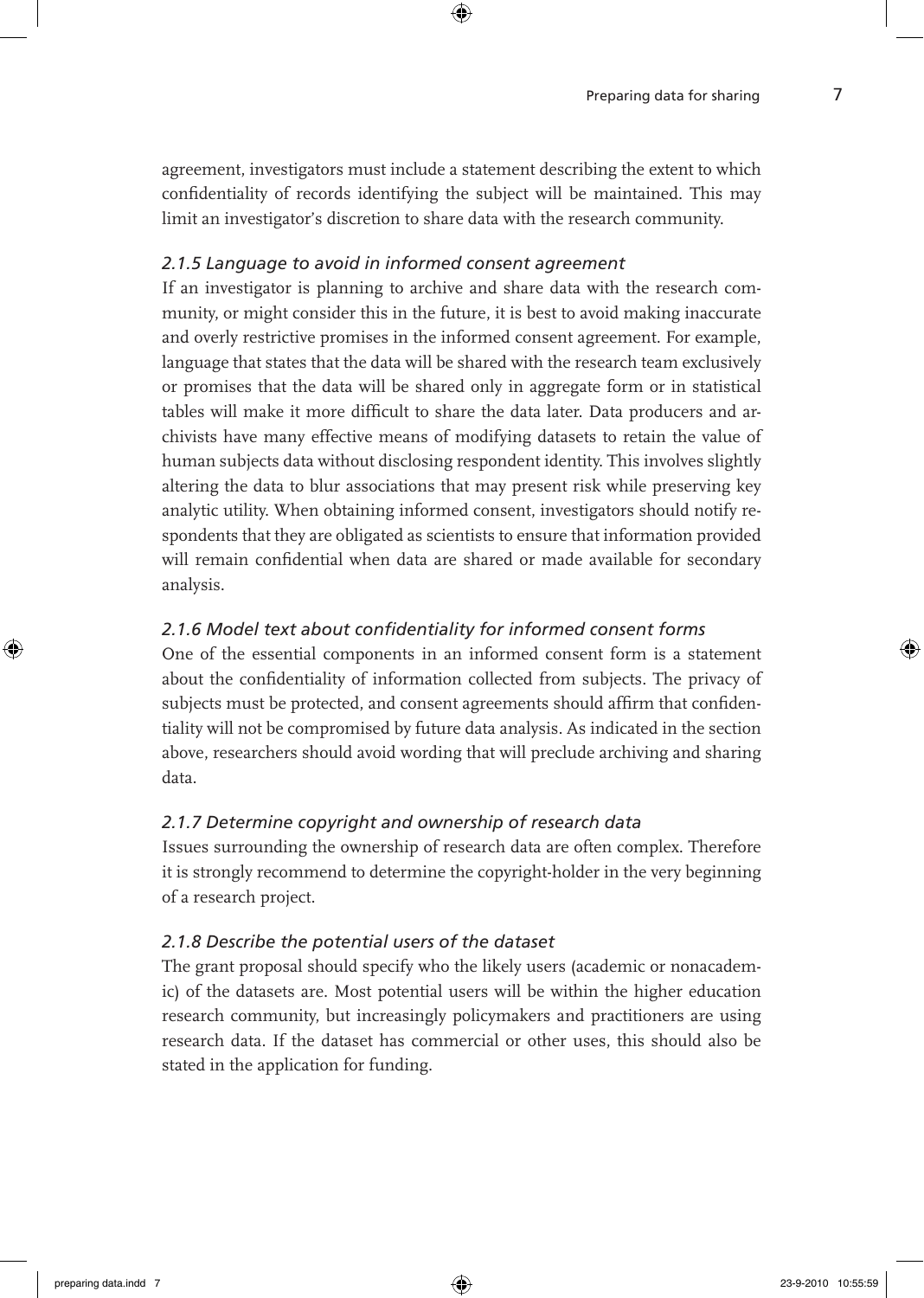# *2.1.9 Determine the costs of preparing the data and documentation for archiving*

The investigator should outline the plans for and cost of preparing the data and documentation for archiving. Ideally, this should be planned in conjunction with an archive. The various activities typically associated with preparing data are presented below, for which grant applicants should include appropriate cost estimates.

- For quantitative data, investigators should allow time to create system-specific files with appropriate variable and value labeling, to supply the syntax for derived variables, etc.
- • Grant applications should allocate sufficient time and money for the preparation of high- quality documentation. Good documentation is invaluable for both preservation and informed re-use of data.
- Informed consent and confidentiality issues impact costs for archiving. For clarity, informed consent agreement forms should be drawn up at the start of the project to obtain permission for archiving, with consideration given to whether the data will be available publicly. Confidentiality agreements made with interviewees should not impede data archiving.
- • It is strongly recommended that a set period of time be dedicated to preparing and collating materials for deposit. This normally comprises the majority of the costs for archiving.

# **2.2 Consider alternative archiving options**

# *2.2.1 Self-dissemination*

Despite the clear advantages that dissemination of data through DANS can provide, some data collectors may choose to disseminate their own data, especially while funding is available to support this activity. If this is the case, it is recommended that the data producer arrange for eventual archiving of the data after the self-dissemination terminates and specify the schedule for data sharing in the grant application.

# *2.2.2 Preservation with delayed dissemination*

Another possible option, which should be specified in the application for funding, is preservation with delayed dissemination. Under such an agreement the archive and the data producer arrange for archival preservation of the data with dissemination to occur at a later date. With delayed dissemination, the deposit may be completed when it is easiest for the depositor and the archive to manage the data,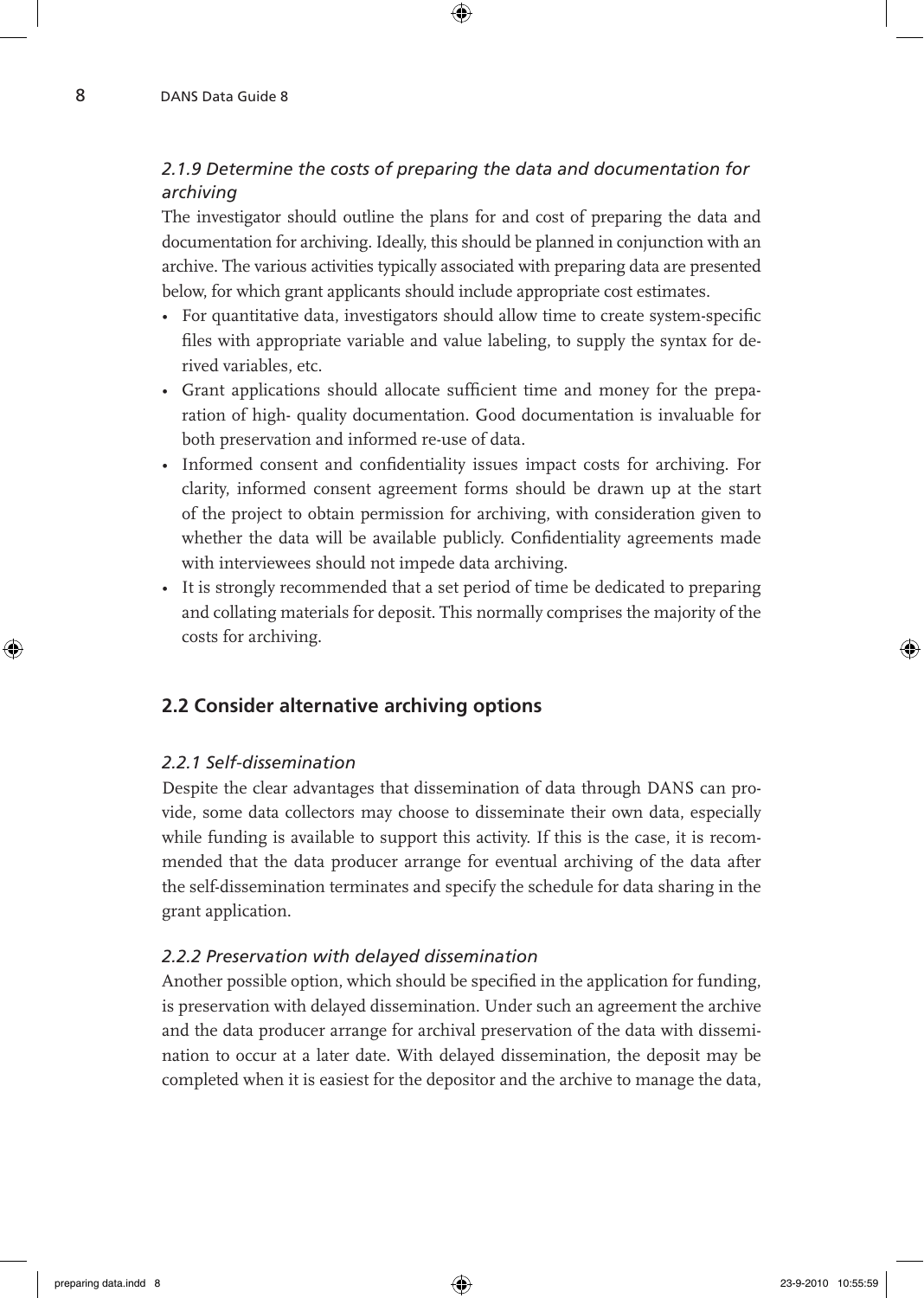as opposed to delaying preservation activities until the time has come to disseminate the data. Issues regarding the schedule for eventual dissemination, embargo periods, and human subject protections specific to these studies will be settled prior to deposit, as will ground rules on the extent of processing by archival staff while the study remains in the 'preservation with delayed dissemination' category. Archive staff will need to develop expertise with the data and possibly perform processing while knowledgeable project staff are available for assistance.

#### *2.2.3 Data repositories*

Many data repositories are found at academic institutions, and have goals of preserving and making available some portion of the academic work of their students, faculty, and staff. Such repositories also provide certain benefits to the researcher, which should be examined and weighed when decisions are made about data preservation and access. DANS recommends researchers who intend to archive their data at those repositories to check if the data repository meets (some of) the guidelines of the Data Seal of Approval.

#### *2.2.4 Restricted-use collections*

As previously mentioned, the issue of confidentiality is of paramount importance when conducting research that involves human subjects. Before submitting data to DANS, data depositors are asked to mask or blank information that could be used to identify research participants. These adjustments, however, may impose limitations on the research uses of such files. In writing a proposal, then, it is useful to think about whether the data will ultimately be made available in a public-use or restricted-access form. DANS can provide both forms. A restricted-use version of the collection that includes confidential information can be prepared and offered to approved researchers under a set of controlled conditions. The restricted-use dataset approach is an effective way to permit access to confidential and/or sensitive research and has proven acceptable to researchers. As officially agreed with the depositor of the data, DANS provides access to restricted datasets only after consultation and permission of the copyright-holder of the data.

#### **2.3. Other considerations**

Data can often include forms of emerging digital content, which can impact the cost of preservation and dissemination. These forms of data should be collected and documented with well-formed metadata, in an approach similar to the management of quantitative data. If the data are qualitative (e.g., verbatim interviews)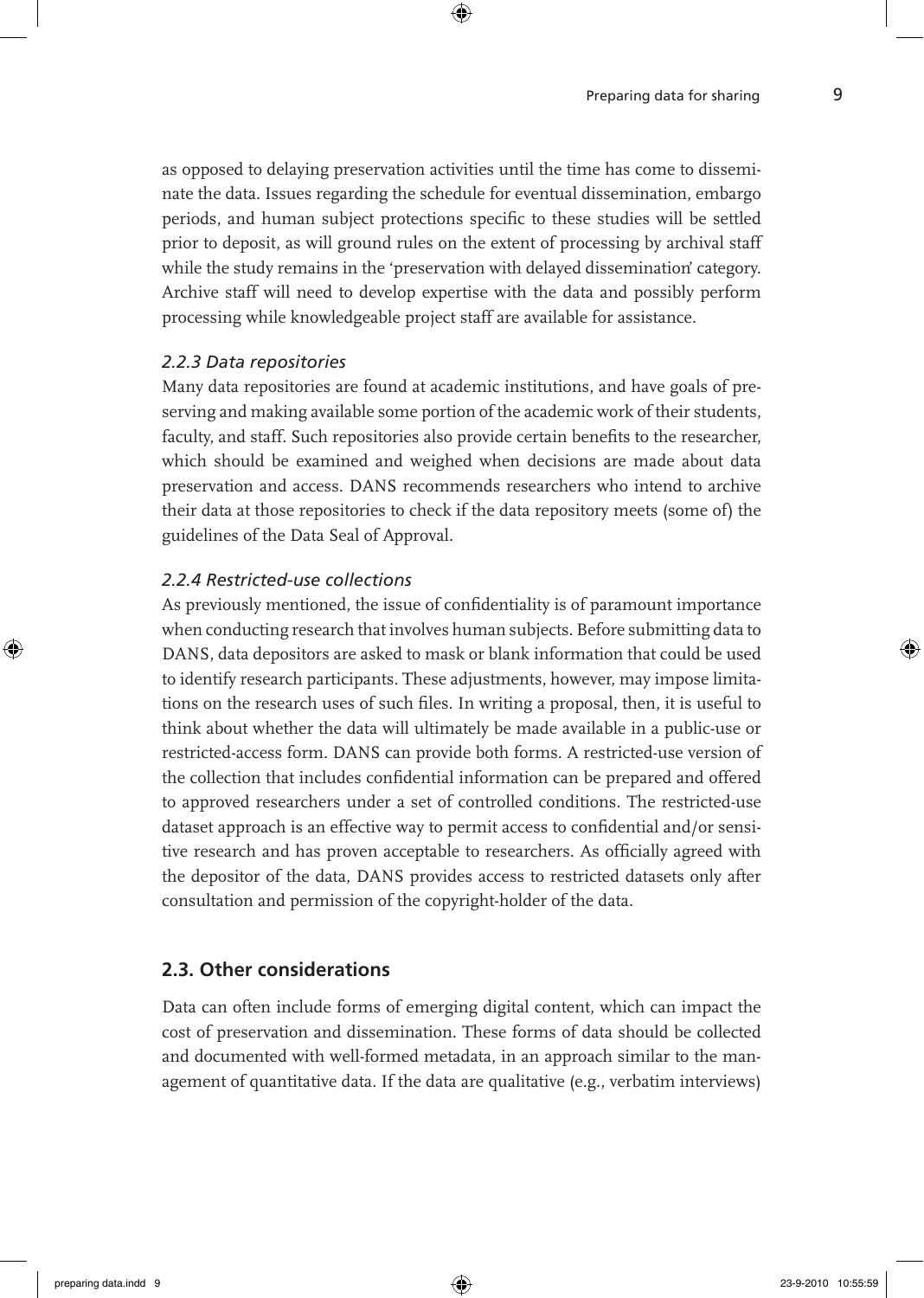rather than quantitative, a mix of qualitative and quantitative, or video, audio, or coordinate-based geographic data, special concerns come into play and must be addressed in the grant application.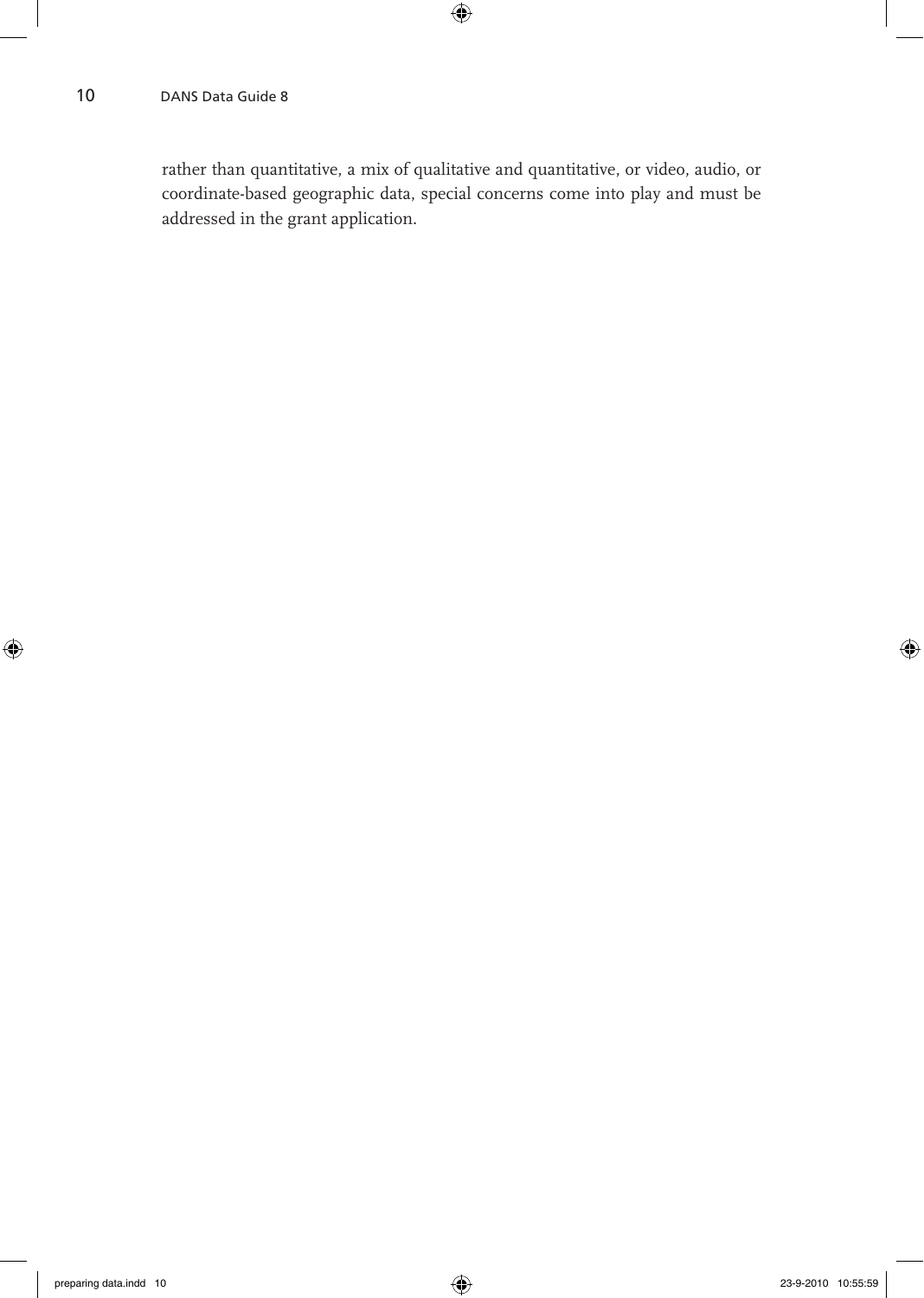# **3. Project start-up and data management phase**

# **3.1 Importance of a data management plan**

Once funding is received and the research project has started, the researcher will want to continue to think about and plan for the final form of the collection, including metadata, which will ultimately be deposited in the DANS data archive or any other data repository. Planning for the management and archiving of a data collection at the outset is critical to the project's success. The cost of a project can be significantly reduced if careful planning takes place early in the project.

# **3.2 Initial questions to consider**

At a minimum, a project plan should involve decisions on the following data and documentation topics. Documentation should be as much a part of project planning as data-related considerations, such as questionnaire construction or analysis plans.

# *3.2.1. Data and file structure*

What is the data file going to look like and how will it be organized? What is the unit of analysis? Will there be one large data record or several shorter ones?

# *3.2.2 Naming conventions*

How will files and variables be named? What naming conventions will be used to achieve consistency?

#### *3.2.3 Data integrity*

With regard to the input of data, will the variable formats be numeric or character? What checks will be used to find invalid values, inconsistent responses, incomplete records, etc.? What checks will be used to manage the data versions?

# *3.2.4 Preparing dataset documentation*

What will the dataset documentation or metadata look like and how will it be produced? How much is necessary for future retrieval and archival processing?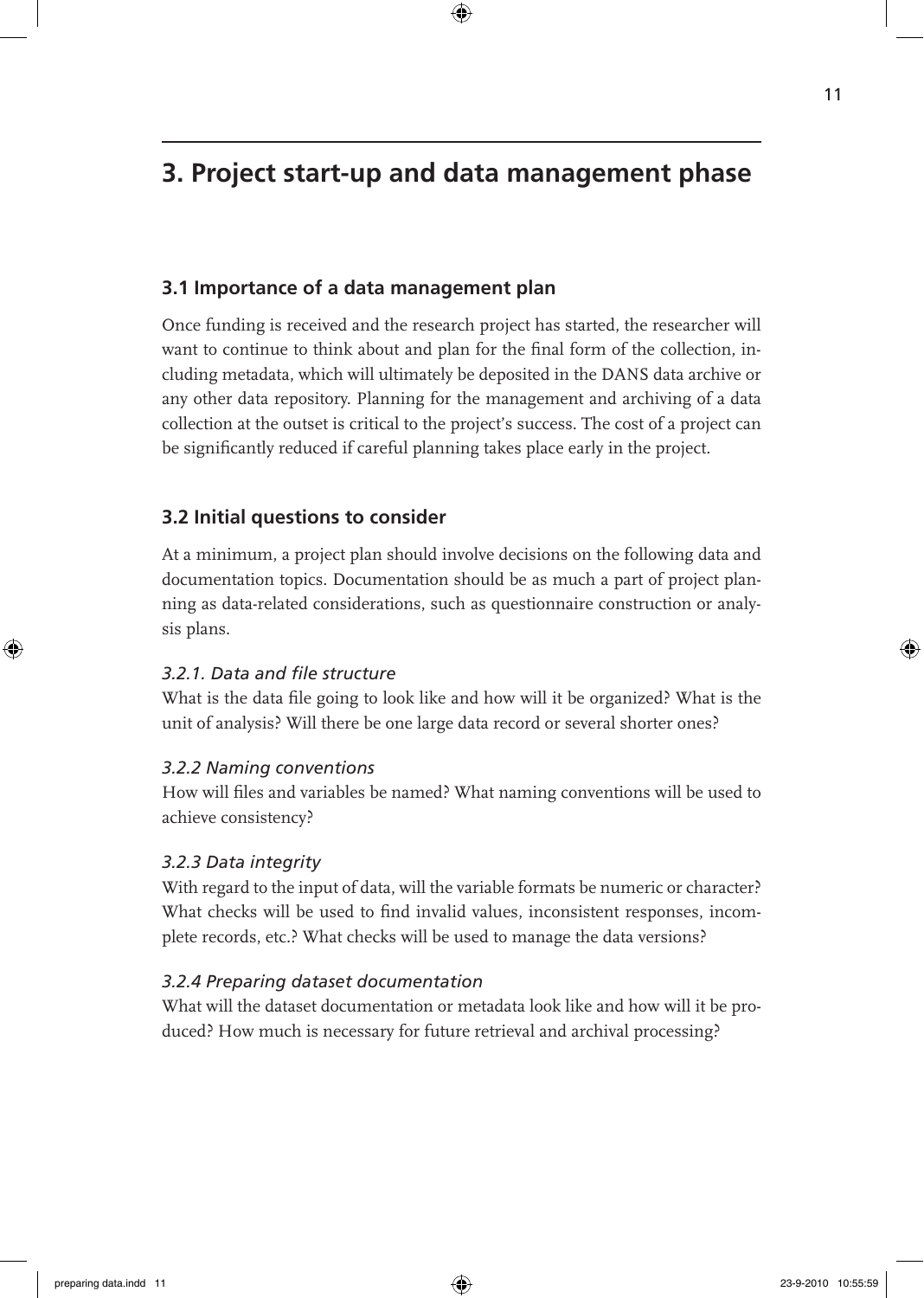#### *3.2.5 Variable construction*

What variables will be constructed following the collection of the original data? How will these be documented?

#### *3.2.6 Project documentation*

What steps will be taken to document decisions that are made as the project unfolds? How will information be recorded on field procedures, coding decisions, variable construction, and the like?

#### **3.3 Software**

To what extent can the various tasks mentioned above be integrated into a single process? Using a single computer program or an integrated set of programs to carry out these tasks simplifies data management, reduces costs, and is more reliable. It is advisable to determine which program or programs will handle data management and documentation tasks at the outset of the project.

Most large-scale data collection efforts now involve computer-assisted interviewing, but there are still situations in which data entry will be required, e.g., inputting of administrative records, observation data, or open-ended question responses. A number of software tools are available to make the documentation task easier. For projects requiring data entry directly from mail questionnaires or interview instruments, a variety of programs will not only make data entry a good deal easier, but also carry out data integrity checks as the data are entered and create programming statements to read the data into other programs. A good data-entry program will also recognize automatic skips and fills. For example, suppose that a questionnaire contains a series of items on work experience. If the respondent has never worked, then as soon as that code is keyed, the program skips to the next valid entry, filling in missing data codes in intervening fields as appropriate.

Computer-assisted interviewing (CATI/CAPI) is increasingly being used for both telephone and personal interviews. These programs, e.g., Blaise, CASES, typically perform a number of functions simultaneously including direct data entry, integrity checks, and skips and fills. Somewhat similar software can be used to format mail questionnaires and prepare data-entry templates. Be aware that not all CAPI-generated variables are needed in the data file that is deposited; variables that are artifacts of the CAPI process do not contribute useful information for analysis. If possible, it is desirable to program the instrument to be fielded according to specifications of the resulting data files. Keeping a focus on the ultimate desired form of the data collection can make dataset preparation that much easier.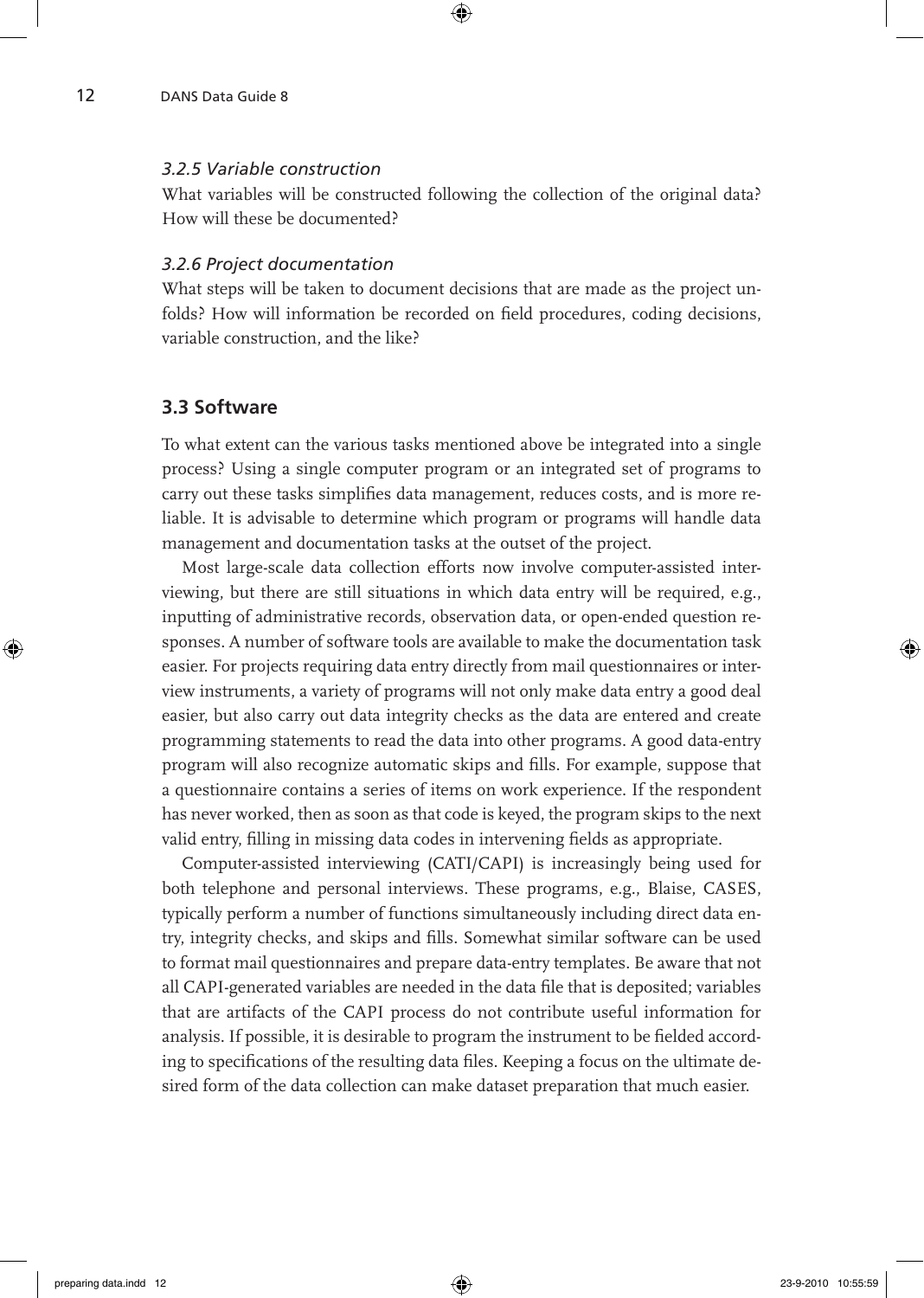Spreadsheet packages can also be used for data entry. These packages usually can be programmed to perform integrity checks as data are entered. In addition, a variety of database packages such as Microsoft Access, MySQL, and Oracle can be used for both data entry and documentation. Note that when such systems are intended to serve as the format for deposit, it is important to provide full documentation for all of the fields and relationships built into the files.

Other kinds of software can be used to perform many documentation tasks. For example, word processing packages like Microsoft Word can be used for data entry, maintenance of dataset documentation, and similar tasks, but they are not suitable tools for data integrity checks. Producing an attractive final document using word processing is also quite simple. In fact, if the basic document has been set up in a word processor, retrieving and merging statistical information such as frequencies and descriptive statistics from computer output stored in an external file is a relatively easy task.

# **3.4 Data entry and documentation as part of pretests and pilot studies**

Conducting pretests or pilot studies is a good way to uncover potential problems with all aspects of a project. There are two major reasons to include both data entry and documentation as part of the initial phase. First, the best way to estimate those costs is to pretest them. Secondly, pretest data entry and documentation reveal unanticipated difficulties in record layouts, naming conventions, etc. The cost of the most expensive aspect, data entry, may be reduced, since the pretest covers only a small number of cases. The investigator may not want to prepare a comprehensive codebook on the basis of pretest, but it is a good idea at least to prepare a mockup, or to work out the codebook layout for a few variables.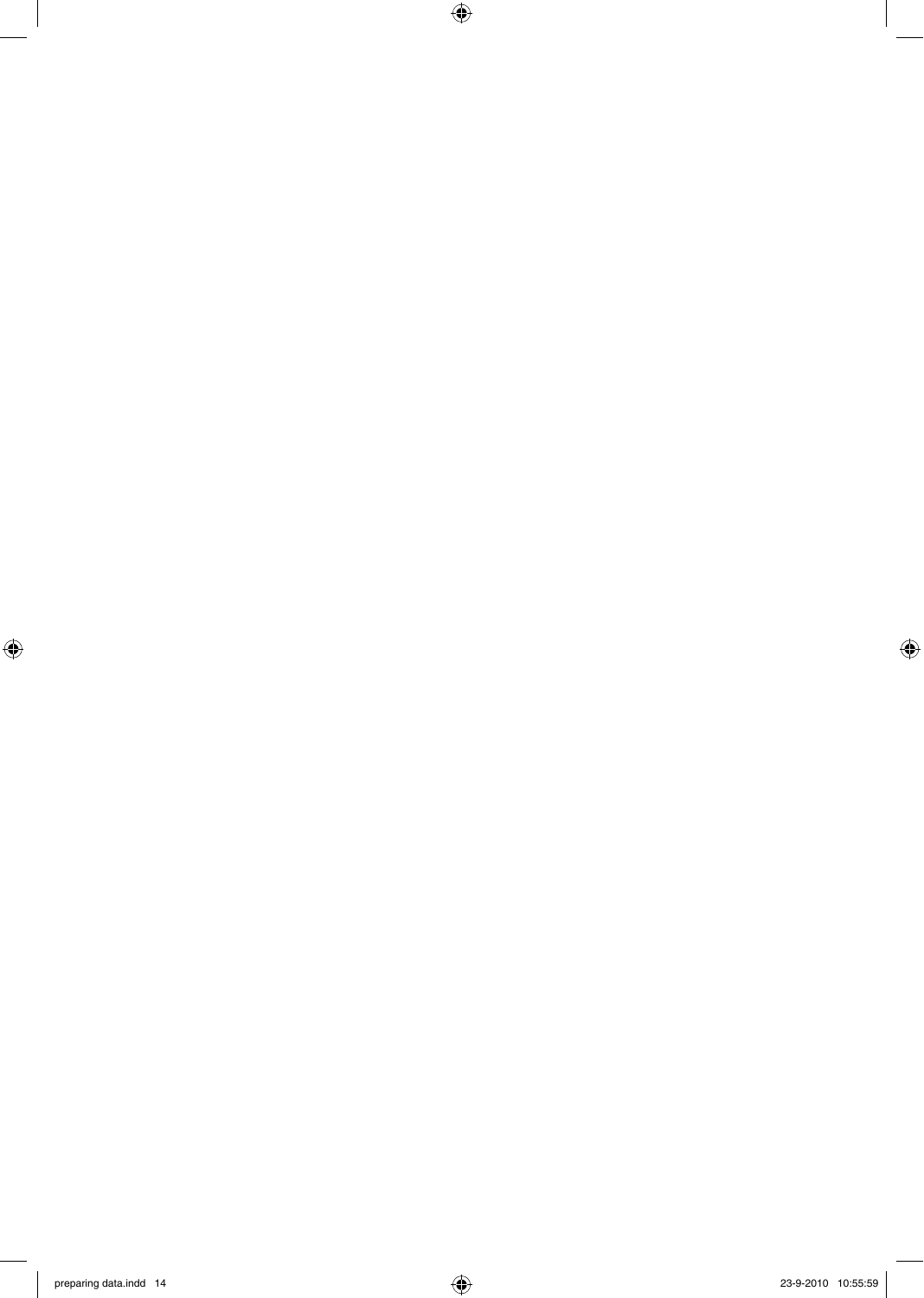# **4. Data collection and file creation phase**

According to the Data Seal of Approval, there is a complementary relationship between the data producer's responsibility for the quality of his/her research data and the capability of the data archive to provide access and preservation for the long term (DANS, 2009). Following best practice in terms of building both the data and documentation components of a collection is critical. This section describes aspects of best practices in creating research data that conform to widely accepted norms for quantitative, GIS, qualitative, and other types of data in the social sciences.

# **4.1 Quantitative Data**

#### *4.1.1 Dataset creation and integrity*

Transcribing data from a questionnaire or interview schedule to an actual data record can introduce several types of errors, including typing errors, codes that do not make sense, and records that do not match. For this reason, employing a data collection strategy that captures data directly during the interview process is recommended. Consistency checks can then be integrated into the data-collection process through the use of CATI/CAPI software in order to correct problems during an interview.

However, even if data are being transcribed (either from survey forms or published tables), several steps can be taken in advance to lessen the incidence of errors.

- • Separate the coding and data-entry tasks as much as possible. Coding should be performed in such a way that distractions to coding tasks are minimized.
- Arrange to have particularly complex tasks, such as occupation coding, carried out by one person or by a team of persons specially trained for the task.
- Use a data-entry program that is designed to catch typing errors, i.e., one that is pre- programmed to detect out-of-range values.
- • Perform double entry of the data, in which each record is keyed in and then rekeyed against the original. Several standard packages offer this feature. In the re-entry process, the program catches discrepancies immediately.
- • Carefully check the first 5 to 10 percent of the data records created, and then choose random records for quality-control checks throughout the process.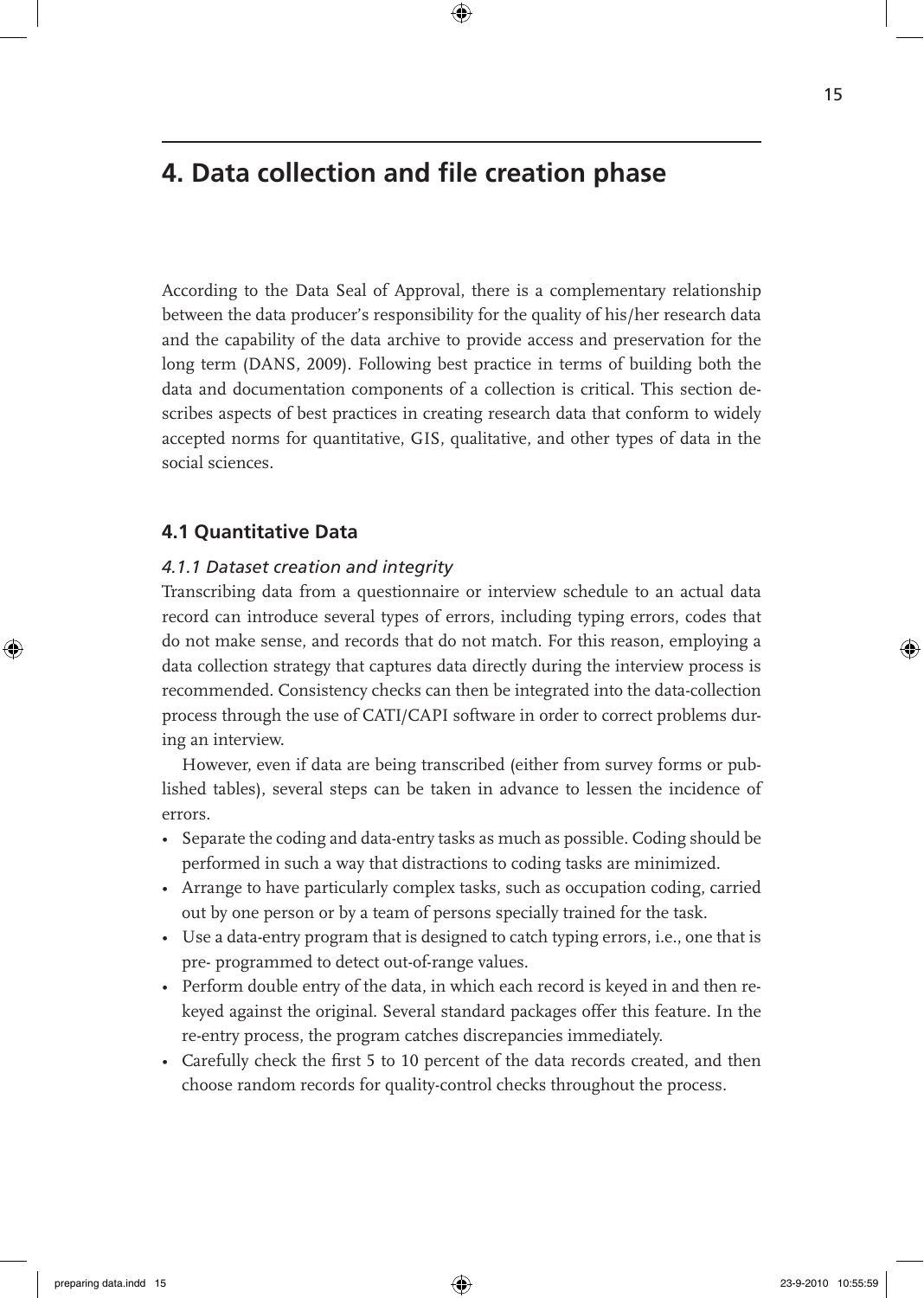• Let the computer do complex coding and recoding if possible. For example, to create a series of variables describing family structure, write computer code to perform the task. Not only are the computer codes accurate if the instructions are accurate, but they can also be easily changed to correct a logical or programming error.

Despite best efforts, errors will undoubtedly occur regardless of data-collection mode. Here is a list of things to check.

#### WILD CODES AND OUT-OF-RANGE VALUES

Frequency distributions and data plots will usually reveal this kind of problem, although not every error is as obvious as, for example, a respondent with 99 rather than 9 children. Sometimes frequency distributions will contain apparently valid values but might be incorrect. For example, the columns for a given variable might have been defined incorrectly, and thus the data have been read from the wrong columns. Data plots often instantly reveal outlying observations that merit checking.

#### consistency checks

Checks for consistency require substantive knowledge of the study. Typically, they involve comparisons across variables. Checks can reveal inconsistencies between responses to gate or filter questions and subsequent responses. Other consistency checks involve complex relationships among variables, e.g., unlikely combinations of respondents' and children's ages. At a minimum, researchers should assure that fields that are applicable to a respondent contain valid values, while those that are not applicable contain only missing values. Measures to prevent inconsistencies should be undertaken even before any data are collected. As previously mentioned, implementing a data-collection system that captures data during the interview process and that can correct problems during the interview (such as use of CATI/CAPI software) can eliminate transcription errors that can occur during post-survey data entry. The data-collection instrument should also be tested before data collection begins to ensure that data will be captured correctly, and that any skip patterns are accurately followed. However, these measures do not eliminate the need by the researcher to examine the relationships among variables to ensure consistency.

#### record matches and counts

In some studies, each subject or study participant might have more than one record. This occurs most frequently in longitudinal studies in which each subject has one record for each occasion during which s/he is observed even though s/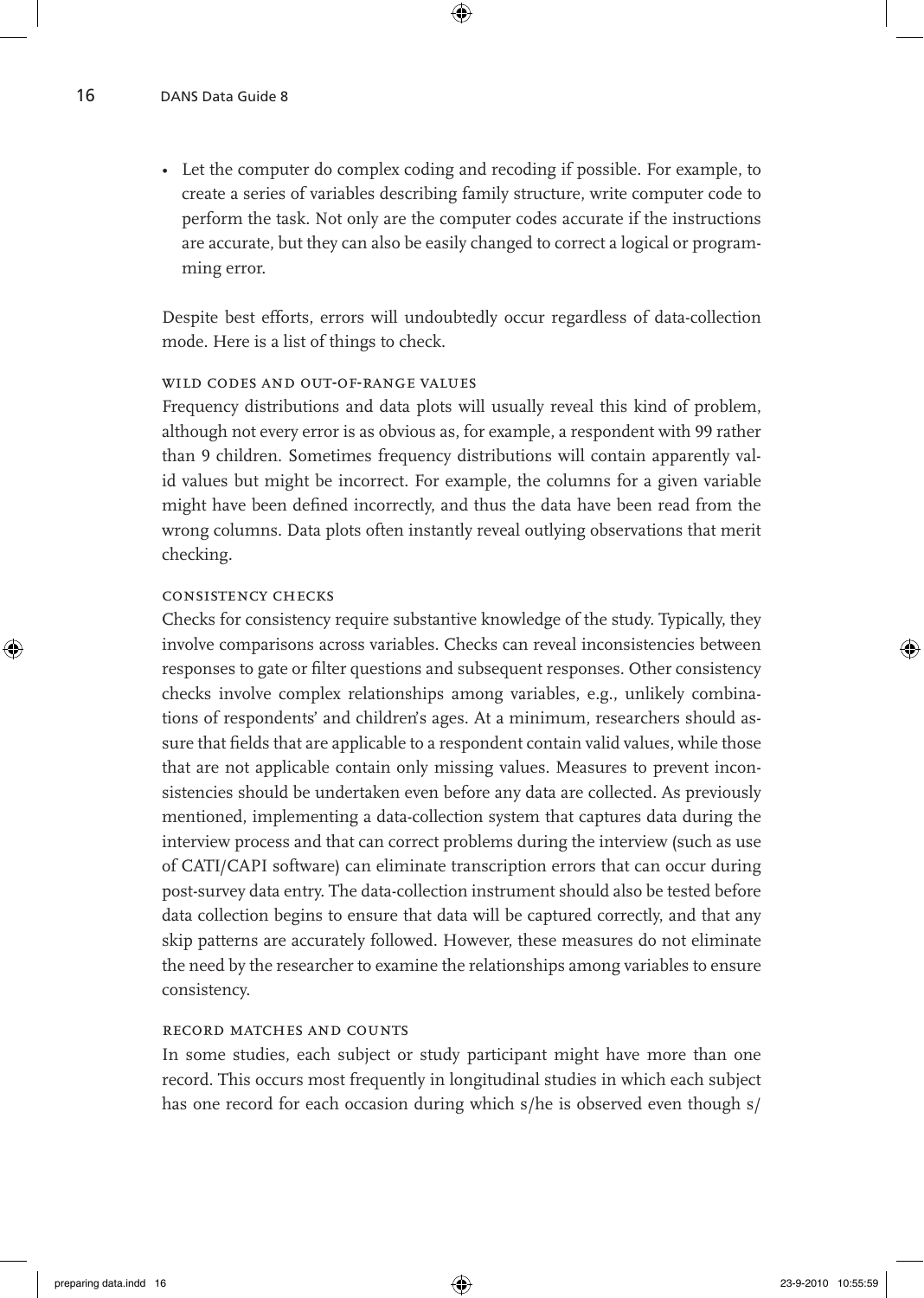he was not actually interviewed at a given point in time. In other instances, the number of additional records may actually vary from subject to subject. For example, in a study of families one might have a household record, followed by a varying number of person records. This is sometimes known as a hierarchical file. Here the researcher must make certain, to the extent that software permits, that (a) the header record contains a count of the number of trailer records, (b) consistency checks are made on the counts, and (c) unique identifiers link the header file to the corresponding trailer records.

#### *4.1.2 Variable names*

It is important to remember that the variable name is the referent that analysts will use most often when working with the data. At a minimum, it should convey correct information, and ideally it should be unambiguous in terms of content. When selecting a variable name, choose a name that is consistent in length with the requirements of the software package being used and consider the long-term utility of the variable name to the widest audience of users. Several systems for constructing variable names are as follows:

#### *• One-up numbers*

This system numbers variables from 1 through n (the total number of variables). Since most statistical software does not permit variable names starting with a digit, the usual format is V1 (or V0001) ...Vn. This has the advantage of simplicity, but provides no indication of the variable content. Although most software allows extended labels for variables (allowing entry of descriptive information, e.g., V0023 is 'Q6b, Mother's Education'), the one-up system is prone to error.

#### *• Question numbers*

Variable names also may correspond to question numbers, e.g., Q1, Q2a, Q2b... Qn. This approach relates variable names directly to the original questionnaire, but, like one-up numbers, such names are not easily remembered. Further, a single question often yields several distinct variables with letters or numbers (e.g., Q12a, Q12a1), which may not exist on the questionnaire.

#### *• Mnemonic names*

Short variable names that represent the substantive meaning of variables have some advantages, in that they are recognizable and memorable. They can have drawbacks, however. What might be an 'obvious' abbreviation to the person who created it might not be understood by a new user. Software sometimes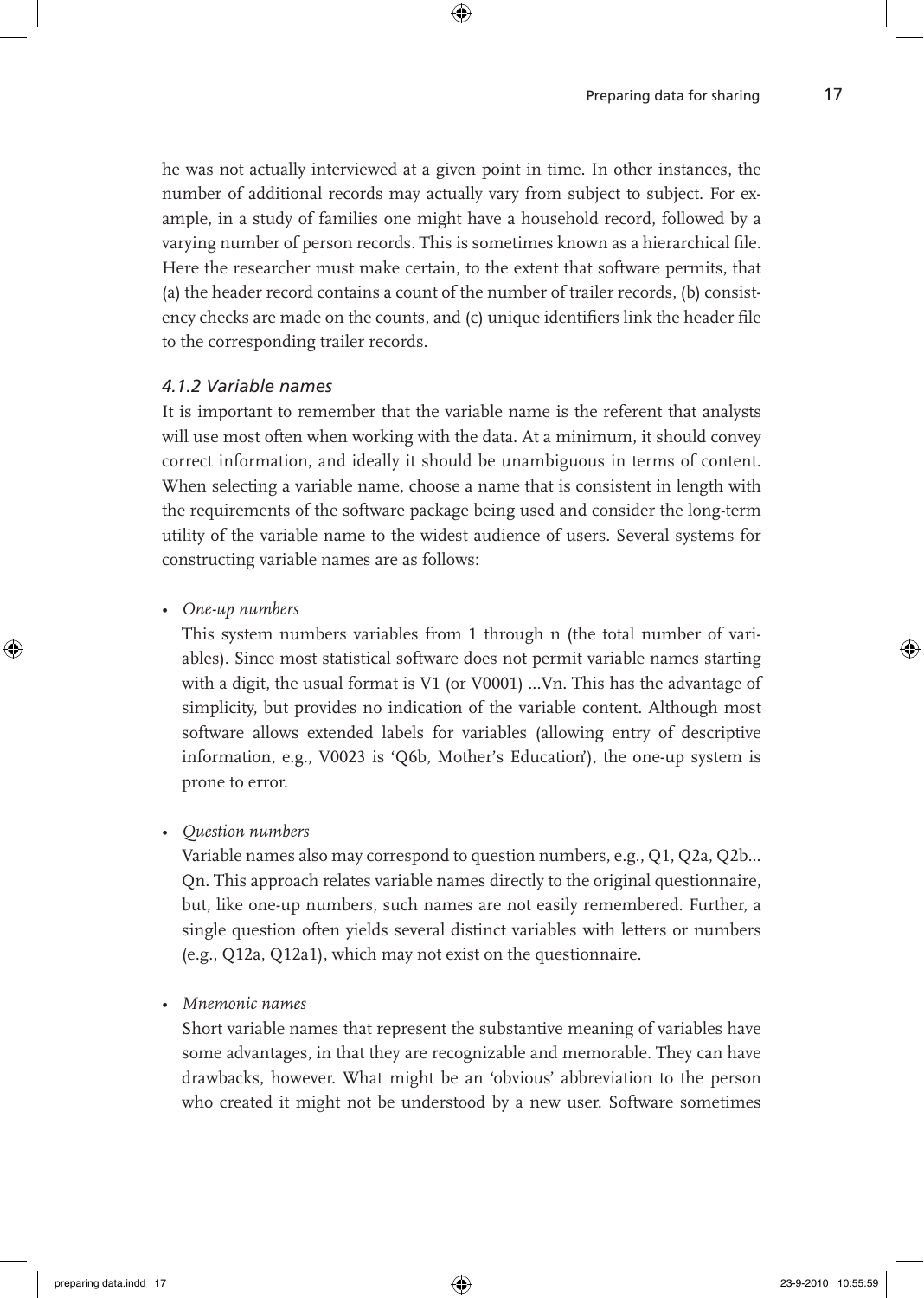limits the number of characters, so it can be difficult to create immediately recognizable names.

*• Prefix, root, suffix systems*

A more systematic approach involves constructing variable names containing a root, a prefix, and possibly a suffix. For example, all variables having to do with education might have the root ED. Mother's education might then be MOED, father's education FAED, and so on. Suffixes often indicate the wave of data in longitudinal studies, the form of a question, or other such information. Implementing a prefix, root, suffix system requires prior planning to establish a list of standard two- or three-letter abbreviations.

# *4.1.3 Variable labels*

Most statistical programs permit the user to link extended labels for each variable to the variable name. Variable labels are extremely important. They should provide at least three pieces of information: (1) the item or question number in the original data-collection instrument (unless the item number is part of the variable name), (2) a clear indication of the variable's content, and (3) an indication of whether the variable is constructed from other items. If the number of characters available for labels is limited, one should develop a set of standard abbreviations in advance and present it as part of the documentation for the dataset.

# *4.1.4 Variable groups*

Grouping substantively related variables together and presenting such lists in the codebook for a study can effectively organize a dataset and enable secondary analysts to get an overview of a dataset quickly. Groups are especially recommended if a dataset contains a large number of variables. They are especially useful for data made available through an online analysis system as they offer a navigational structure for exploring the dataset.

# *4.1.5 Codes and coding*

Before survey data are analyzed, the interview or questionnaire responses must be represented by numeric codes (Babbie, 1990). Common coding conventions assure that all statistical software packages will be able to handle the data, and promote greater measurement comparability. Computer-assisted interviewing systems assign codes automatically by programming them into the instrument, so that most coding decisions are made before the instrument is fielded. The principles discussed here apply to such situations as well as those in which coding follows data collection.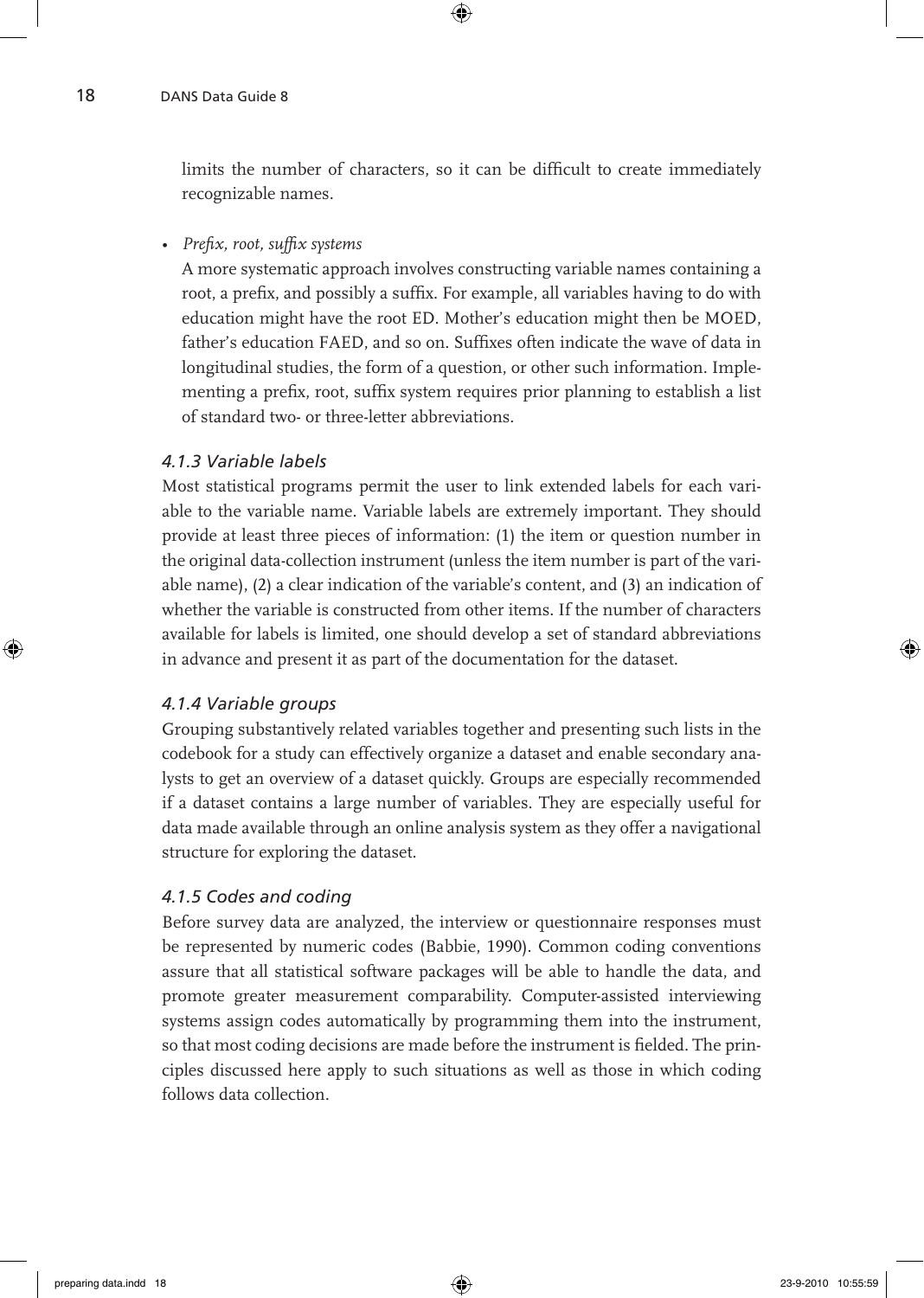Guidelines to keep in mind while coding:

*• Identification variables* 

Provide fields at the beginning of each record to accommodate all identification variables. Identification variables often include a unique study number and a respondent number to represent each case.

*• Code categories*

Code categories should be mutually exclusive, exhaustive, and precisely defined. Each interview response should fit into one and only one category. Ambiguity will cause coding difficulties and problems with the interpretation of the data.

# *• Preserving original information*

Code as much detail as possible. Recording original data, such as age and income, is more useful than collapsing or bracketing the information. With original or detailed data secondary analysts can determine other meaningful brackets on their own rather than being restricted to those chosen by others.

*• Closed-ended questions*

Responses to survey questions that are precoded in the questionnaire should retain this coding scheme in the machine-readable data to avoid errors and confusion.

*• Open-ended questions* 

For open-ended items, investigators can either use a predetermined coding scheme or review the initial survey responses to construct a coding scheme based on major categories that emerge. Any coding scheme and its derivation should be reported in study documentation. Increasingly, investigators submit the full verbatim text of responses to open-ended questions to archives so that users can code these responses themselves. Because such responses may contain sensitive information, they must be reviewed for disclosure risk and if necessary treated by archives prior to dissemination.

*• Check-coding* 

It is a good idea to verify or check-code some cases during the coding process, that is, repeat the process with an independent coder. For example, if more than one code is assigned to an interview response, this highlights problems or ambiguities in the coding scheme. Such check-coding provides an important means of quality control in the coding process.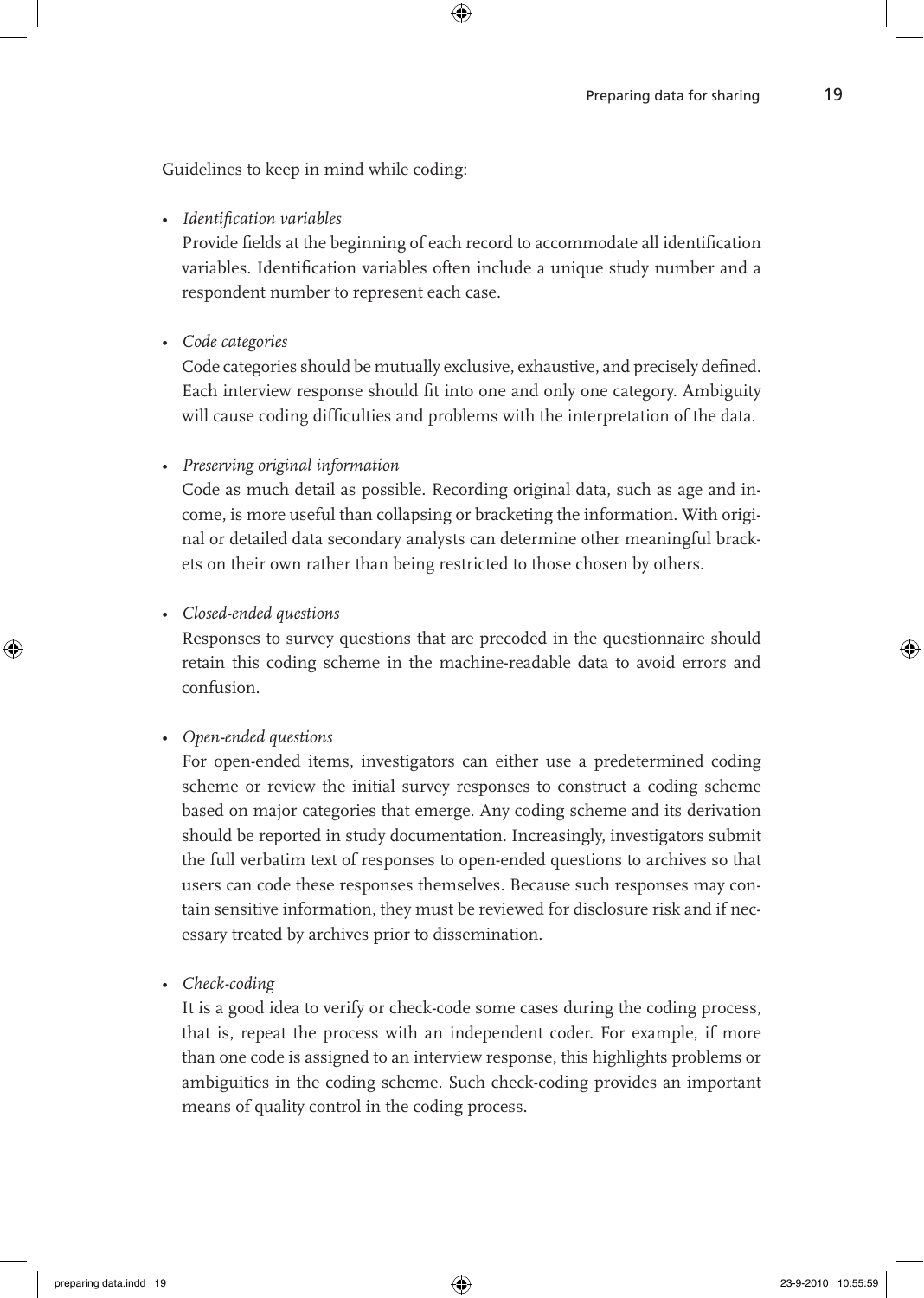# *• Series of responses*

If a series of responses requires more than one field, organizing the responses into meaningful major classifications is helpful. Responses within each major category are assigned the same first digit. Secondary digits can distinguish specific responses within the major categories. Such a coding scheme permits analysis of the data using broad groupings or more detailed categories.

# *4.1.6 Missing data*

Missing data can arise in a number of ways, and it is important to distinguish among them. There are at least six missing data situations, each of which should have a distinct missing data code.

# *• Refusal/No answer*

The subject explicitly refused to answer a question or did not answer it when he or she should have.

*• Don't know* 

The subject was unable to answer a question, either because he or she had no opinion or because the required information was not available (e.g., a respondent could not provide family income for the previous year).

*• Processing error* 

For some reason, there is no answer to the question, although the subject provided one. This can result from interviewer error, incorrect coding, machine failure, or other problems.

*• Not applicable* 

The subject was never asked a question for some reason. Sometimes this results from skip patterns following filter questions, for example, subjects who are not working are not asked about job characteristics. Other examples of inapplicability are sets of items asked only of random subsamples and those asked of one member of a household but not another.

*• No match* 

This situation arises when data are drawn from different sources (for example, a survey questionnaire and an administrative database), and information from one source cannot be located.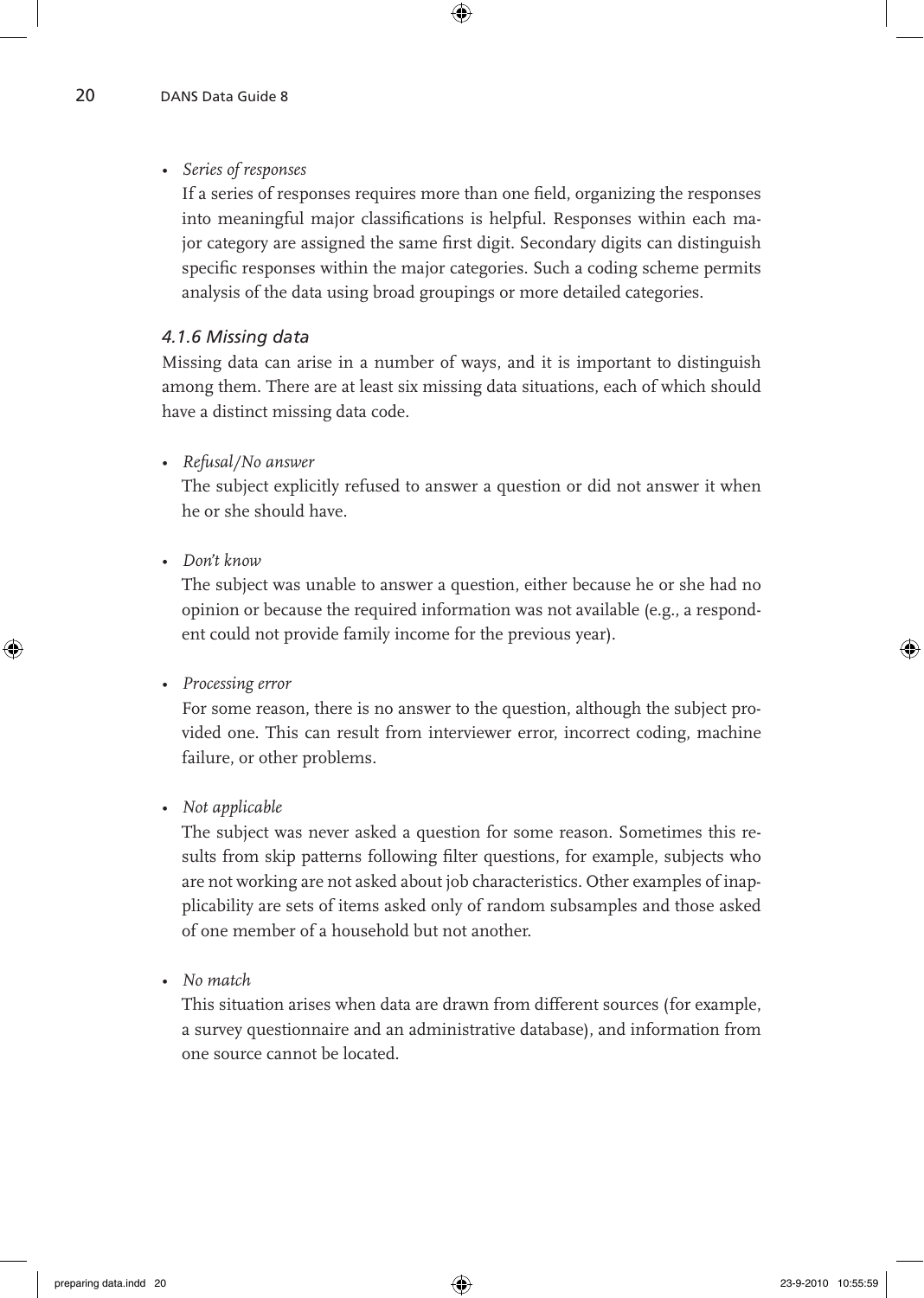*• No data available*

The question should have been asked of the respondent, but for a reason other than those listed above, no answer was given or recorded.

Effective methods for missing data imputation and missing data analysis rely on accurate identification of missing data. For more information on best practice in handling missing data, see Little et al., 2002 and McNight et al., 2007.

#### *4.1.7 Selecting missing data codes*

Missing data codes should match the content of the field. If the field is numeric, the codes should be numeric, and if the field is alphanumeric, the codes may be numeric or alphanumeric. Most researchers use codes for missing data that are above the maximum valid value for the variable (e.g., 97, 98, 99). This occasionally presents problems, most typically when the valid values are single-digit values but two digits are required to accommodate all necessary missing data codes. Similar problems sometimes arise if negative numbers are used for missing data (e.g., -1 or -9), because codes must accommodate the minus sign. Missing data codes should be standardized such that the same code is used for each type of missing data for all variables in a data file, or across the entire collection if the study consists of multiple data files.

In general, blanks should not be used as missing data codes unless there is no need to differentiate types of missing data such as 'Don't know,' 'Refused,' etc. Blanks are acceptable when a case is missing a large number of variables (e.g., when a follow-up interview in a longitudinal study was not conducted), or when an entire sequence of variables is missing due to inapplicability, such as data on non-existent children. In such instances, an indicator variable should allow analysts to determine unambiguously when cases should have blanks in particular areas of the data record.

#### *4.1.8 A note on 'not applicable' and skip patterns*

Although we have referred to this issue in several places, some reiteration is perhaps in order. Handling skip patterns is a constant source of error in both data management and analysis. On the management side, deciding what to do about codes for respondents who are not asked certain questions is crucial. 'Not Applicable' or 'Inapplicable' codes, as noted above, should be distinct from other missing data codes. Dataset documentation should clearly show for every item exactly who was or was not asked the question. At the data-cleaning stage, all 'filter items' should be checked against items that follow to make sure that the coded answers do not contradict one another, and that unanswered items have the correct missing data codes.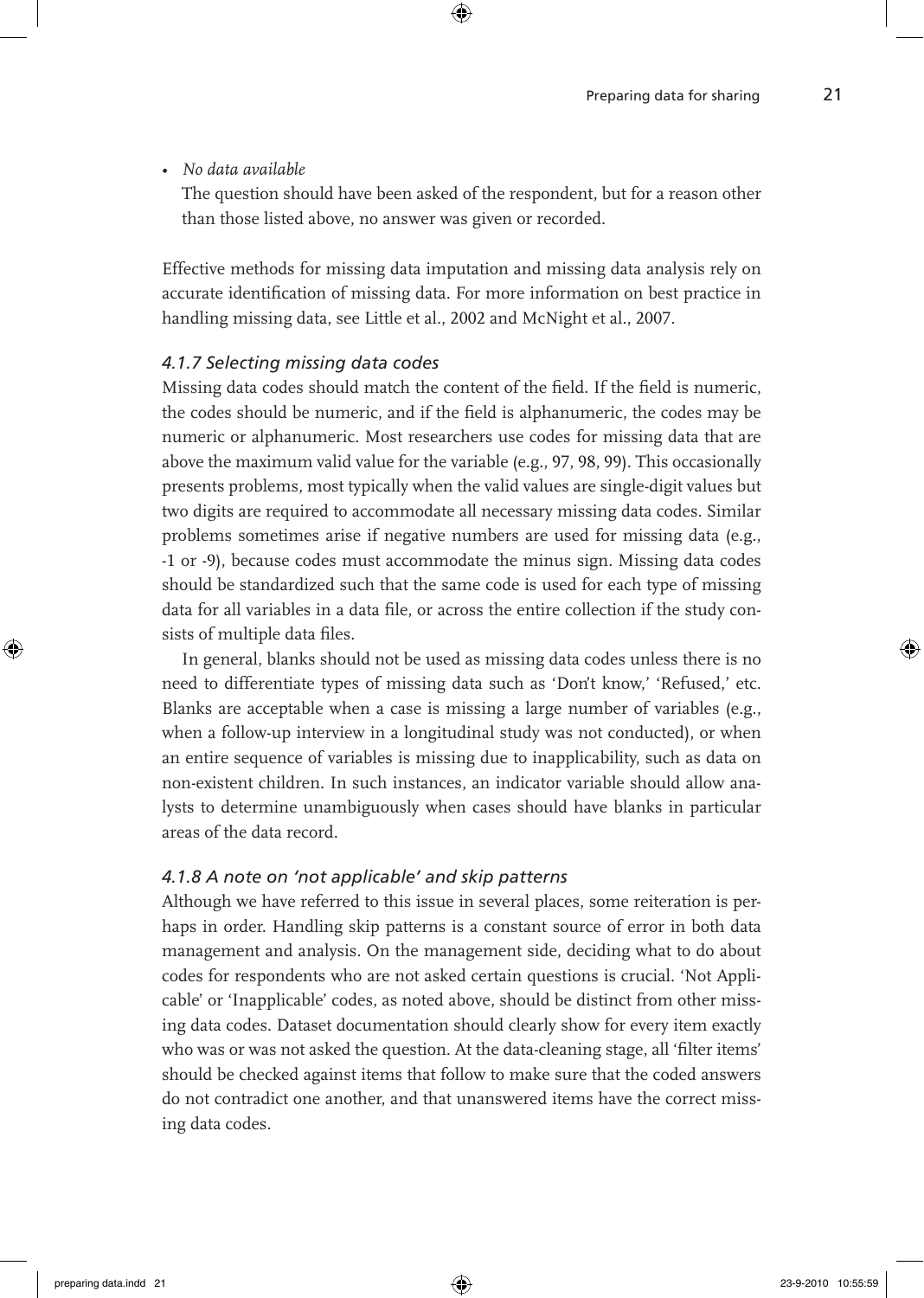#### *4.1.9 Imputed data*

If missing data have been imputed in any way, this should be indicated. There are two standard ways of doing so. One approach is to include two versions of any imputed variables: the original variable, including missing data codes, and the imputed version that contains complete data. Another approach is to create an 'imputation flag' or indicator variable for each variable subject to imputation, set to 1 if the variable is imputed and 0 otherwise. (Not all missing data need to be imputed. In the case of job characteristics, for example, the investigator might want to impute responses for 'Don't know' and 'Refuse' cases, but not impute for 'Inapplicable' cases where the data are missing because the respondent is not working.)

#### *4.1.10 Geographic identifiers and geospatial data*

Some projects collect data containing direct and indirect geographic identifiers that can be geocoded and used with a mapping application. Direct geographic identifiers are actual addresses (e.g., of an incident, a business, a public agency, etc.). Indirect geographic identifiers include location information such as province, municipality, telephone area codes, and place where the respondent grew up.

Investigators are encouraged to add to the dataset-derived variables that aggregate their data to a spatial level that can provide greater subject anonymity. It is desirable for data producers to geocode address data to coordinate data as they can often produce better geocoding rates with their knowledge of the geographic area. When data producers convert addresses to geospatial coordinates, the data can later be aggregated to a higher level that protects respondent anonymity.

In such instances, the original geographic identifiers should be saved to a separate data file that also contains a variable to link to the research data. The file with the direct identifiers should be password-protected and both data files should be submitted to the archive in separate submissions. Investigators are encouraged to contact archive staff for assistance when preparing data for submission that contain detailed geographic information.

When data contain geographic information that pose confidentiality concerns, archive staff can produce a restricted-use version of the data file. The restricteduse version maintains the detailed geographic information and the data can be obtained only through a restricted data use agreement with the archive. In these situations, a publicly available (i.e., downloadable) version of the data may also be distributed that retains the aggregated geographic information but with detailed geographic information masked or removed.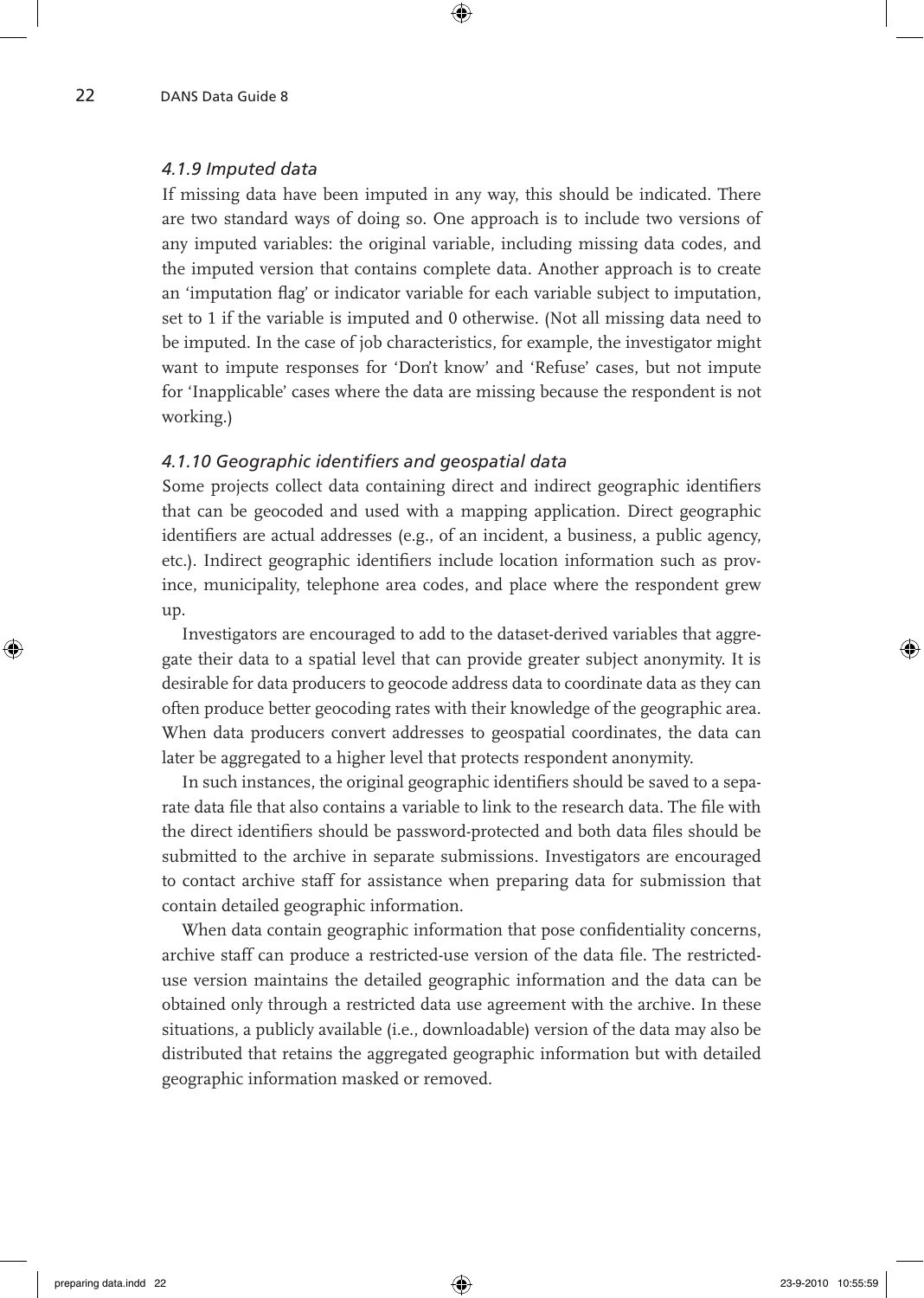When coordinate-based geographic data are used as units of analysis or variables, the researcher must submit to the archive the relevant geometry files (or information on how to access them) to permit others to recreate or extend the original analysis using the same boundaries. Generally, depositors can submit the geometry (boundary) files in one compressed file containing all of the files that produce the geometry (e.g., single geographic layer visualization, map visualization) for any geographic information system (GIS). Corresponding project files, geospatial metadata, and geocoding rates should also be submitted. Finally, depositors should assure that issues of proprietary visualizations and/or data have been addressed prior to archiving with the understanding that all archived data will be available for distribution.

# **4.2 Qualitative Data**

With proper and complete documentation, archived qualitative data can provide a rich source of research material to be reanalyzed, reworked, and compared to other data. ESDS Qualidata, a qualitative data archive in the United Kingdom, suggests five possible reuses of qualitative data (2007):

- Comparative research: replication or restudy of original research, comparing with other data sources or providing comparison over time or between social groups or regions, etc.
- • Re-analysis: asking new questions of the data and making different interpretations than the original researcher made. Approaching the data in ways that were not originally addressed, such as using data for investigating different themes or topics of study.
- • Research design and methodological advancement: designing a new study or developing a methodology or research tool by studying sampling methods, data collection, and fieldwork strategies.
- Description: describing the contemporary and historical attributes, attitudes and behavior of individuals, societies, groups or organizations.
- Teaching and learning: providing unique materials for teaching and learning research methods.

# *4.2.1 Types of qualitative data*

Examples of types of qualitative data that may be archived for secondary analysis include:

- • In-depth/unstructured interviews, including video
- • Semi-structured interviews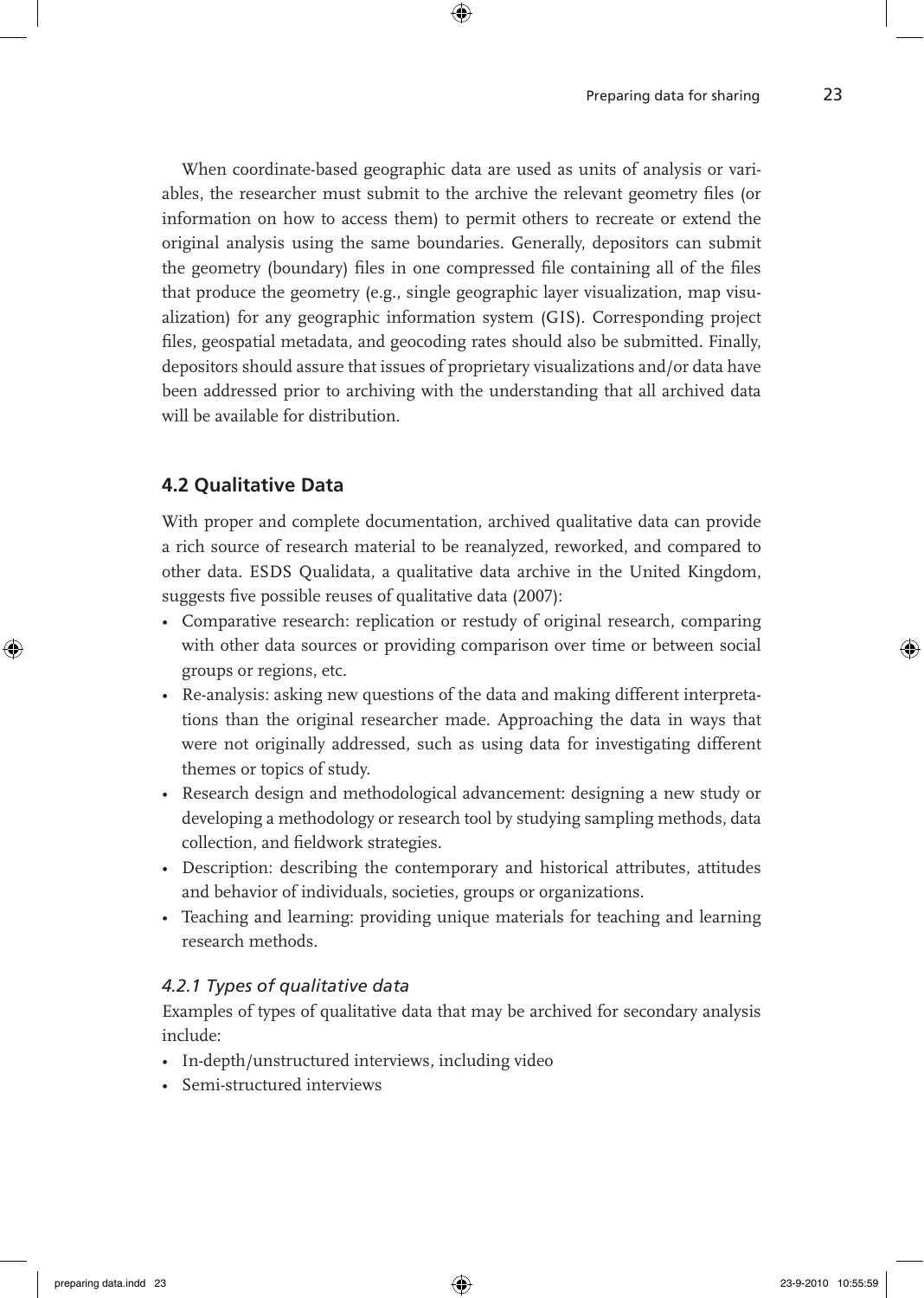- Structured interview questionnaires containing substantial open comments
- Focus groups
- • Unstructured or semi-structured diaries
- • Observation field notes/technical fieldwork notes
- Case study notes
- • Minutes of meetings
- Press clippings

This is only a partial list and is not meant to be exhaustive. Concerns about what can be submitted for deposit should be discussed with archive staff.

# *4.2.2 Confidentiality in qualitative data*

Ideally, prior to submitting qualitative data to an archive, data depositors should take care to remove information that would allow any of their research subjects to be identified. This process can be made less arduous by creating an anonymization scheme prior to data collection and anonymizing the data as the qualitative files are created for the analysis. The following are examples of modifications that can be made to qualitative data to ensure respondent confidentiality (Marz and Dunn, 2000):

*• Replace actual names with generalized tex*t

For example, 'John' can be changed to 'uncle' or 'Mrs. Briggs' to 'teacher.' More than one person with the same relationship to the respondent can be subscripted to represent each unique individual, e.g., friend1, friend2. Demographic information can also be substituted for actual names of individuals, e.g., 'John' can be changed to 'M/W/20' for male, white, 20 years old. Pseudonyms can be used; however, they may not be as informative to future users as other methods of name replacement. Note that actual names may also be store names, names of juvenile facilities, transportation systems, program names, neighborhood names, or other geographic location and their acronyms or well-known and/or often used nicknames.

*• Replace dates* 

Dates referring to specific events, especially birthdates, should be replaced with some general marker for the information, e.g., month, month/year, or mm/ dd/yy.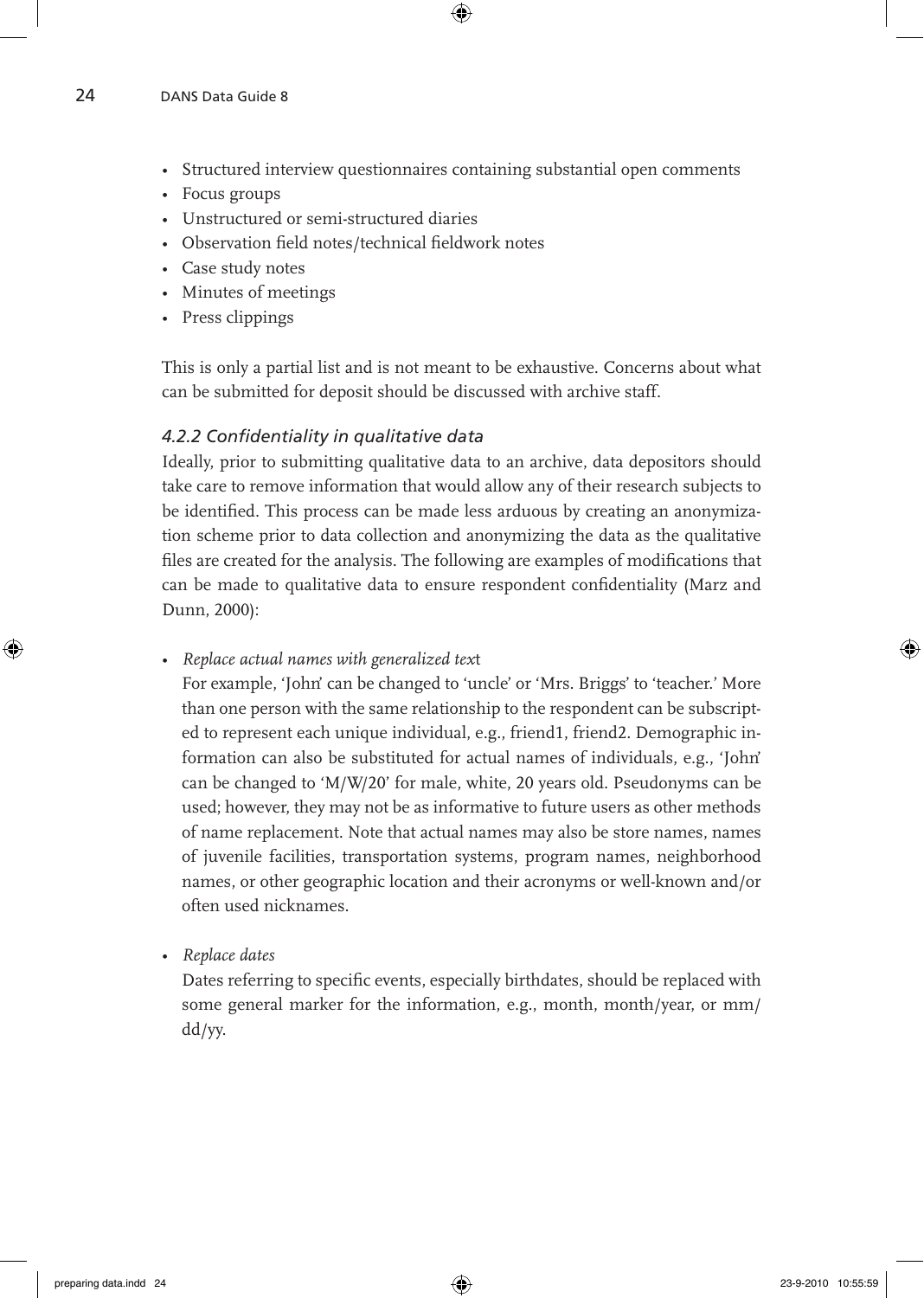*• Remove unique and/or publicized items* 

If the item cannot be generalized using one of the above options, the entire text may need to be removed and explicitly marked as such, e.g., using either 'description of event removed'.

Since investigators are most familiar with their data, they are asked to use their judgment on whether certain qualitative information in combination with the rest of the text or related quantitative information could allow an individual to be identified.

Data depositors should document any modifications to mask confidential information in the qualitative data. This will ensure that archive staff do not make unnecessary changes to the investigator's modifications when performing their confidentiality review. Such information will also be made available to secondary users of the data to assist them with their use of the data.

#### *4.2.3 Documentation for qualitative data*

In order for qualitative data to be used in secondary analysis, it is extremely important that the data are well-documented. Any information that could provide context and clarity to a secondary user should be provided. Specifically, documentation for qualitative data should include:

- • Research methods and practices (including the informed consent process) that are fully
- • documented
- Blank copy of informed consent form with IRB approval number
- • Details on setting of interviews
- • Details on selection of interview subjects
- • Instructions given to interviewers
- Data collection instruments such as interview questionnaires
- Steps taken to remove direct identifiers in the data (e.g., name, address, etc.)
- Any problems that arose during the selection and/or interview process and how they were
- • handled
- • Interview roster

The purpose of the interview roster is twofold. First, it provides archive staff a means of checking the completeness and accuracy of the data collection provided for archiving. Second, the interview roster provides a summary listing of available interviews to a secondary user to allow for a more focused review of the data.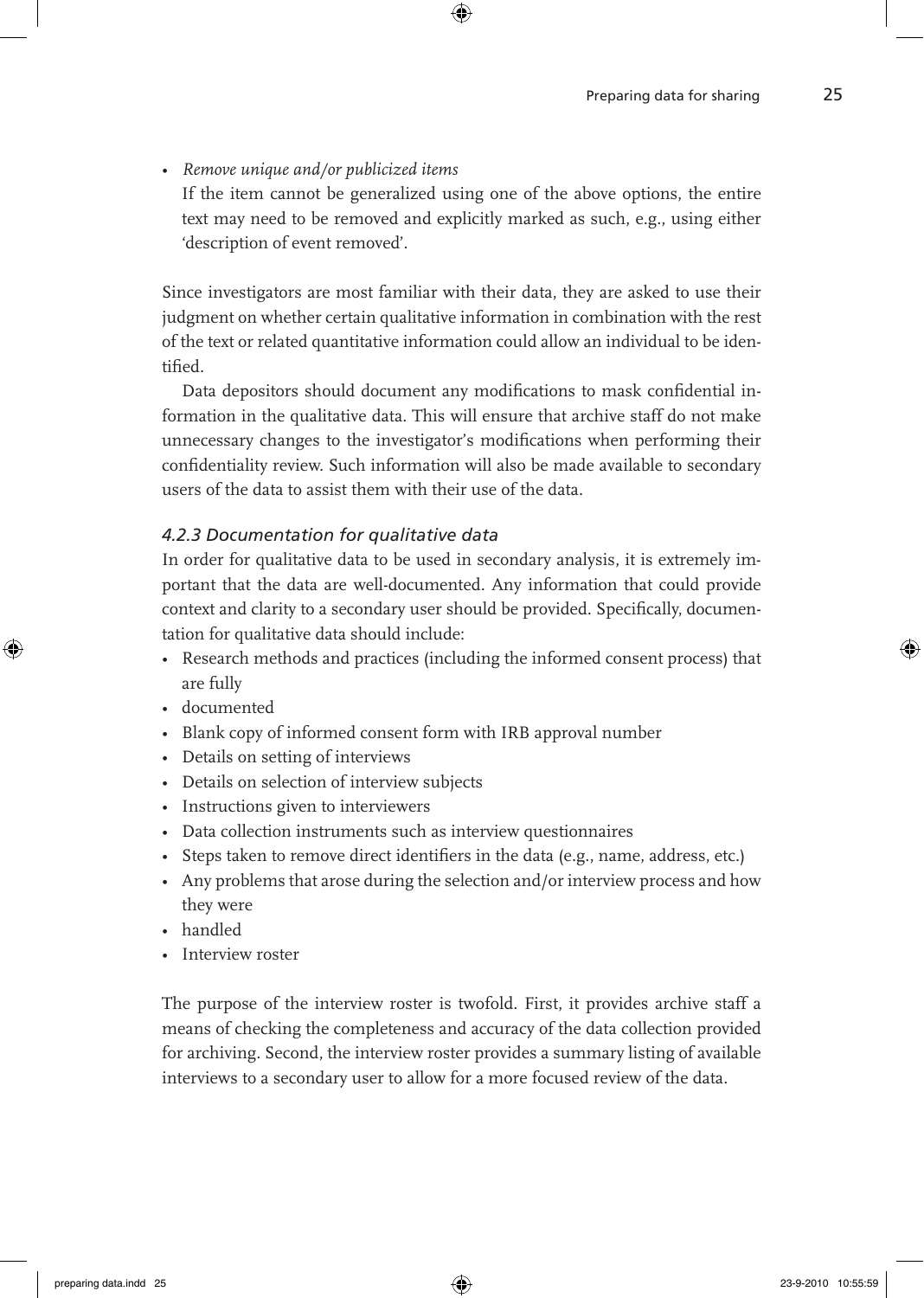Additional information about the DANS requirements for depositing and giving access to specific qualitative data projects can be found in the publication: *Wegwijzer Digitaal Data Deponeren, Interview Data, Getuigen Verhalen* (DANS, 2008).

# **4.3 Other data types**

Social science research is generating new types of data files, such as video and audio. Each data type requires special handling in terms of documentation and disclosure risk analysis. If providing data in any of these special formats is unusually difficult, the data producer is encouraged to contact the archive to discuss an alternative set of specifications that might be mutually satisfactory. Data archives are developing guidance to assist data depositors in handling these forms of emerging digital content.

# **4.4 The codebook and the coding instrument**

Technical documentation for social science data, often called the codebook, provides communication between the producer of a dataset and the data user, conveying information that is necessary to fully exploit the analytic potential of the data.

A list of important documentation items for an analyst of secondary data is presented below.

# *Principal investigator(s)*

Principal investigator name(s), and affiliation(s) at time of data collection.

# *Title*

Official title of the data collection.

# *Funding sources*

This should include grant number and related acknowledgments.

# *Data collector/producer*

Persons or organizations responsible for data collection, and the date and location of data production.

# *Project description*

This should describe the project and its intellectual goals and indicate how the data articulate with related datasets. Publications providing essential information about the project should be cited. A brief project history detailing any major difficulties faced or decisions made in the course of the project is useful.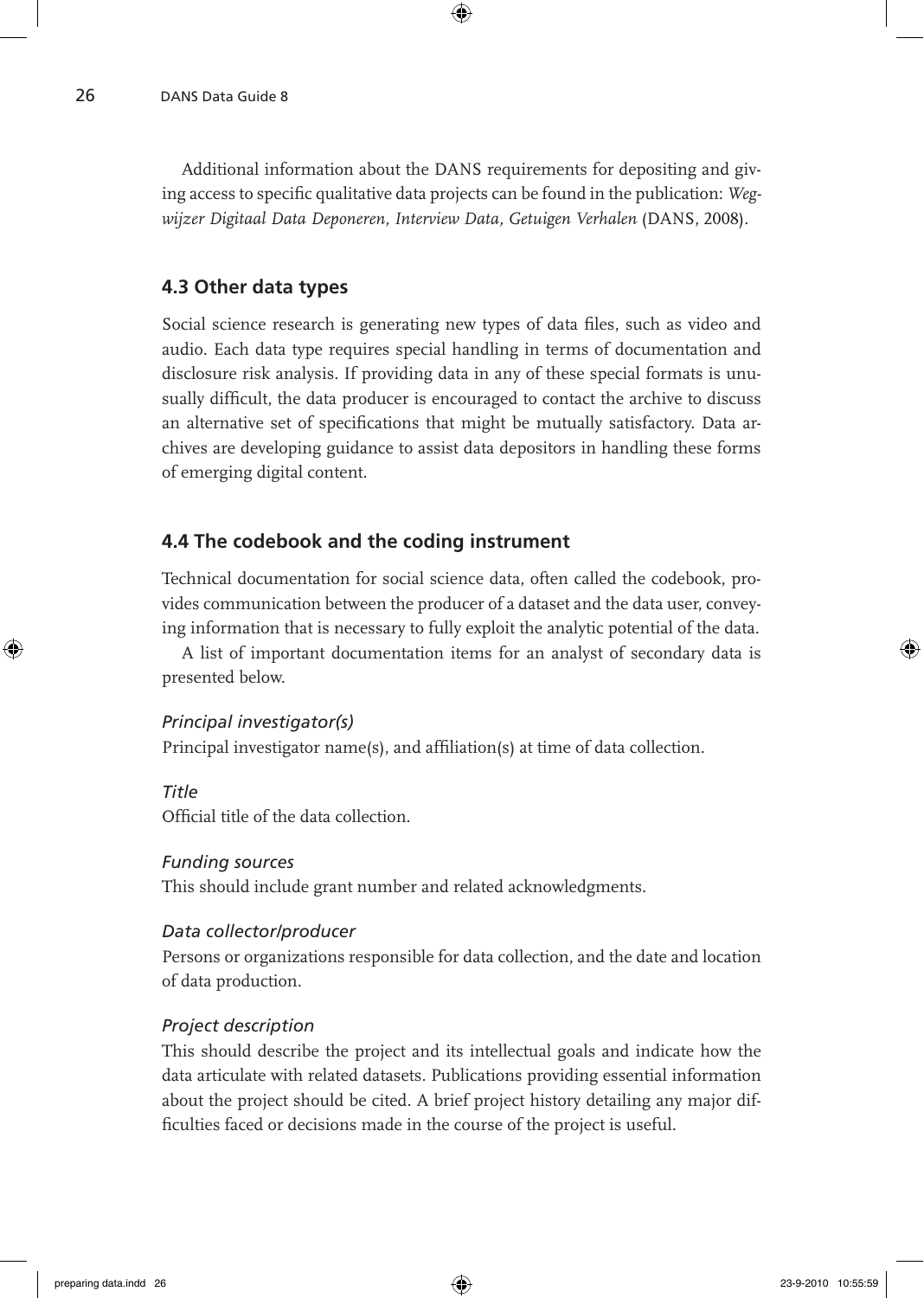# *Sample and sampling procedures*

This section should describe the target population investigated and the methods used to sample it (assuming the entire population is not studied). The discussion of the sampling procedure should indicate whether standard errors based on simple random sampling are appropriate, or if more complex methods are required. If weights were created, they should be described. If available, a copy of the original sampling plan should be included as an appendix. A clear indication of the response rate should be presented, indicating the proportion of those sampled who actually participated in the study. For longitudinal studies, the retention rate across studies should also be noted.

# *Weighting*

If weights are required, information on weight variables, how they were constructed, and how they should be used should be presented.

# *Date and geographic location of data collection, and time period covered [Dublin Core Coverage]*

These coverage elements are critical to good documentation.

# *Data source(s)*

If a dataset draws on resources other than surveys, documentation should indicate the original sources or documents from which data were obtained.

# *Unit(s) of analysis/observation*

The unit of analysis describes who or what is being studied.

# *Variables*

For each variable, the following information should be provided:

- The exact question wording or the exact meaning of the datum. Sources should be cited for questions drawn from previous surveys or published work.
- The text of the question integrated into the variable text. If this is not possible, it is useful to have the item or questionnaire number (e.g., Question 3a), so that the archive can make the necessary linkages.
- • Universe information, i.e., who was actually asked the question. Documentation should indicate exactly who was asked and was not asked the question. If a filter or skip pattern indicates that data on the variable were not obtained for all respondents, that information should appear together with other documentation for that variable.
- • Exact meaning of codes. The documentation should show the interpretation of the codes assigned to each variable. For some variables, such as occupation or industry, this information might appear in an appendix.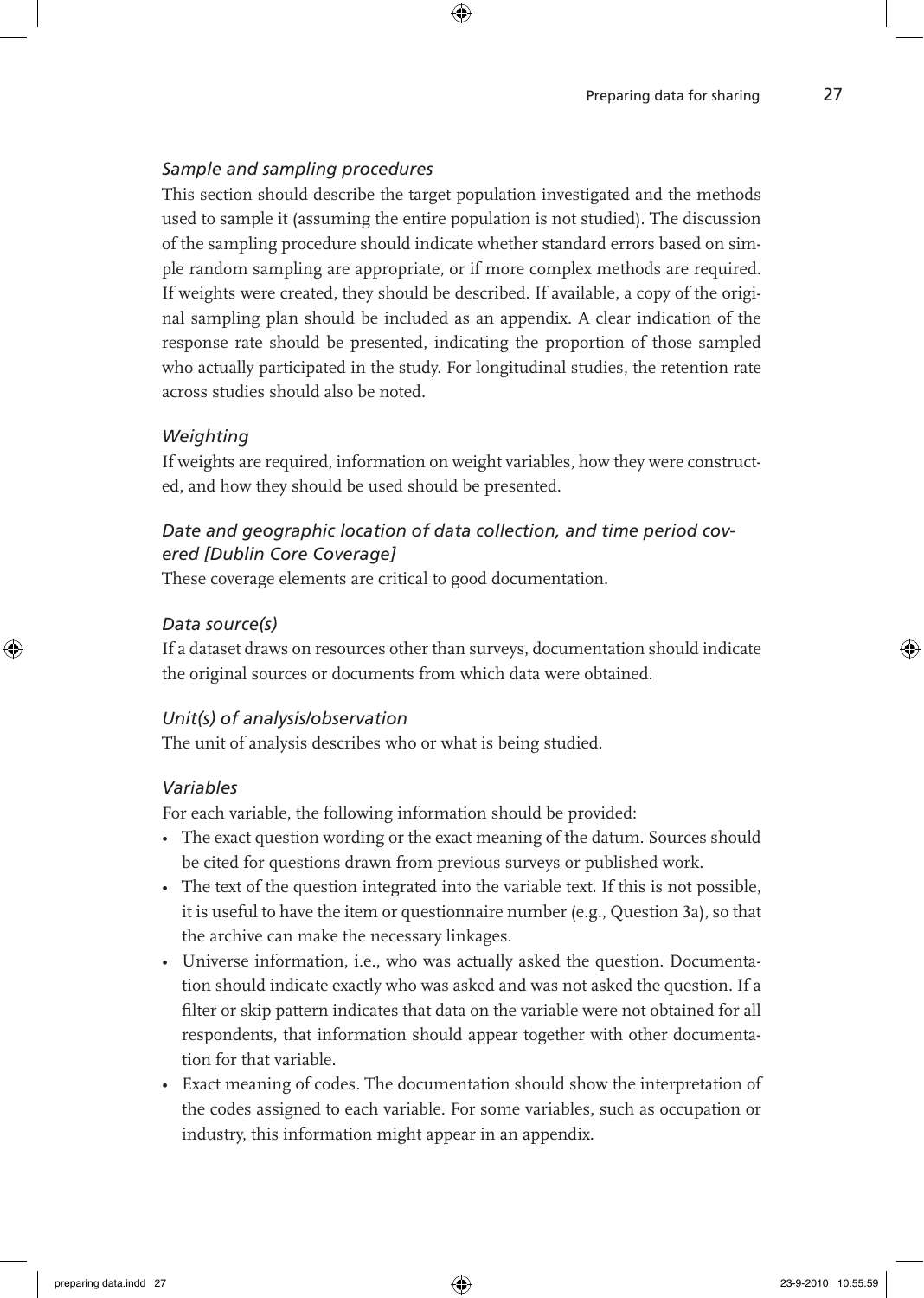- Missing data codes. Codes assigned to represent data that are missing. As discussed above, such codes typically fall outside of the range of valid values. Different types of missing data should have distinct codes.
- • Unweighted frequency distribution or summary statistics. These distributions should show both valid and missing cases.
- Imputation and editing information. Documentation should identify data that have been estimated or extensively edited.
- • Details on constructed and weight variables. Datasets often include variables constructed using other variables. Documentation should include audit trails for such variables, indicating exactly how they were constructed, what decisions were made about imputations, and the like. Ideally, documentation would include the exact programming statements used to construct such variables. Detailed information on the construction of weights should also be provided.
- • Location in the data file. For raw data files, documentation should provide the field or column location and the record number (if there is more than one record per case). If a dataset is in a software-specific system format, location is not important, but the order of the variables is. Ordinarily, the order of variables in the documentation will be the same as in the file; if not, the position of the variable within the file must be indicated.
- • Variable groupings. For large datasets, it is useful to categorize variables into conceptual groupings.

# *Related publications*

Citations to publications based on the data, by the principal investigators or others.

# *Technical information on files*

Information on file formats, file linking, and similar matters.

# *Data collection instruments*

Copies of the original data collection forms and instruments. Other researchers often want to know the context in which a particular question was asked, and it is helpful to see the survey instrument as a whole. Providing verbatim data collection instruments is increasingly difficult because computer-assisted data collection modes often do not provide a hardcopy version of the interview, or if they do, it is in a format that is difficult to read. Copyrighted survey questions should be acknowledged with a citation so that users may access and give credit to the original survey and its author.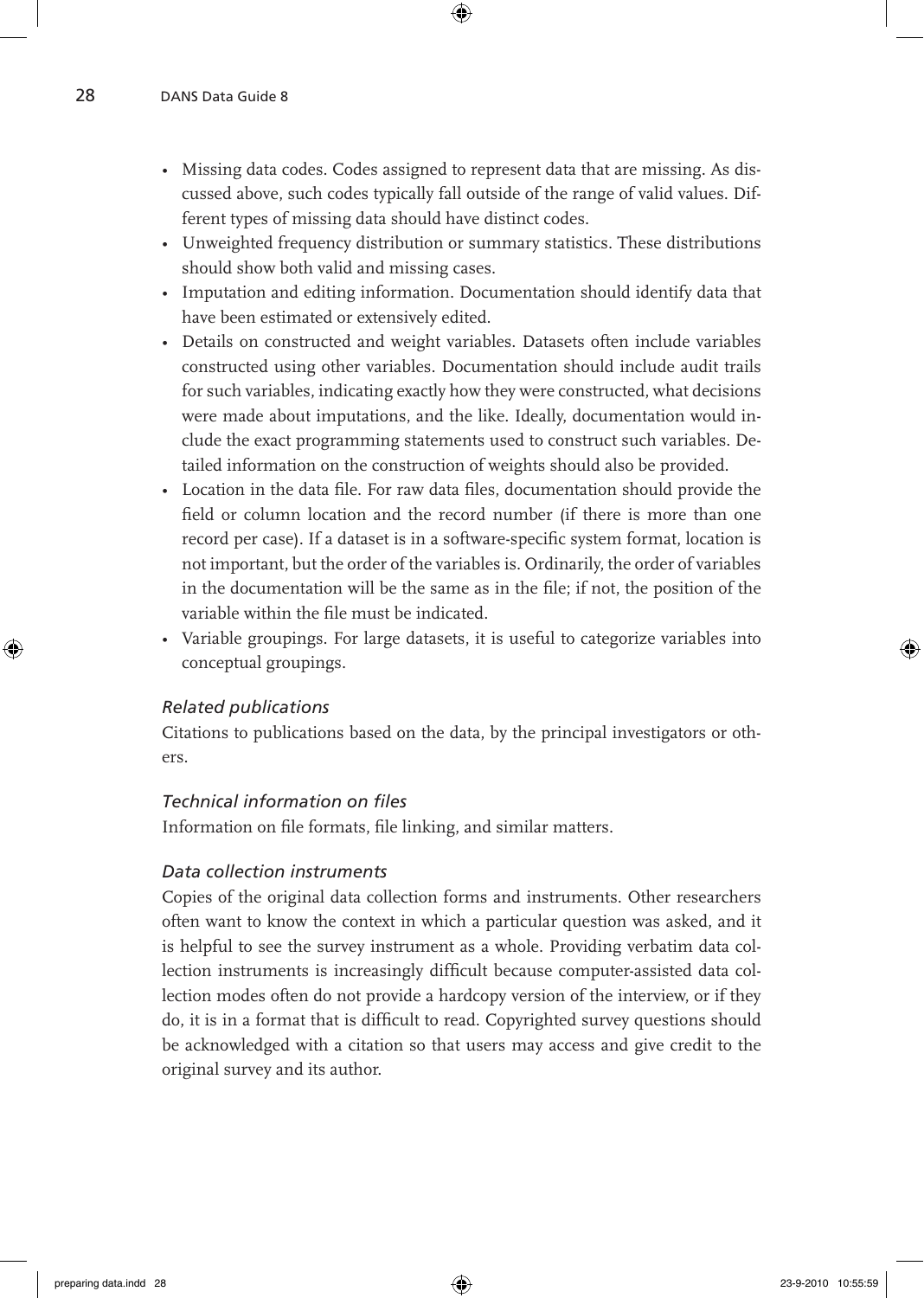# *Flowchart of the data collection instrument*

A graphical guide to the data, showing which respondents were asked which questions and how various items link to each other. This is particularly useful for complex questionnaires or when no hard-copy questionnaire is available.

# *Index or table of contents*

An alphabetized list of variables with corresponding page numbers in the codebook that contain detailed information about each variable.

# *List of abbreviations and other conventions*

Variable names and variable labels contain abbreviations. Ideally, these should be standardized.

# *Interviewer guide*

Details on how interviews were administered, including probes, interviewer specifications, use of visual aids such as hand cards, and the like.

# *Recode logic*

An audit trail of the steps involved in creating recoded variables.

# *Coding instrument*

A document that details the rules and definitions used for coding the data is particularly useful when open-ended responses are coded into quantitative data and the codes are not provided on the original data collection instrument.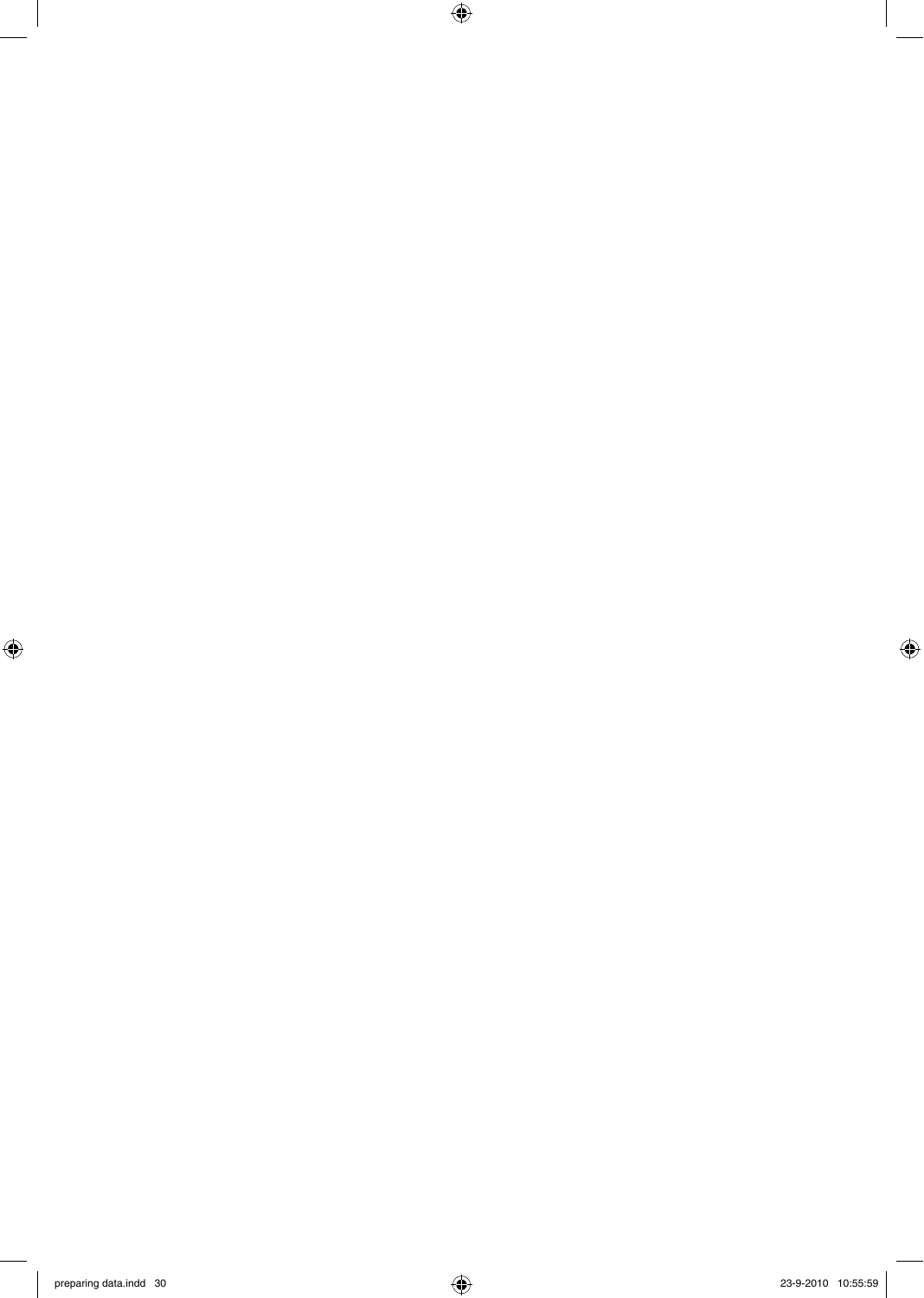# **5. Data analysis phase**

In this chapter, we turn to important issues that should be addressed during the analysis phase when project staff are actively working with data files to investigate their research questions.

# **5.1 Master datasets and work files**

As analysis proceeds, there will be various changes, additions, and deletions to the dataset. Despite the most rigorous data cleaning, additional errors will undoubtedly be discovered. The need to construct new variables might arise. Staff members might want to subset the data by cases and/or variables. Thus, there is a good chance that before long multiple versions of the dataset will be in use. It is not uncommon for a research group to discover that when it comes time to prepare a final version of the data for archiving, there are multiple versions that must be merged to include all of the newly created variables. This problem can be avoided to a degree if the research files are stored on a network where a single version of the data is maintained.

It is a good practice to maintain a master version of the dataset that is stored on a read-only basis. Only one or two staff members should be allowed to change this dataset. Ideally, this dataset should be the basis of all analyses, and other staff members should be discouraged from making copies of it. If a particular user of the data wants to create new variables and save them, a choice should be made between creating a work file for that researcher or adding the new variables to the master dataset. If the latter route is chosen, then all of the standard checks for outliers, inconsistencies, and the like need to be made on the new variables, and full documentation should be prepared. The final dataset reflecting published analyses is the version to archive.

#### *5.1.1 Data and documentation versioning*

One way to keep track of changes is to maintain explicit versions of a dataset. The first version might come from the data collection process, the second version from data cleaning, the third from composite variable construction, and so forth. With explicit version numbers, which are reflected in dataset names, it becomes easier to match documentation to datasets and to keep track of what was done by whom and when.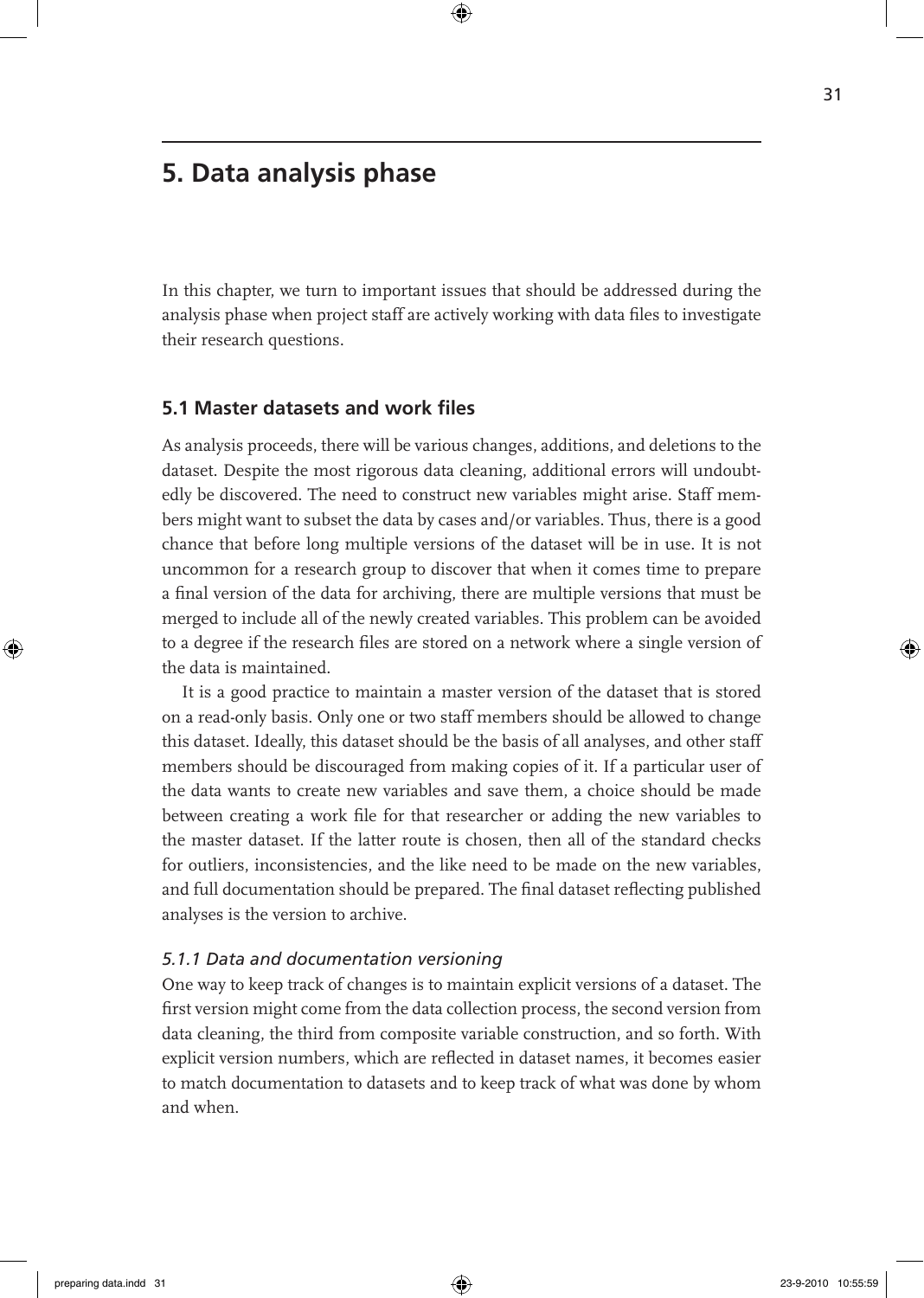The documentation process starts at the beginning of the project and is ongoing, reflecting changes, additions, and deletions to the documentation. Here are a few suggestions to keep track of the various versions of the documentation files that will inevitably develop:

- • Establish documentation versions similar to those used for the data. Versions could be established in the following manner: the first version contains results from the data-collection phase, the second version results from the data cleaning phase, and the third version adds any constructed variables, if applicable, to the end of the codebook, with appropriate labels and the formulas used to create them recorded when the variables are created.
- • Keep a separate change file that tracks changes to the documentation.
- • Denote changes in working documents with special characters (for example, use ??? or \*\*\*) that facilitate search, review, and replacement during the creation of the final version of the documentation file.
- • Conduct a review of the final files to make sure the data and documentation are harmonized, i.e., that the final version of the documentation accurately corresponds to the final version of the data.
- • Store final electronic versions of instruments and reports on a read-only basis.

# *5.1.2 Raw data vs. statistical system files*

Data may be maintained for analysis purposes in a number of different formats. From the standpoint of data storage, system files take up less space than raw AS-CII data and permit the user to perform analytic tasks much more readily. System files, which are the proprietary formats of the major statistical programs, are extremely efficient because the statistical package reads in the data values and the various data specifications, labels, missing data codes, and so on, only once and then accesses the system file directly afterwards. Because the data are stored on disk directly in the machine's internal representation, the step of translating the ASCII data each time to the internal binary representation of the specific machine is avoided. Many research groups use system files for all their data analysis and data storage after the first reading of the ASCII version.

Although this is an efficient way to work, it is important to keep in mind that system files created in older versions of statistical packages may be readable only on the specific systems that created them. Recent versions of most software, however, produce files such as export/transport files or portable files that are compatible across platforms and systems. These kinds of files preserve all of the variable labeling and identification information in a format suitable for long-term preservation. Increasingly, these are the formats that archives prefer to receive. However, data producers should consider the implications of software changes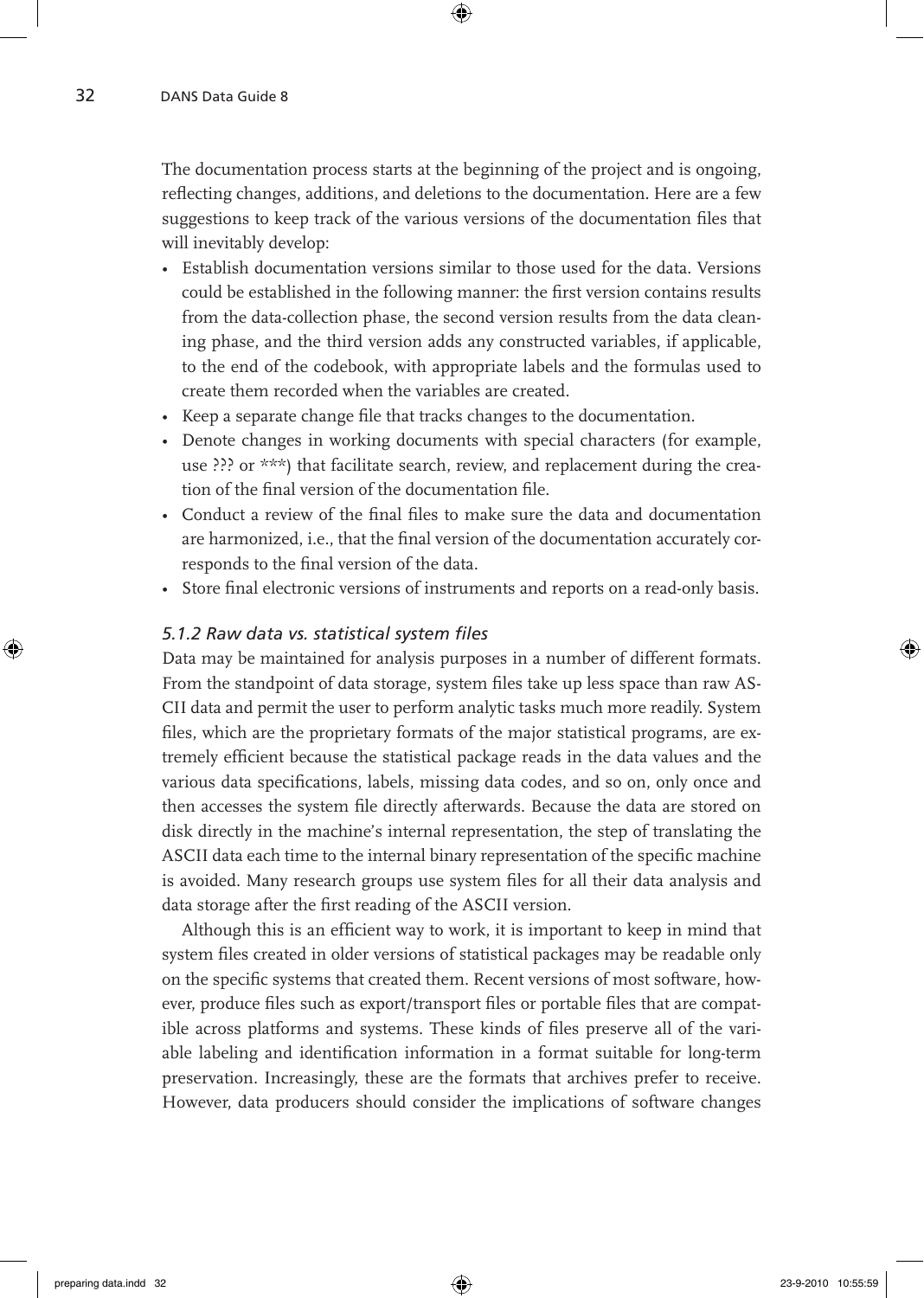during the project to make certain that stored copies of data remain readable and understandable.

Non-ASCII characters: avoid the use of nonstandard character sets when you create archival quality documentation that will be used by a wide range of people over time. Be sure to remove non-ASCII characters from data and documentation files. Often, these characters are generated by proprietary word processing packages.

#### *5.1.3 File structure*

#### *• Flat rectangular files*

Having collected data, the researcher is faced with the question of what form the computer record should take. For the vast majority of datasets this is a very simple decision; the data are organized in one long record from variable to variable. Typically, an ID number comes first, followed by the set of variables collected on each subject. This is referred to as a rectangular record, or a flat file. The term comes about because each observation has exactly the same amount of information. Again, for the vast majority of studies, the length of the record is irrelevant. Data analysis programs can read very long records containing thousands of columns of data. Technically, each character of information consists of one byte of data.

*• Hierarchical files* 

Although long records are not a problem for most users, large datasets may be difficult to store, even in this age of generous disk storage space. As a result, it is desirable to reduce the amount of blank space on a record. Blank space typically results when a set of variables is not applicable for the respondent. For example, consider a survey in which the interview elicits detailed information on each of the respondent's children, with the interview protocol allowing up to 13 children. For most respondents, almost all of this information is blank in the sense that no information is collected, although a code to indicate 'Inapplicable' may appear on the record. Suppose that the average respondent has two children and that for each child 40 bytes of data are collected. On a sample size of 8,000 cases, this means that the file contains something like 3.5 megabytes of blanks (8,000 respondents x 11 'missing children' x 40 bytes of data).

In this case, one might want to consider other ways of storing the data. One option is to create a hierarchical record. In the ASCII file structure, there is a header record containing information on the number of children and a varying number of secondary records, one for each child. From the standpoint of data storage, this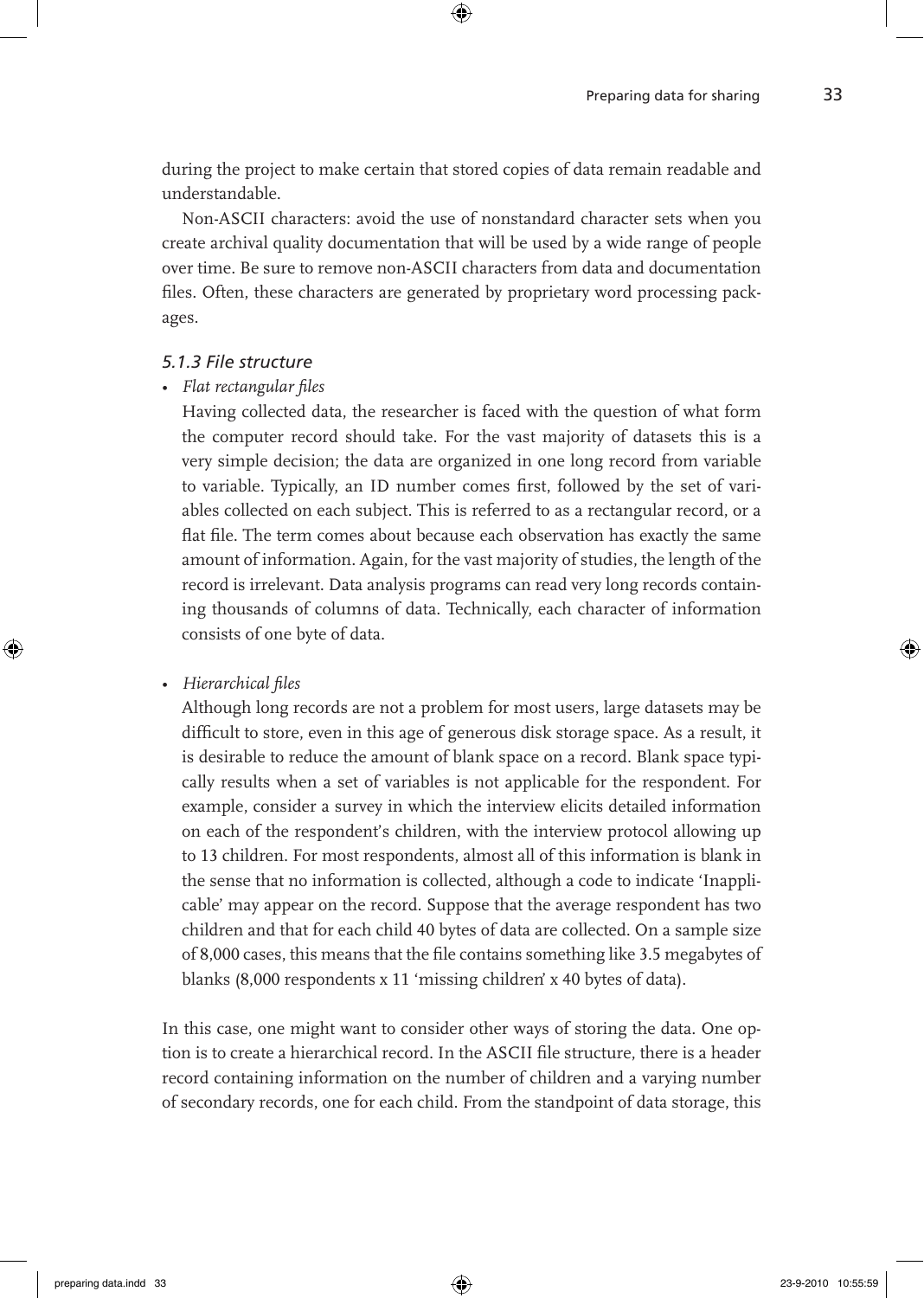is very efficient, but it increases the complexity of the programming task substantially. Most major statistical packages will allow the user to read such data, but some programming is required to produce the rectangular record required for the analysis phase. Analyzing hierarchical files requires sophisticated knowledge of data analysis software. Complex files like these, while they can save lots of disk space, also require a greater level of skill on the part of the user.

A second approach to this problem the 'preferred approach' is to form separate files for the two kinds of records: one file for respondents and another file for children. This approach has the advantage of allowing a user to work with a rectangular respondent record, skipping the child records entirely if they are not of interest. On the other hand, if the children are of interest, then the secondary analyst can write merge routines to match the respondents' and the children's data. Therefore, the flexibility of this approach allows separate files to be merged or returned to individual files for analysis, as needed.

*• Relational databases* 

A relational database is a collection of data tables that are linked together through defined associations. For example, a database that includes a 'respondents' table and a 'children' table, as in the last example, would use a key variable (Family ID) to associate children with their parents. Relational databases allow a user to perform queries that select rows with specific attributes or combine data from multiple tables to produce customized tables, views, or reports. To preserve relational databases, users should export the database tables as flat rectangular files and preserve the table relationships using, for instance, SQL schema statements. When databases are used as survey instruments or other data input/out mechanisms, the look and feel of the user interface can be preserved by creating a static PDF image of the interface. Promising software is currently under development to normalize relational databases into non-proprietary formats such as XML.

#### *5.1.4 Longitudinal/multi-wave study files*

Many multiple data file studies are longitudinal, that is, they contain data collected from the same individuals over multiple points in time, or waves. Longitudinal studies often consist of hierarchical files. For longitudinal data, it is important to make file information as consistent as possible across waves. Data should include clearly specified linking identifiers, such as respondent IDs that are included in data from each wave so that users can link data files across time. In addition, identical variables across waves should have the same variable labels and values to make it easier for users to compare the data across files.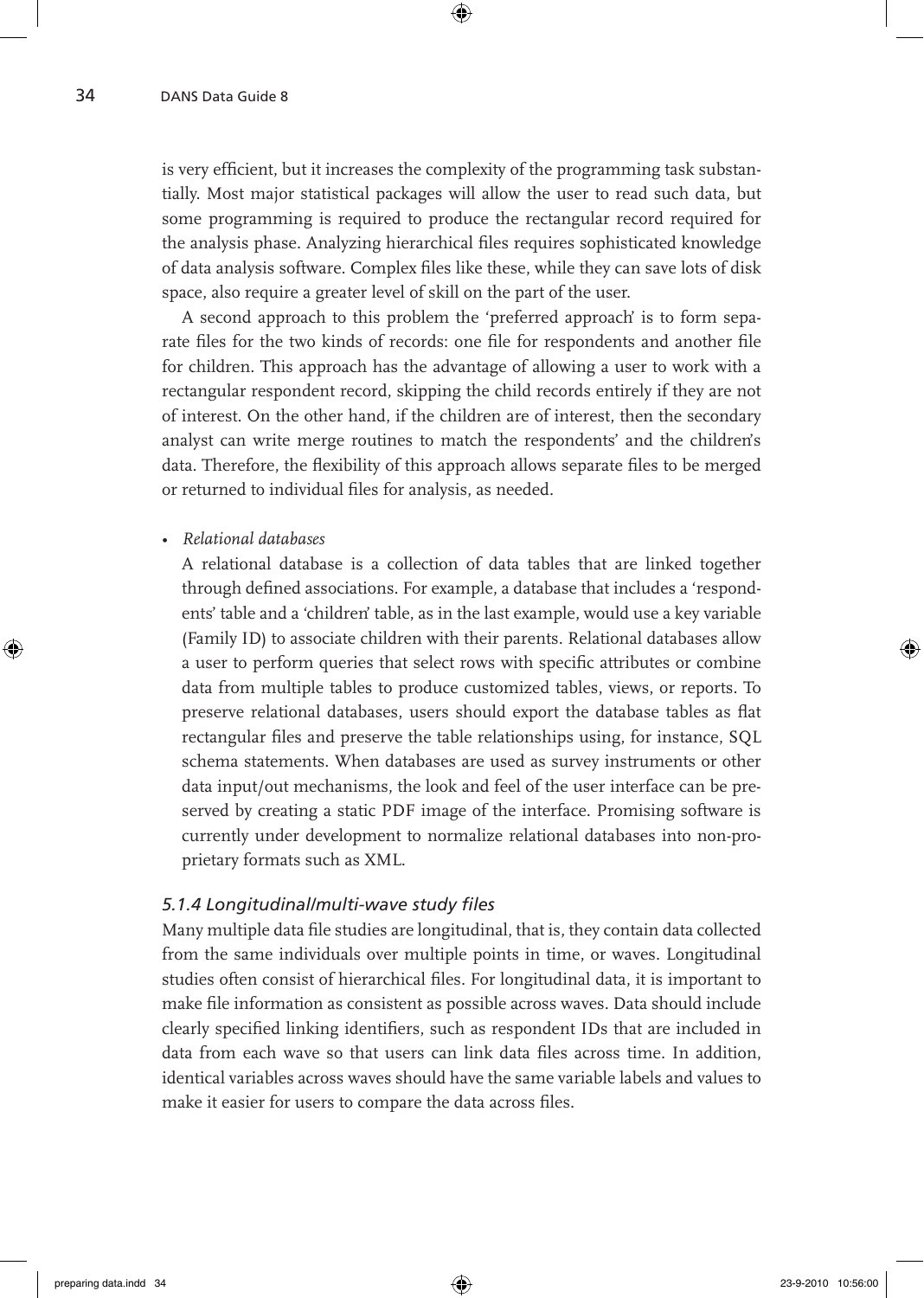All relevant files, particularly datasets under construction, should be backed up frequently (even more often than once a day) to prevent having to re-enter data. Master datasets should be backed up every time they are changed in any way. Computing environments in most universities and research centers support devices for data backup and storage. Although everyone knows the importance of backing up data, the problem is that few actually follow through. It is also advisable to maintain a backup copy of the data off site, in case of an emergency or disaster that could destroy years of work.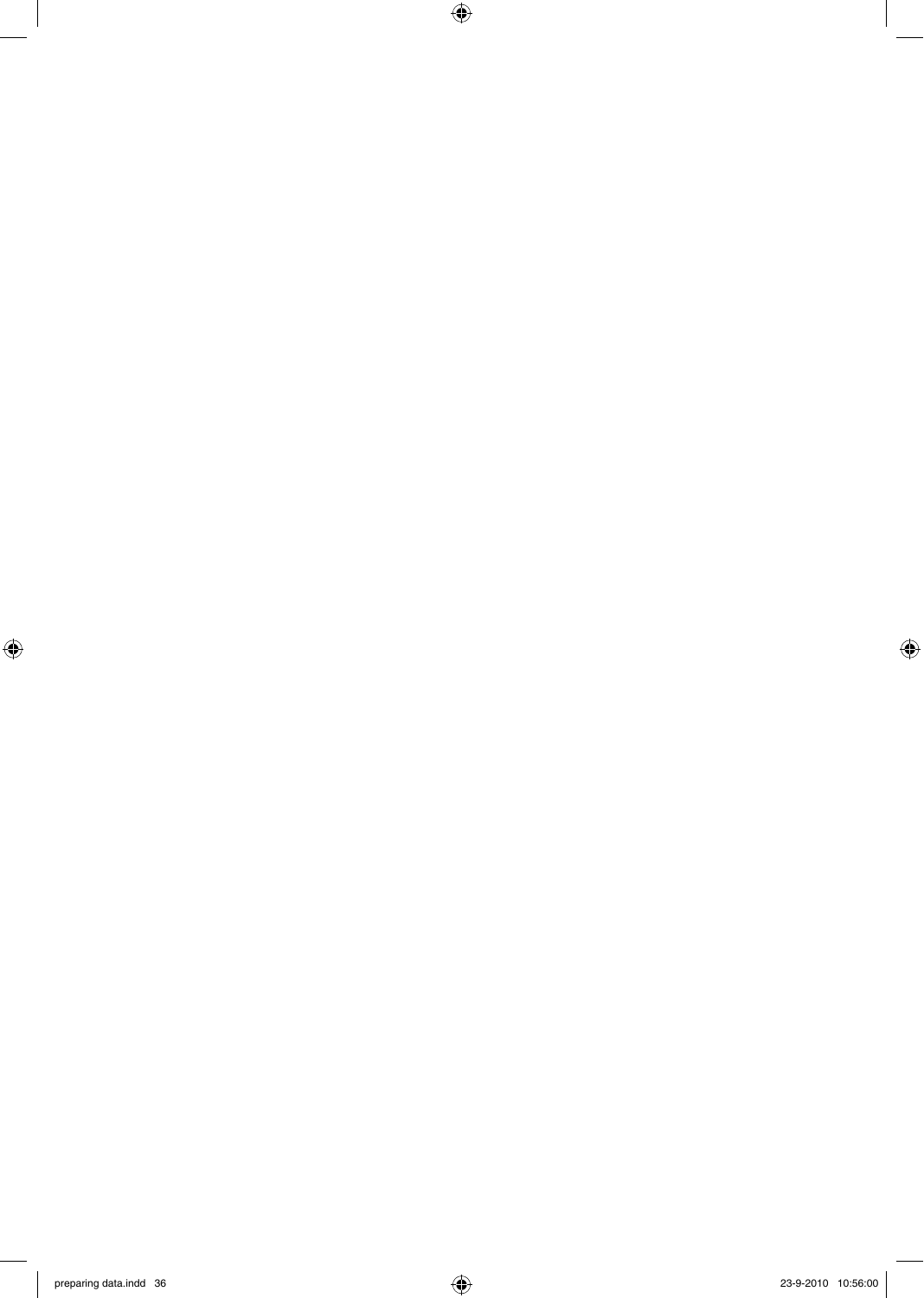# **6. Final project phase – preparing data for sharing**

This chapter addresses the critical final steps researchers should undertake in preparing to archive and/or disseminate their data.

#### **6.1 Respondent confidentiality**

For most of this publication, the focus has been on data preparation methods that can serve the research needs of both principal investigators and analysts of secondary data. In this chapter, however, we highlight one area of divergence necessitated by the responsibility to protect respondent confidentiality. Researchers must pay special attention to this issue. Once data are released to the public, it is impossible to monitor use to ensure that other researchers respect respondent confidentiality. Thus, it is common practice in preparing public-use datasets to alter the files so that information that could imperil the confidentiality of research subjects is removed or masked before the dataset is made public. At the same time, care must be used to make certain that the alterations do not unnecessarily reduce the researcher's ability to reproduce or extend the original study findings.

Below, we suggest steps that principal investigators can take to protect respondent confidentiality before they submit their data for archiving. But first, a quick review of why this is important.

#### *6.1.1 Disclosure risk limitation, the principles*

Social scientists must demonstrate a deep and genuine commitment to preserve the privacy of the subjects whom they study in the course of their research. Most often applied to individuals who consent to be interviewed in surveys, this commitment extends also to groups, organizations, and entities whose information is recorded in administrative and other kinds of records.

DANS places a high priority on preserving the confidentiality of respondent data and review all data collections they receive to ensure that confidentiality is protected in the public-use datasets released. DANS adheres to the generally accepted academic codes of conduct for the exchange of knowledge and information in the Netherlands, as laid down in *The Netherlands code of conduct for scientific practice* (Association of Universities in the Netherlands – VSNU, 2005) and the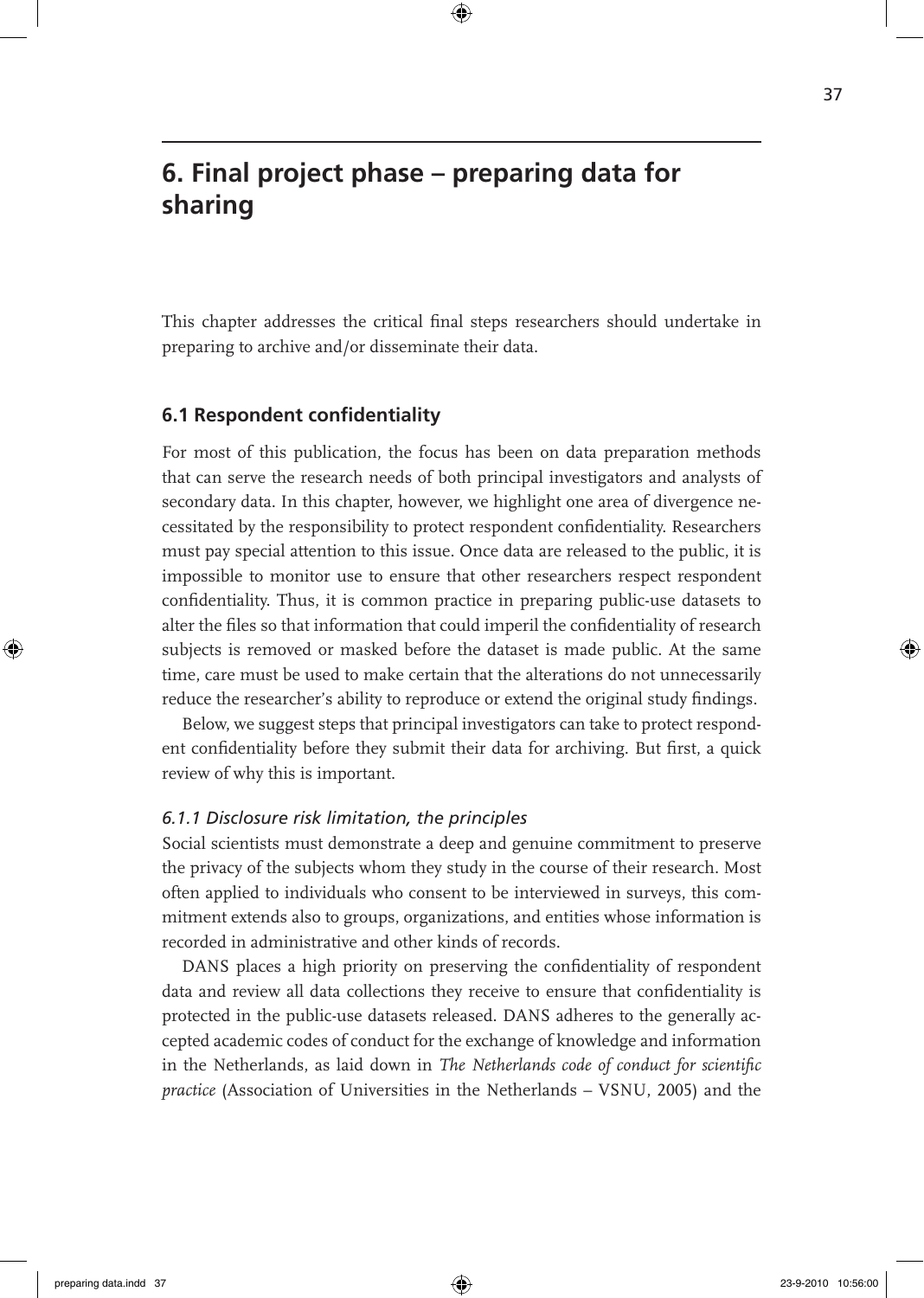*Gedragscode voor gebruik van persoonsgegevens in wetenschappelijk onderzoek* (Association of Universities in the Netherlands – VSNU, 2005 – only available in Dutch).

# *6.1.2 The practice of protecting confidentiality*

Three kinds of variables often found in social science datasets present problems that could endanger the confidentiality of research subjects: direct, indirect, and geographic identifiers.

- *• Direct identifiers* These are variables that point explicitly to particular individuals or units. They may have been collected in the process of survey administration and are usually easily recognized. Any variable that functions as an explicit name can be a direct identifier, for example, a license number, phone number, or mailing address. Data depositors should carefully consider the analytic role that such variables fulfill and should remove any identifiers not necessary for analysis.
- *• Indirect identifiers* Data depositors should also carefully consider a second class of problematic variables: indirect identifiers. Such variables make unique cases visible. Some examples of possible indirect identifiers are detailed geography (e.g. province, municipality), organizations to which the respondent belongs, educational institutions from which the respondent graduated (and year of graduation), exact occupations held, places where the respondent grew up, exact dates of events, detailed income, and offices or posts held by the respondent. Indirect identifiers often are items that are useful for statistical analysis. The data depositor must carefully assess their analytic importance.
- *• Geographic identifiers* Some projects collect data containing direct and indirect geographic identifiers that can be coordinates used with a mapping application. These data can be classified and displayed with Geographic Information System (GIS) software. Direct geographic identifiers are actual addresses (e.g., of an incident, a business, a public agency, etc.). As described above, the role of these variables should be considered and only included if necessary for analysis. Indirect geographic identifiers include location information such as province, municipality, and place where the respondent grew up.
- Treating indirect identifiers If, in the judgment of the principal investigator, a variable might act as an indirect identifier (and thus could be used to compromise the confidentiality of a research subject), the investigator should treat that variable in a special manner when preparing a public-use dataset. Commonly used types of treatment are as follows: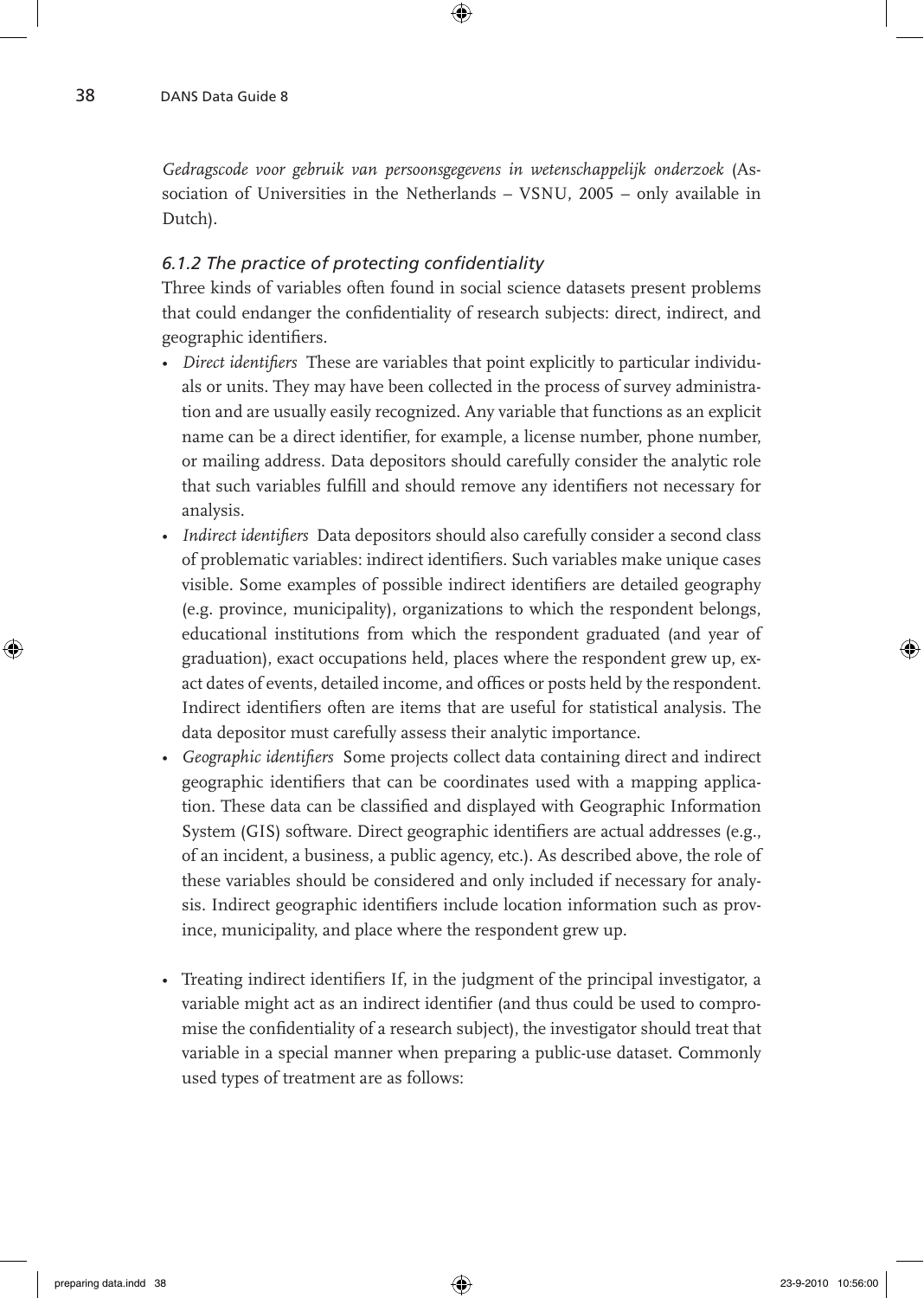- Removal: eliminating the variable from the dataset entirely
- • Top-coding: restricting the upper range of a variable
- • Collapsing and/or combining variables: merging data recorded in two or more variables into
- a new summary variable
- • Sampling: rather than providing all of the original data, releasing a random sample of sufficient size to yield reasonable inferences
- • Swapping: matching unique cases on the indirect identifier, then exchanging the values of key
- • variables between the cases. This retains the analytic utility and covariate structure of the dataset while protecting subject confidentiality. Swapping is a service that archives may offer to limit disclosure risk. For more in-depth discussion of this technique, see O'Rourke, 2003 and 2006.
- • Disturbing: adding random variation or stochastic error to the variable. This retains the statistical properties between the variable and its covariates, while preventing someone from using the variable as a means for linking records.

Data producers can consult with DANS or any other data repository to design public-use datasets that maintain the confidentiality of respondents and are of maximum utility for all users. The staff will additionally perform an independent confidentiality review of datasets submitted to the archive and will work with the investigators to resolve any remaining problems of confidentiality. If the investigator anticipates that significant work will need to be performed before deposit to anonymize the data, this should be noted and funds set aside for this purpose at the beginning of the project.

#### *6.1.3 Restricted-use data collections*

Public-use data collections include content that has been carefully screened to reduce the risk of confidentiality breaches, either directly or through deductive analyses. Some original data items, such as direct or indirect identifiers, will be removed or adjusted through the treatment procedures discussed above. These treatments, however, frequently impose limitations on the research uses of such files. It is possible that the loss of the confidential data could detract from the significance and analytic potential of a dataset.

Creating a restricted dataset provides a viable alternative to removing sensitive variables. In such instances, a public-use dataset that has these variables removed is released, while the dataset preserving the original variables is kept as a restricted-use dataset. The restricted-use dataset is released only to approved clients/users who have agreed in writing to abide by rules assuring that respondent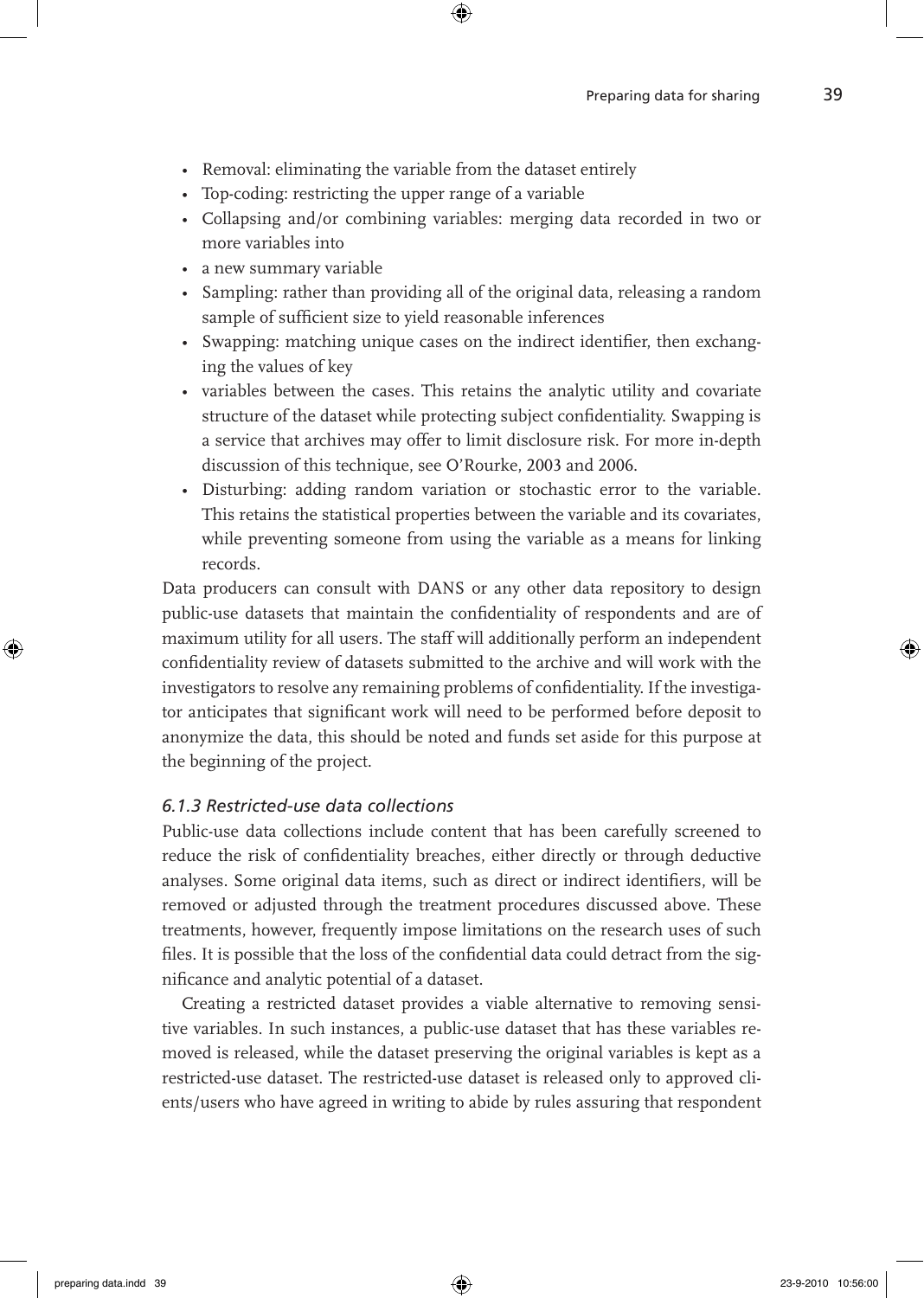confidentiality is maintained. Designating data for restricted use can occur at the request of a data depositor, upon determination by the archive staff following review of the data content, or after consultation between the depositor and the archive. Maintenance of, and approval of access to, a restricted-use file is managed by archive staff in accordance with the terms of access.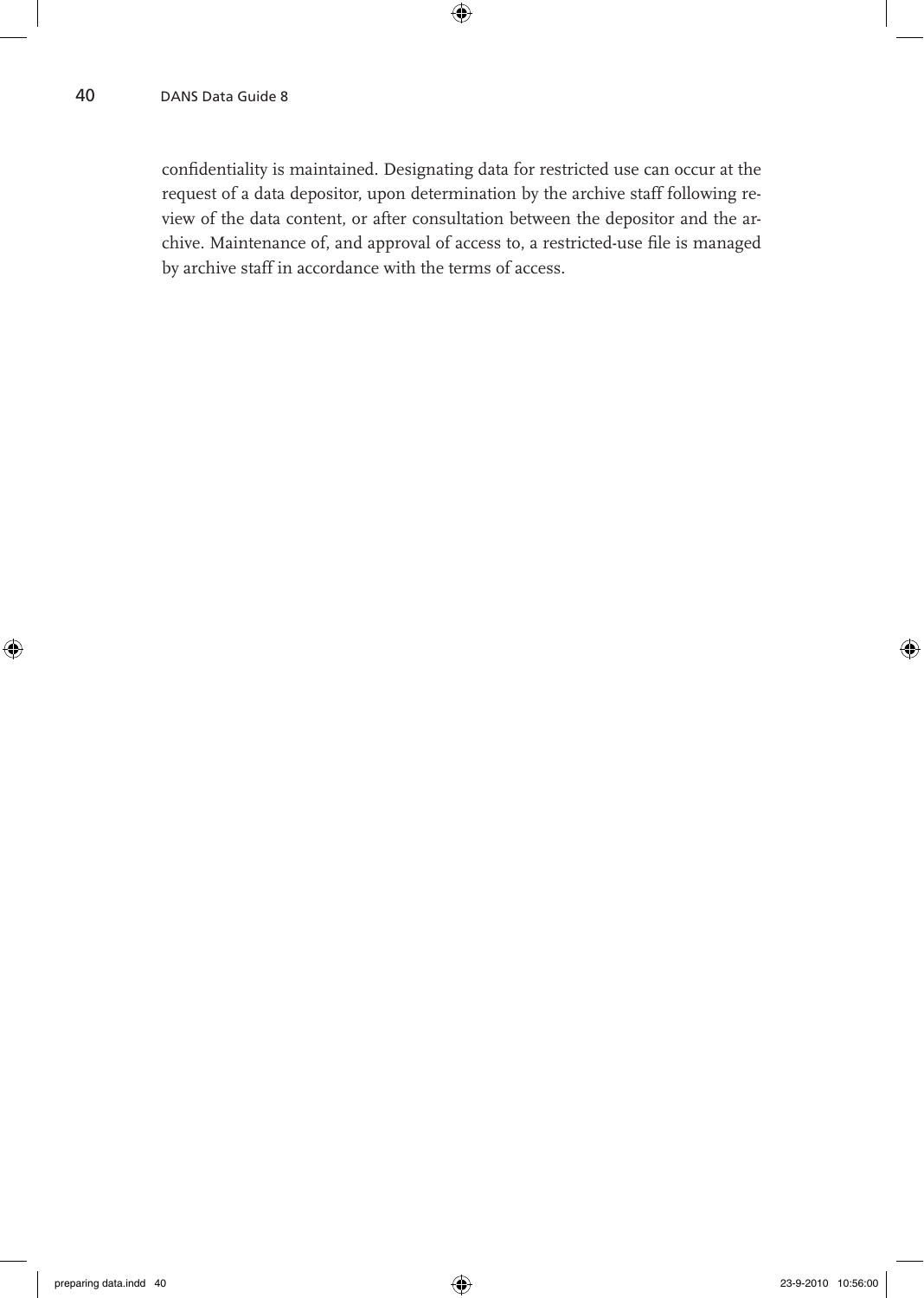# **7. Data publishing**

DANS offers two possibilities for archiving and sharing research data. Data- and documentation files can be published via the online self-archiving system DANS EASY at http://easy.dans.knaw.nl/ or by making use of the advanced data management program, 'DANS EASY Online analysis tool,' at http://nesstar.dans.knaw. nl/webview/. In both systems, it is possible to give free and universal access to the data as well as restricted access to authorized individuals. Although open access to data is preferred, DANS likes to emphasize that it is also possible to deposit data under restricted access conditions. This means that access to restricted data is only possible after consultation and permission of the copyright-holder / original researcher(s) of the data. If a permission request has been denied by the copyright-holder of the data, access to the datafiles is not possible. In general it is recommended to contact DANS about the various options to publish data, in order to discuss for each individual project the best way of creating access to a dataset.

# **7.1 DANS EASY – Electronic Archiving System**

The primary objective of depositing data in EASY is availability for secondary analyses. It is therefore important that the files are sufficiently transparent to enable reuse now as well as in the future. To realize this, data producers are asked to adhere to the following guidelines for depositing social science research data.

*• Data files* 

Researchers are requested to deposit all data files for the study in question. When it concerns several data files per survey, we recommend to supply a file list. This file list comprises an overview of the names of the files and a description of the contents.

*• Format* 

DANS prefers the following data formats: SPSS portable files, SAS transport files or STATA export files, but depositing other formats is also possible.

*• Labels* 

The files must have complete and clear variable and value labels.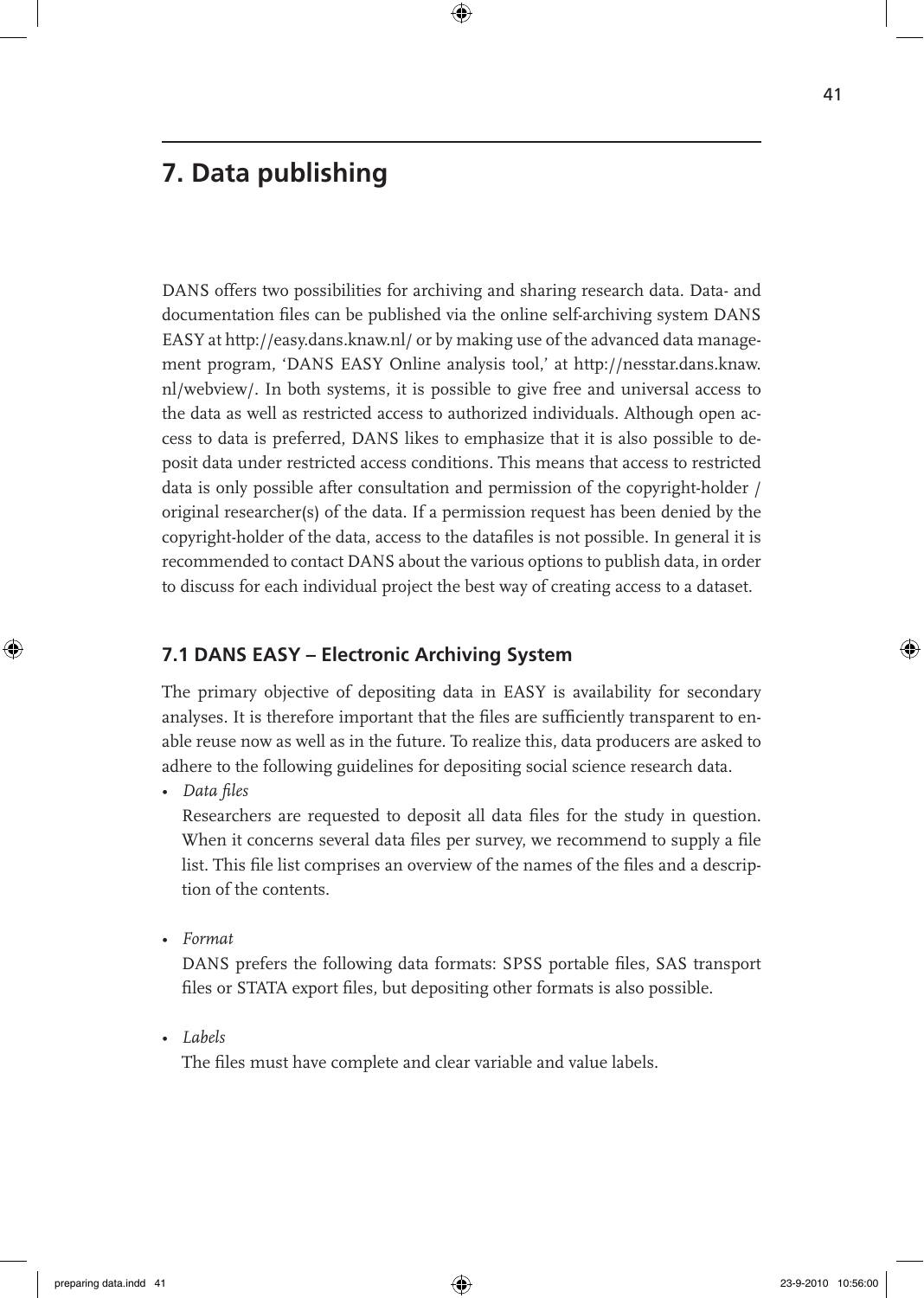*• Anonymization*

The files must no longer contain any variables that might lead to the identification of individual respondents. The following variables, if applicable, therefore need to be removed:

- • Name of the respondent
- • Address data of the respondent
- • Telephone number
- • Social security number

and the following variables must be recoded:

- • Date of birth (to be recoded to year of birth)
- • Letters of the postcode (recode to 4 digits)

If the exact names of professions are used, we recommend to create an entirely new file in which the professions have been recoded. DANS will then make this new file available, but can also upon special request and after permission from the depositor of the data, make the file with the exact names of the professions accessible. This way, the original data remain available for specific analysis purposes.

*• Documentation files* 

Researchers are kindly requested to submit the following documentation, preferably as a PDF file, in ASCII format or as a MS-Word file:

- The questionnaire(s) or other survey instruments
- • A description of the variables or a codebook
- The survey report with the description of:
	- » the sampling
	- » the non-response
	- » the data collection method
	- » the fieldwork report
	- » the weighting variables with an explanation (if applicable)
	- » the construed and/or derived variables with an explanation (if applicable).

DANS encourages researchers to document their research data as completely as possible, but only a few Dublin Core metadata elements are required when data are deposited in DANS EASY.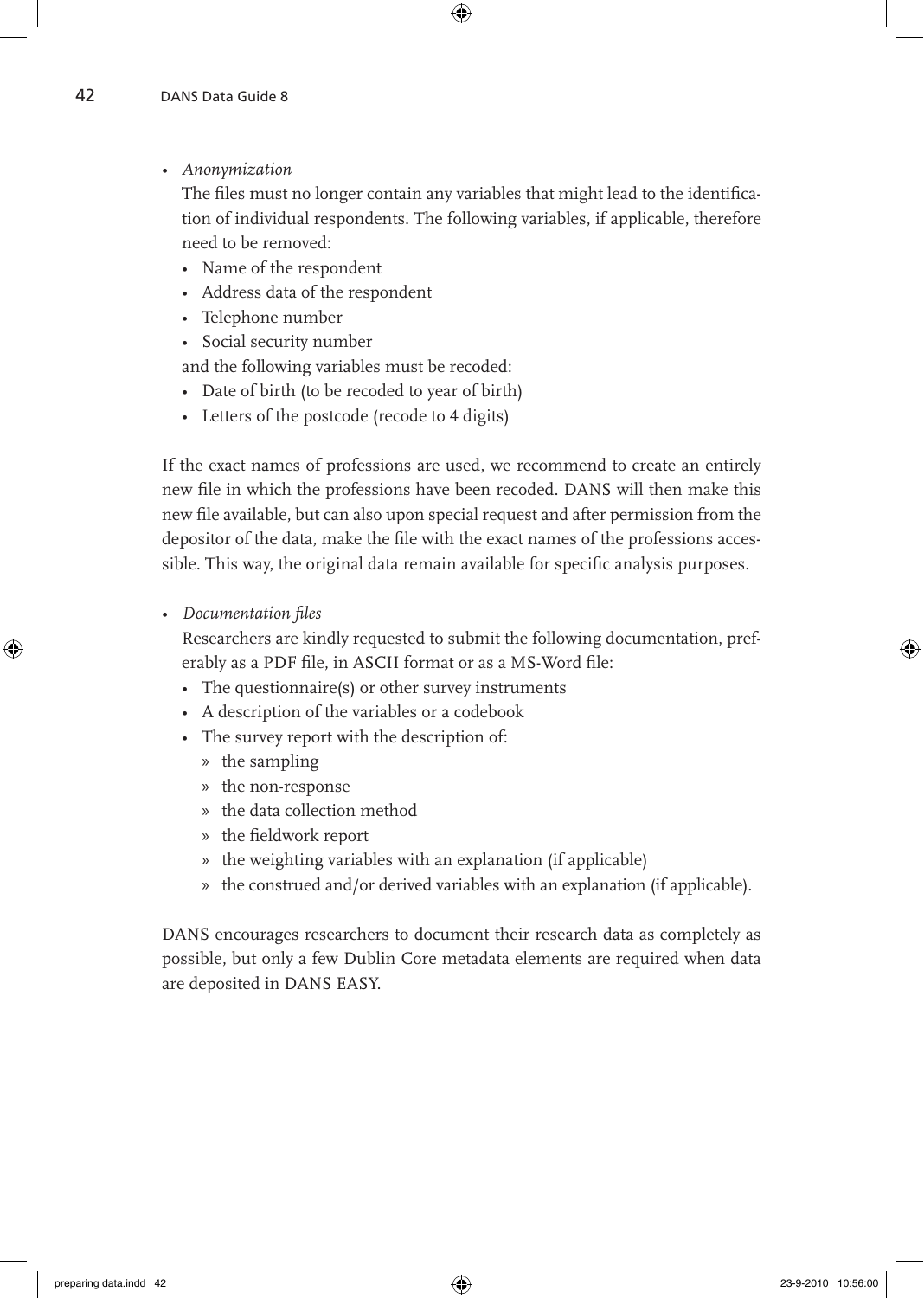# **7.2 Persistent identifiers**

DANS EASY automatically generates a persistent identifier in every new metadata record. This guarantees that if the persistent identifier has been included in references to the dataset, the data always can be found on the web. The Internet allows researchers to share, obtain and refer to scientific publications, research information and scientific data easily. References to scientific information on the Internet are often achieved by using URLs. However, after some years, URLs tend to suffer from link rot: readers are confronted with a 'page not found' message when clicking on a link. Persistent identifiers provide a technique and an organizational structure for avoiding this problem. The cause of link rot lays in the fact that URLs are meant to identify a location whereas researchers actually want to specify the resource at that location. This works fine as long as the resource can be maintained at that specified location forever, but in practice that is not feasible. Scientists need a trustworthy way of referring to scientific output on the Internet. A solution to ensure the integrity of scientific referencing is called 'persistent identifiers.' Persistent identifiers allow unique naming of a resource on the Internet, independent from its location. This enables researchers to refer to the resource itself instead of its location. A resolver is used to facilitate translation and forwarding to the registered location. The essential part of this construction is that the locations can be updated when objects move, without having to modify references. Obviously, this requires effort from the organizations that wish to keep their resources accessible. It is the responsibility of DANS to keep research data permanently accessible. Therefore, it aims to assign and maintain persistent identifiers. DANS has chosen the Uniform Resource Name (URN) as the best suitable identifier for this purpose and the W3C entrusted it with an appropriate sub-name space.

# **7.3 DANS EASY online analysis tool**

DANS also offers data producers the option to publish survey data and metadata via the DANS EASY online analysis tool at http://nesstar.dans.knaw.nl/webview/, which is based on the Nesstar publishing tool. It uses an advanced data management program that increases the accessibility of data and documentation. This means that it is possible to disseminate all the variables in a dataset and to visualize data with maps, graphs and tables. This tool is also DDI compliant. The DDI, Data Documentation Initiative, is a metadata standard used for documenting datasets developed in European and North American data archives, libraries and official statistics agencies. With the use of the publishing tool it is easy to create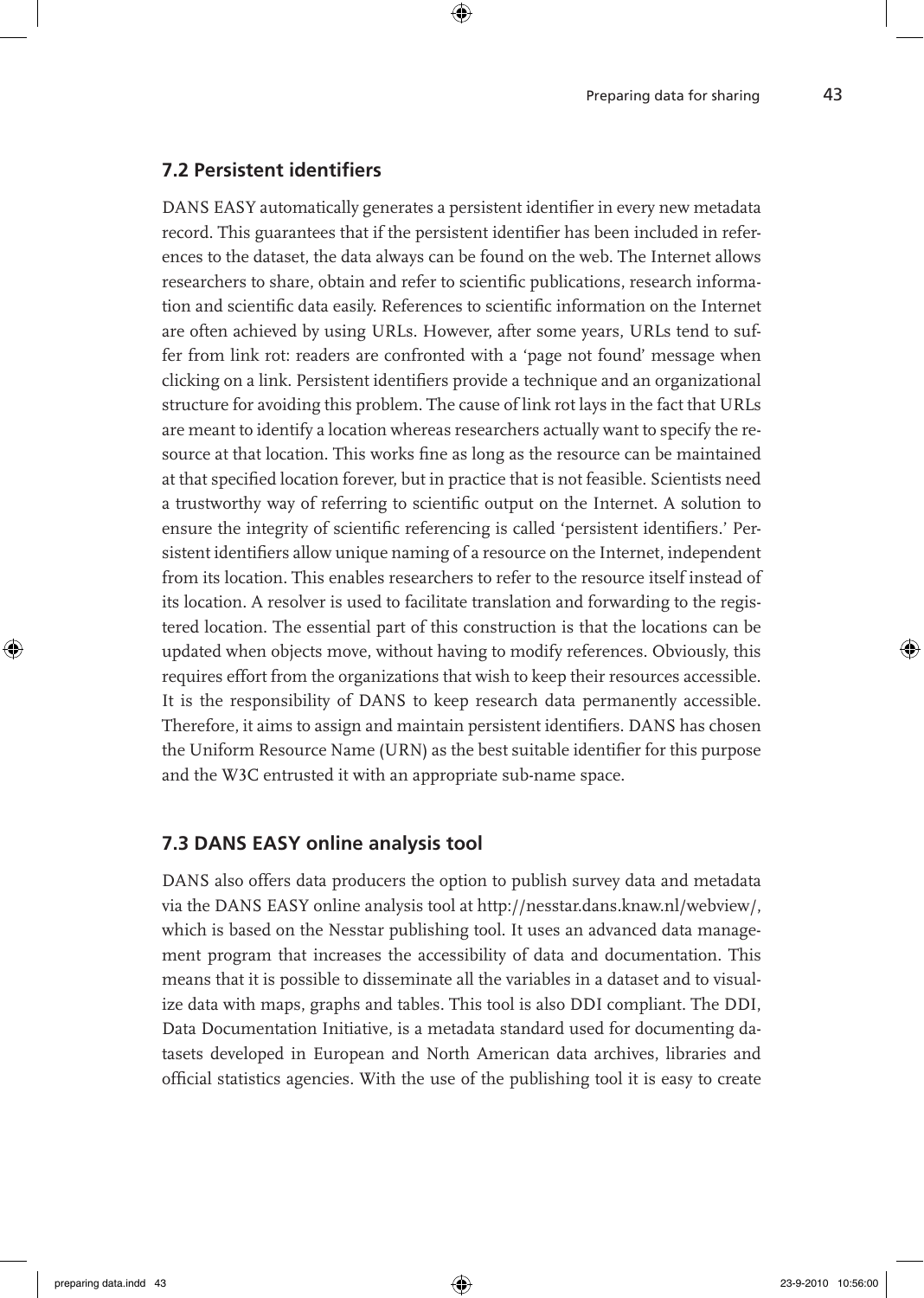datasets and generate documentation according to the DDI standard. For additional information about DDI see: http://www.ddialliance.org/

With the DANS EASY online analysis tool, data can be published on a DANS server, as well as on a dedicated server for data from a special project. For a presentation of the system, or instruction and support, please contact DANS.

# **7.4 Data guides**

DANS EASY offers online help (in English) during the process of data depositing and for additional information the following data publications (in Dutch) are available:

*Wegwijzer Digitaal Deponeren, Sociale Wetenschappen – DANS Data Guide 5 (DANS, 2009)* 

*Wegwijzer Digitaal Deponeren, Historische Wetenschappen – DANS Data Guide 4 (DANS, 2009)* 

For additional information about depositing qualitative data from specific projects see:

*Wegwijzer Digitaal Data Deponeren, Interview Data, Getuigen Verhalen (DANS, 2008)*

# **7.5 Data Seal of Approval – DSA**

The Data Seal of Approval was established by a number of institutions in the Netherlands as well as abroad committed to the long-term archiving of research data. By assigning the seal, the DSA group seeks to guarantee the durability of the data concerned, but also to promote the goal of durable archiving in general. The guidelines pertain to data producers, data consumers and data repositories.

DANS adheres to the following Data Seal of Approval guidelines for data repositories:

- The data repository has an explicit mission in the area of digital archiving and promulgates it
- The data repository uses due diligence to ensure compliance with legal regulations and contracts including, when applicable, regulations governing the protection of human subjects
- The data repository applies documented processes and procedures for managing data storage
- The data repository has a plan for long-term preservation of its digital assets
- • Archiving takes place according to explicit workflows across the data life cycle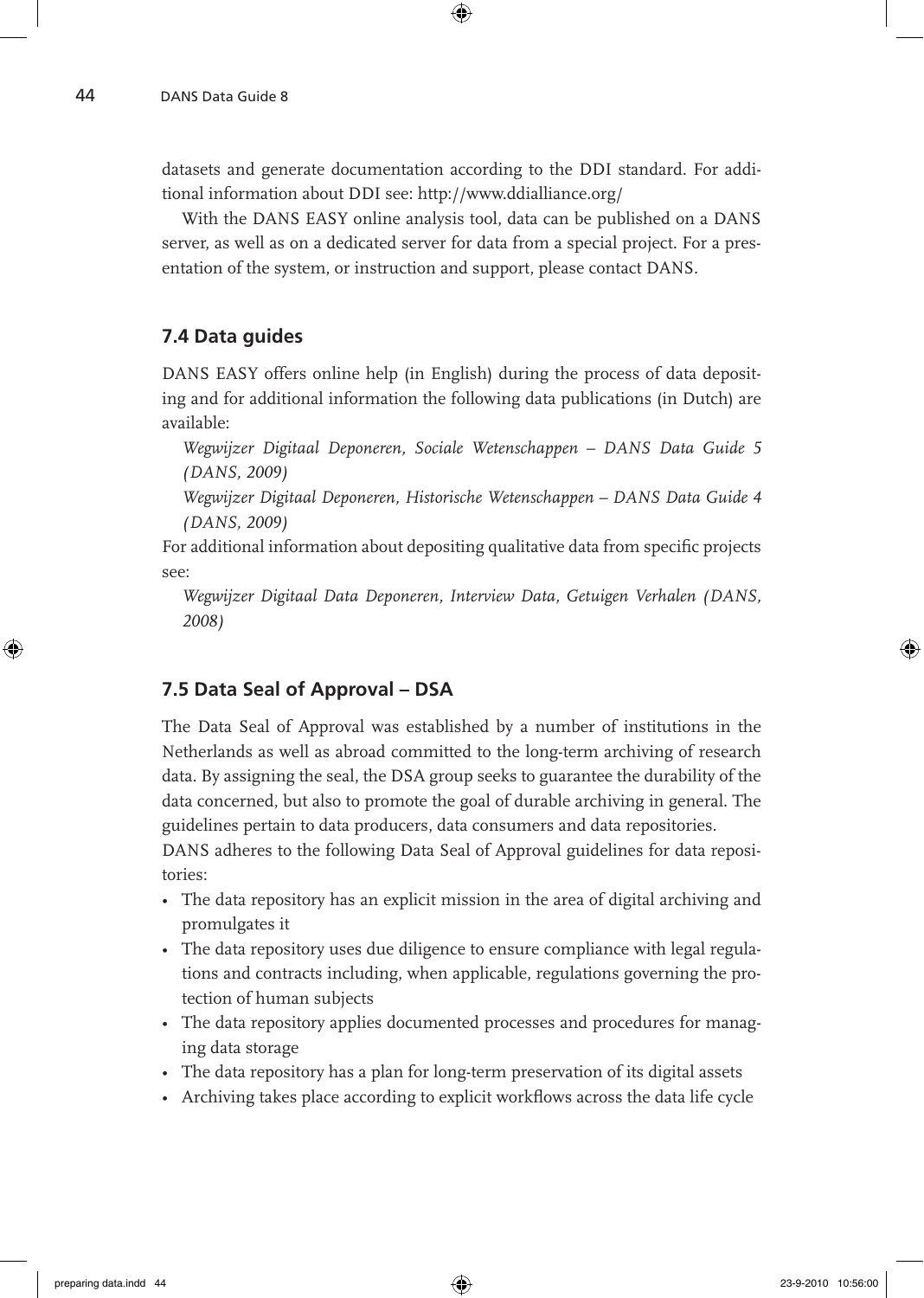- The data repository assumes responsibility from the data producers for access and availability of the digital objects
- The data repository enables the users to utilize the research data and refer to them
- The data repository ensures the integrity of the digital objects and the metadata
- The data repository ensures the authenticity of the digital objects and the metadata
- The technical infrastructure explicitly supports the tasks and functions described in internationally accepted archival standards like OAIS.

Additionally the DSA Guidelines enable data consumers to assess data repositories in a reliable manner.

More information about the Data Seal of Approval see: www.datasealofapproval.org.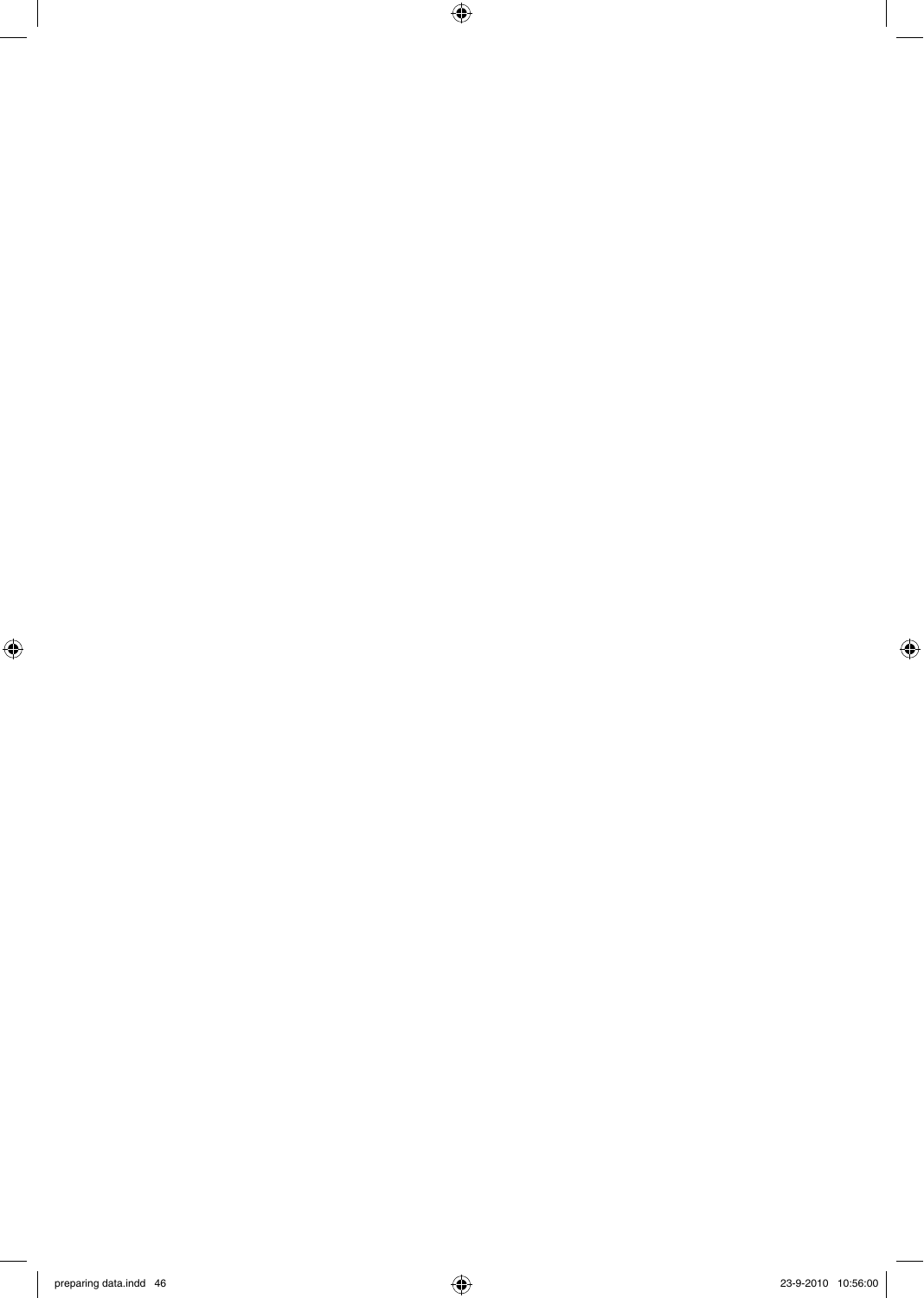# **References**

- American Statistical Association. (1999, August 7). *Ethical Guidelines for Statistical Practice.* Prepared by the Committee on Professional Ethics, Approved by the Board of Directors.
- Association of Universities in the Netherlands VSNU (2005). *Gedragscode voor gebruik van persoonsgegevens in wetenschappelijk onderzoek.*
- Association of Universities in the Netherlands VSNU (2005). *Netherlands code for conduct of scientific research.*

Babbie, Earl. (1990). *Survey Research Methods* (2nd ed.). Belmont, CA: Wadsworth

Blank, Grant, and Karsten Boye Rasmussen. (2004). 'The Data Documentation Initiative: The Value and Significance of a Worldwide Standard.' *Social Science Computer Review 22*: 307-318

Data Archiving and Networked Services – DANS (2009). *Data Seal of Approval.* ESDS Qualidata. (2007, September). *Reusing Qualitative Data*.

- Fienberg, Stephen E. (1994). 'Sharing Statistical Data in the Biomedical and Health Sciences: Ethical, Institutional, Legal, and Professional Dimensions.' *Annual Review of Public Health 15.* Palo Alto, CA: Annual Reviews, Inc. Accessed May 22, 2009.
- Fishbein, Estelle. (1996). *Policy Considerations: Access to and Retention of Research Data.* Council on Government Relations.
- Green, Ann G., and Myron P. Gutmann. (2007). 'Building Partnerships Among Social Science Researchers, Institution-based Repositories, and Domain Specific Data Archives.' *OCLC Systems and Services: International Digital Library Perspectives 23*: 35-53.
- Groves, Robert M., F.J. Fowler, Mick P. Couper, James M. Lepkowski, Eleanor Singer, and R. Tourangeau. (2004). *Survey Methodology.* New York: Wiley.
- International Organization for Standardization. (2003, February 24). *ISO 14721:2003: Reference Model for an Open Archival Information System.* Geneva, Switzerland: International Organization for Standardization.
- Jacobs, James A., and Charles Humphrey. (2004). 'Preserving Research Data.' *Communications of the ACM 47(9)*: 27-29.
- King, Gary. (1995). 'Replication, Replication' *PS: Political Science and Politics, 28(3)*: 443-499.
- King, Gary. (2006). 'Publication, Publication.' *PS: Political Science & Politics, 39(1)*: 119-125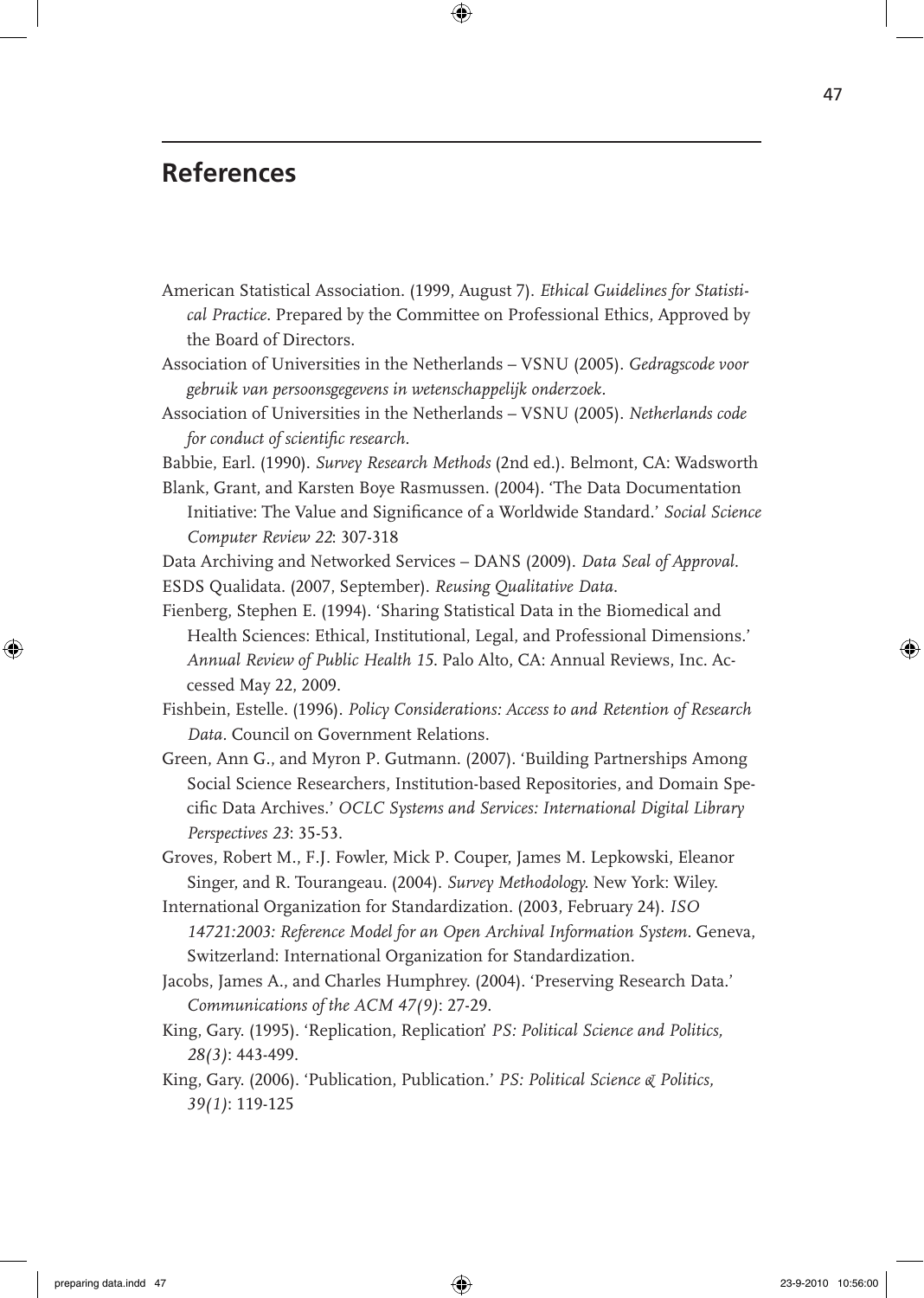- Little, Roderick, and Donald Rubin. (2002). *Statistical Analysis with Missing Data*  (2nd ed.) Hoboken, NJ: Wiley.
- Marz, Kaye, and Christopher S. Dunn. (2000). *Depositing Data With the Data Resources Program of the National Institute of Justice: A Handbook*. Ann Arbor, MI: Inter-university Consortium for Political and Social Research.
- McKnight, Patrick E., Katherine M. McKnight, Souraya Sidani, and Aurelio Jose Figuerdo. (2007). *Missing Data: A Gentle Introduction*. New York: The Guilford Press.
- National Institutes of Health. (2003, February 26). *Final NIH Statement on Sharing Research Data.* Retrieved May 22, 2009.
- National Institutes of Health, Office of Extramural Research. (2003, March 5). *NIH Data Sharing Policy and Implementation Guidance.*
- National Science Board, National Science Foundation. (2005, September). *Current Policies on Data Sharing and Archiving. Long-Lived Digital Data Collections Enabling Research and Education in the 21st Century* (pp. 57-71).
- National Science Foundation USA. (1989). *NSF Important Notice 106*.
- O'Rourke, JoAnne McFarland. (2003, Fall). 'Disclosure Analysis at ICPSR.' *ICPSR Bulletin 34(1)*: 3.
- O'Rourke, JoAnne McFarland, Stephen Roehrig, Steven G. Heeringa, Beth Glover Reed, William C. Birdsall, Margaret Overcashier, and Kelly Zidar. (2006, September). 'Solving Problems of Disclosure Risk While Retaining Key Analytic Uses of Publicly Released Microdata.' *Journal of Empirical Research on Human Research Ethics, 1(3).*
- United States Department of Health and Human Services. Office for Human Research Protections. (2006, October 25). *Basic Assurance Requirement*.
- United States Department of Health and Human Services. Office for Human Research Protections. (2005, June 6). *Step-by-Step Instructions for Filing a Federalwide Assurance for Institutions Within the United States.*
- University of Michigan, Institutional Review Boards (IRB), *Health Science and Behavioral Sciences (2007)*. Office of the Vice President for Research 'Informed Consent.'
- *Wegwijzer Digitaal Data Deponeren, Interview Data, Getuigen Verhalen* (DANS, 2008).
- *Wegwijzer Digitaal Data Deponeren, Sociale Wetenschappen* (DANS, 2009).
- *Wegwijzer Digitaal Data Deponeren, Historische Wetenschappen* (DANS, 2009.)
- Zelenock, Tom, and Kaye Marz. (1997). 'Archiving Social Science Data: A Collaborative Process.' *ICPSR Bulletin, 17(4):* 1-4.